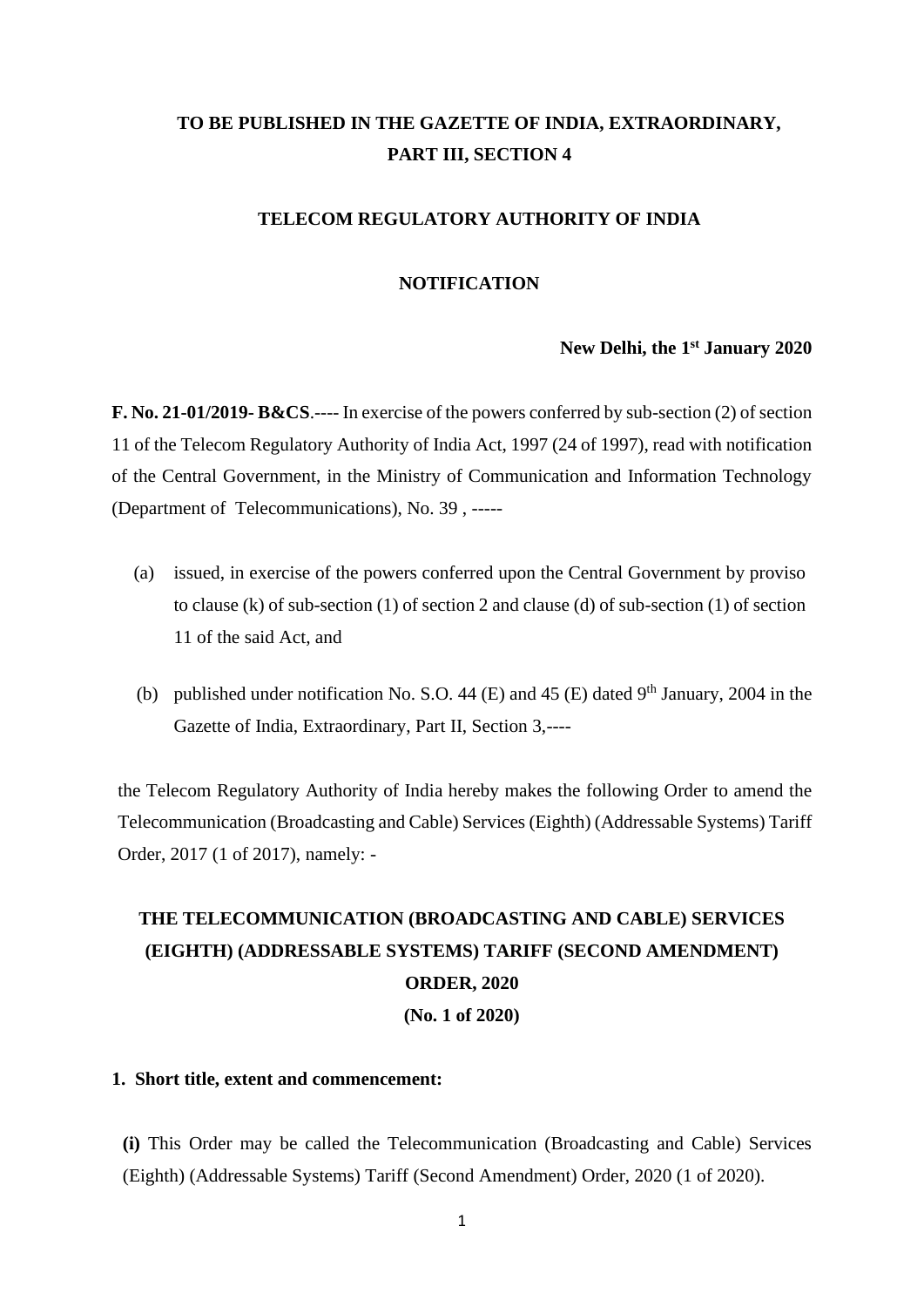**(ii)** This Order shall apply throughout the territory of India.

**(iii)** This Order shall come into force from 1st of March 2020 except clause 2, 6 and 7 of this order which shall come into force from the date of publication of this order in the Official Gazette.

**2.** In clause 2 of the Telecommunication (Broadcasting and Cable) Services (Eighth) (Addressable Systems) Tariff Order, 2017 (hereinafter referred to as the "principal Tariff Order") ----

**(a)** after sub-clause (v), the following sub-clause shall be inserted, namely:-

"(va) "long term subscription" means a subscription for a duration of six months or more, for which an advance payment has been made by the subscriber;"

**(b)** after sub-clause (x), the following sub-clause shall be inserted, namely:-

"(xa) "multi TV home" means a household having more than one TV connection or set top box in the name of one person;"

**3.** In clause 3 of the principal Tariff Order, in sub-clause (3)---

**(a)** in the second proviso, for the words "rupees nineteen", the words "rupees twelve" shall be substituted;

**(b)** for the third proviso, the following proviso shall be substituted, namely: ---

"Provided further that maximum retail price per month of such bouquet and maximum retail price per month of a-la-carte pay channels forming part of that bouquet shall be subject to following conditions, namely: -

(a)the sum of maximum retail prices per month of the a-la-carte pay channels forming part of a bouquet shall in no case exceed one and half times of the maximum retail price per month of such bouquet; and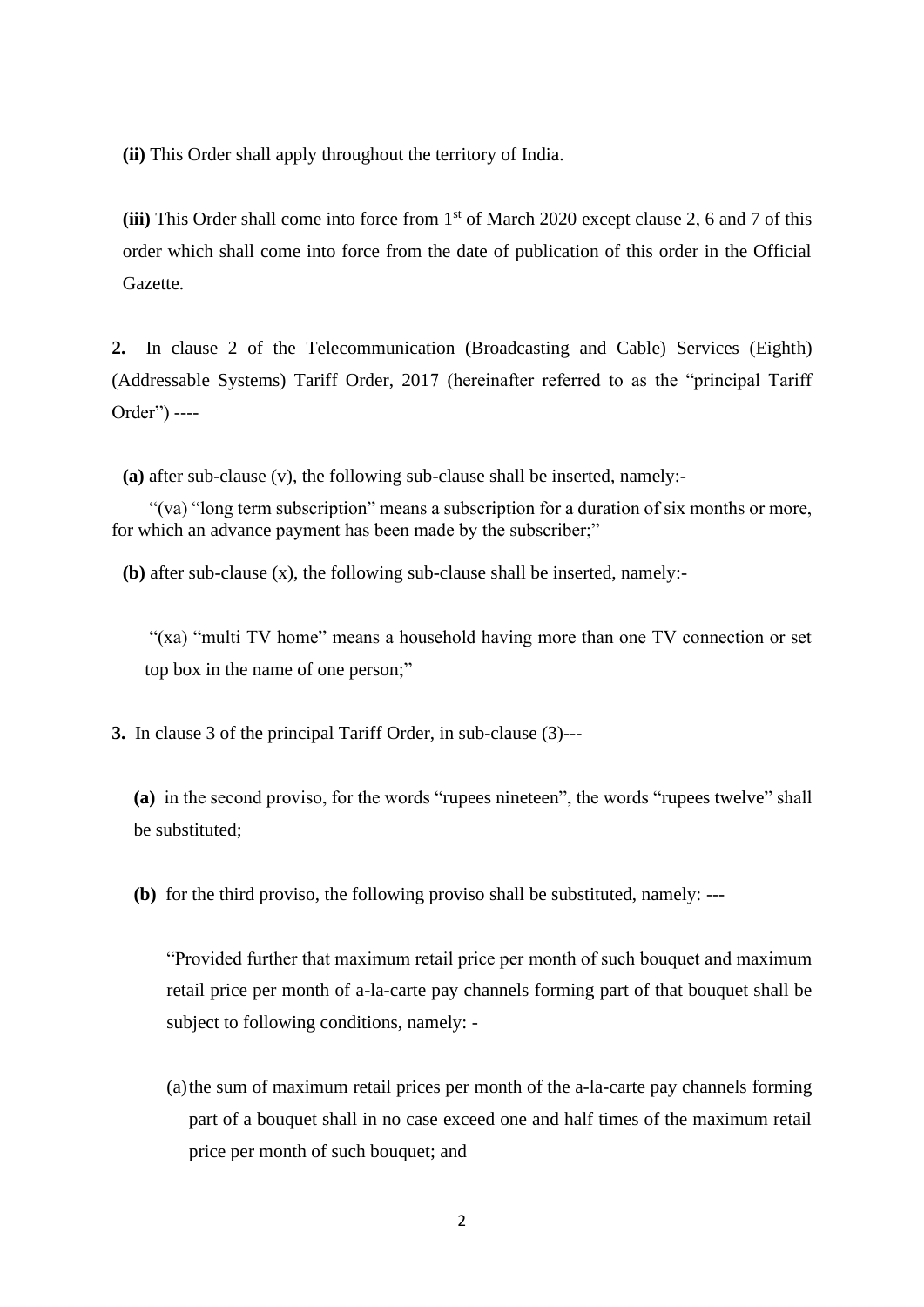(b) the maximum retail price per month of any a-la-carte pay channel, forming part of such a bouquet, shall in no case exceed three times the average maximum retail price per month of a pay channel of that bouquet:

Explanation: For the purpose of this order if the maximum retail price of a bouquet is Rs. 'X' per month per subscriber and there are 'Y' number of pay channels in that bouquet, then the average maximum retail price per month of a pay channel of the bouquet shall be Rs. 'X' divided by 'Y'."

**(c)** after the fifth proviso, the following provisos shall be inserted, namely: -

"Provided further that maximum retail price, per month, of a pay channel shall, in no case, exceed the maximum retail price, per month, of the bouquet containing that pay channel:

Provided further that the number of bouquets of pay channels offered by a broadcaster shall not be more than the number of a-la-carte pay channels being offered by such broadcaster:

Provided further that on the request of a broadcaster, the Authority may, in view of larger consumer interests, permit the broadcaster to offer number of bouquets more than the number of a-la carte channels being offered by such broadcaster.

**4.** In clause 4 of the principal Tariff Order, ----

**(a)** for sub-clause (1) and its provisos , the following sub-clause shall be substituted, namely:- --

"(1) Every distributor of television channels shall declare network capacity fee, per month, payable by a subscriber for availing a distribution network capacity so as to receive the signals of television channels:

Provided that the network capacity fee, per month, for network capacity upto initial two hundred SD channels, shall, in no case, exceed rupees one hundred and thirty, excluding taxes: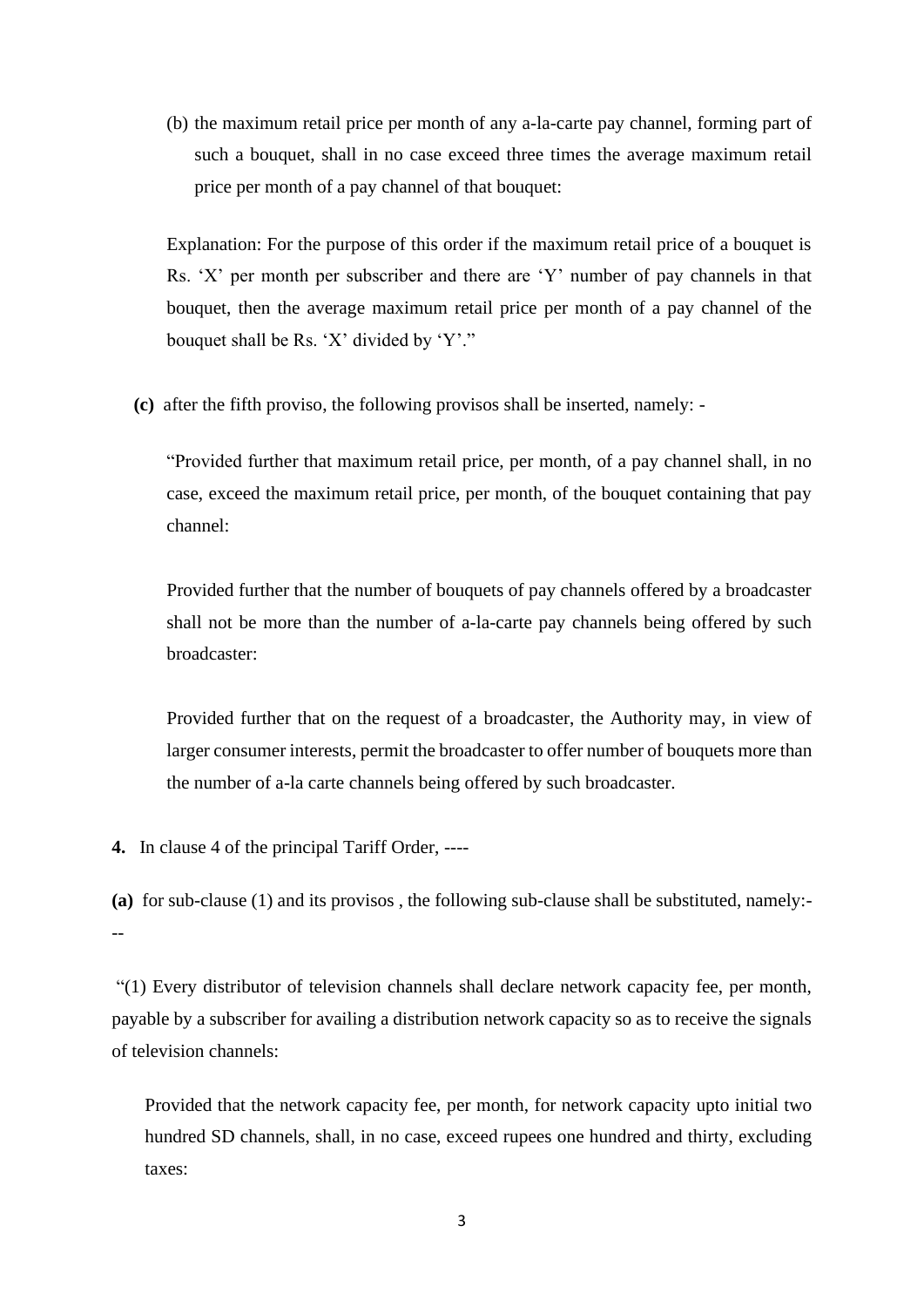Provided further that the network capacity fee, per month, for network capacity for receiving more than two hundred SD channels, shall, in no case, exceed rupees one hundred and sixty, excluding taxes:

Provided also that a distributor of television channels shall be free to declare different network capacity fee for different regions within its service area, and shall report to the Authority, the details of such network capacity fee for each regions:

Provided also that the network capacity fee, per month, for each additional TV connection, beyond the first TV connection in a multi TV home shall, in no case, exceed forty percent of the declared network capacity fee:"

Provided also that one HD channel shall be treated equal to two SD channels for the purpose of calculating number of channels within the distribution network capacity subscribed."

**(b)** after sub-clause (2), the following sub-clause shall be inserted, namely: -

"(2A) Every distributor of television channels shall allow distinct choice of channels and bouquets of channels to each TV connection or set top box in a multi TV home."

**(c)** In the second proviso to sub-clause (3), for the words "rupees nineteen", the words "rupees twelve" shall be substituted;

**(d)** In the first proviso to sub-clause (4), for the words "rupees nineteen", the words "rupees twelve" shall be substituted;

**(e)** In sub-clause (7), the words "in addition to channels notified by Central Government to be mandatorily provided to all the subscribers," shall be omitted;

**(f)** after sub-clause (8), the following sub-clauses shall be inserted, namely: -

"(9) All distributors of television channels shall provide all the channels notified by Central Government to be mandatorily provided to all the subscribers and all such channels shall be in addition to the number of channels which a subscriber is eligible to get for the network capacity fee paid by him.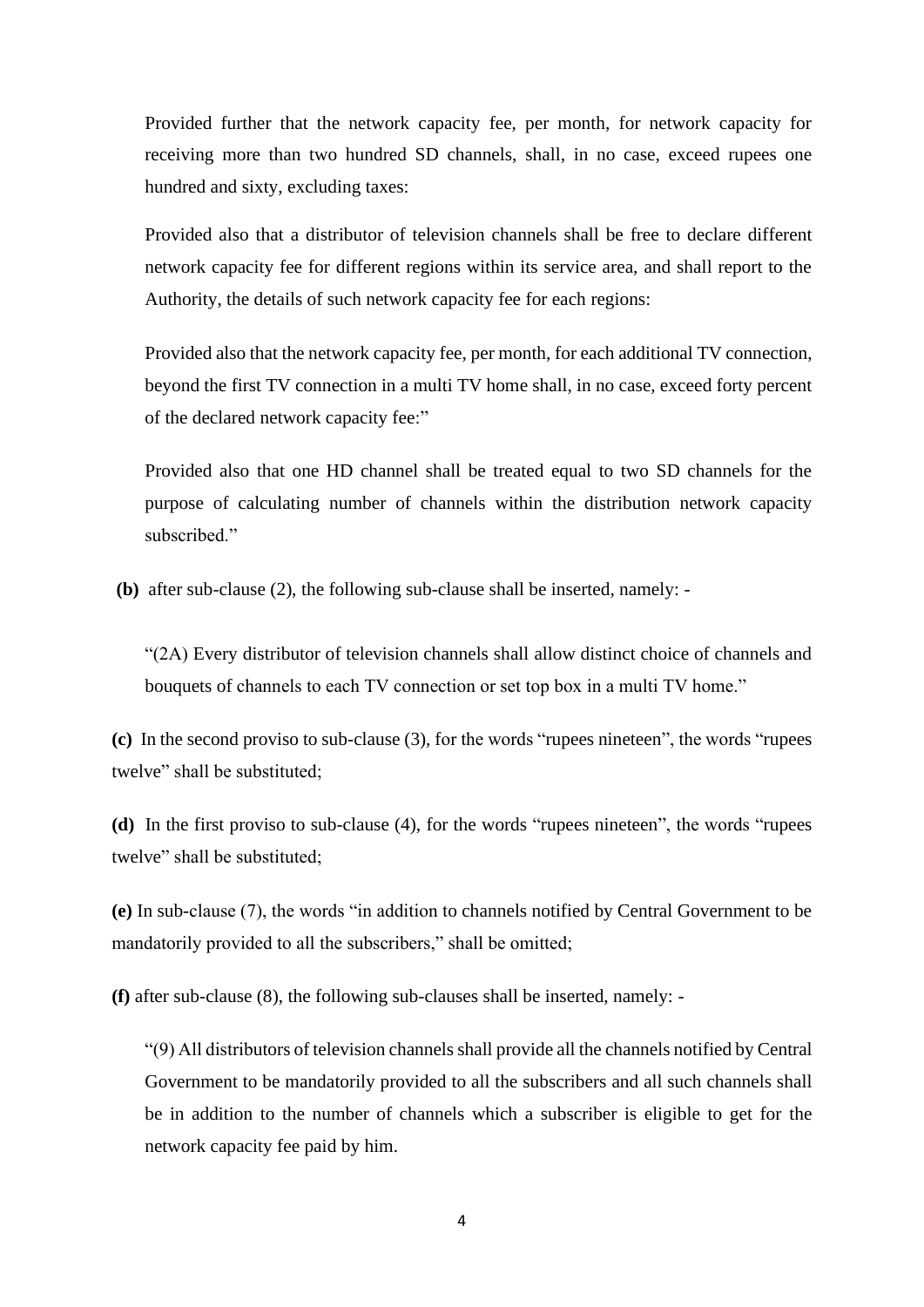(10) It shall be permissible for a distributor of television channels to offer long term subscriptions and declare respective network capacity fee, distributor retail price and duration of all such subscriptions:

(11) It shall be permissible for a distributor of television channels to offer promotional schemes on distributor retail price per month of a-la-carte pay channels available on its platform:

Provided that period of any such scheme shall not exceed ninety days at a time:

Provided further that the frequency of any such scheme by the distributor shall not exceed twice in a calendar year:

Provided further that the price of a-la-carte pay channel offered under any such promotional scheme shall be considered as distributor retail price(s) during the period of such promotional scheme:

Provided also that the provisions of Regulations and Tariff Orders notified by the Authority shall be applicable on the price of a-la-carte pay channels offered under any such promotional scheme:"

- **5.** Clause 5 of the principal Tariff Order shall be omitted;
- **6.** In clause 6 of the principal Tariff Order,---
	- **(a)** in sub-clause (1), after second proviso, the following proviso shall be inserted, namely:

---

"Provided also that any change in name, nature, language, maximum retail prices, per month, of channels and maximum retail price, per month, or composition of bouquets due to the Telecommunication (Broadcasting and Cable) Services (Eighth) (Addressable Systems) Tariff (Second Amendment) Order, 2020,

- (a) shall be reported to the Authority at least forty-five days prior to such change; and
- (b) shall also be simultaneously published on the website of the broadcaster."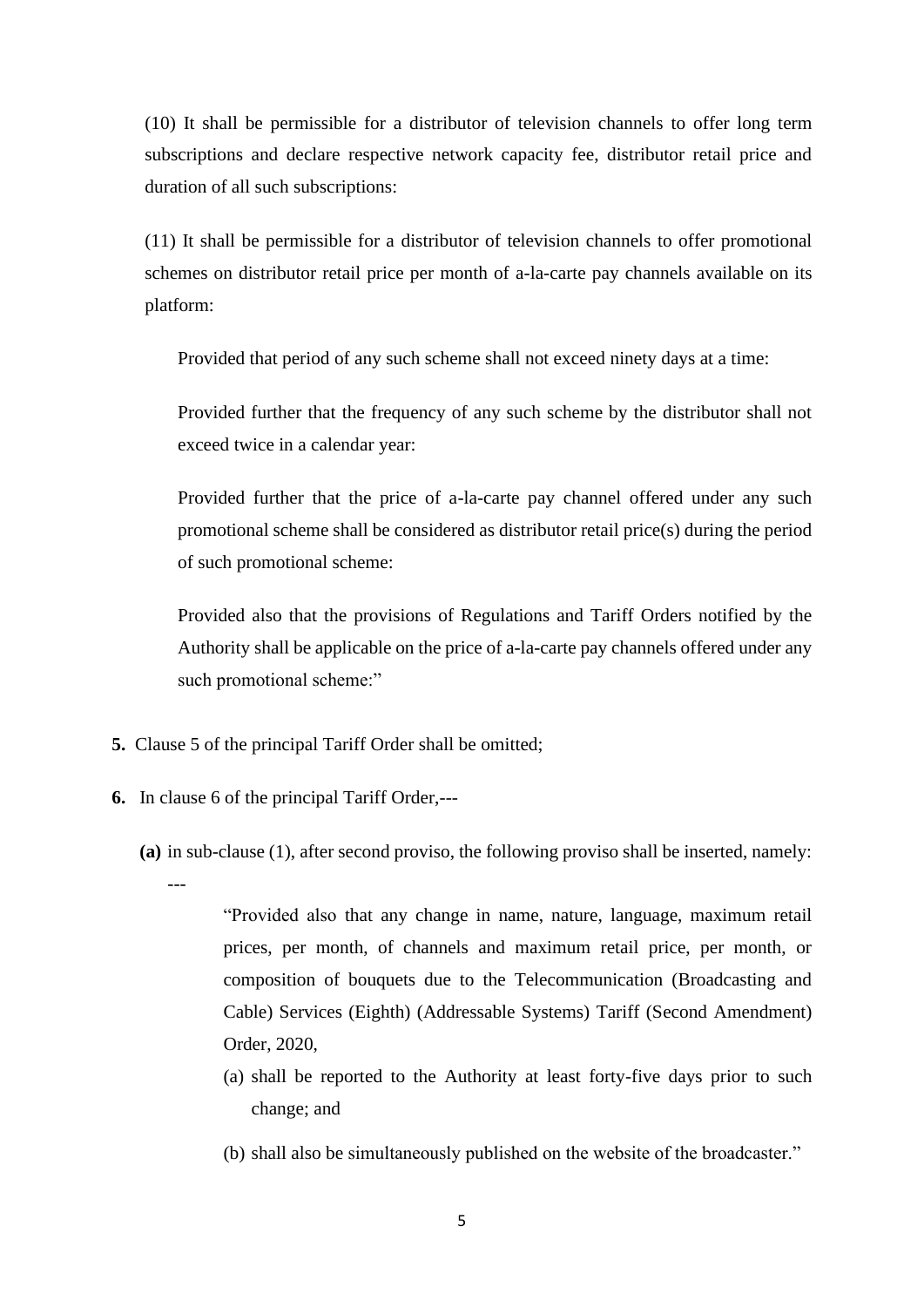**(b)** after sub-clause (1), the following sub-clause shall be inserted, namely: -

"(1A) Every broadcaster shall report to the Authority and also communicate to all the distributors of television channels, with whom it has entered into interconnection agreement, details of all the promotional schemes offered by it including maximum retail price and duration of such schemes, at least fifteen days prior to date of launch of such schemes and shall simultaneously publish on its website."

**7.** In clause (7) of the principal Tariff Order,

**(a)** in sub-clause (1), ---

- (i) for item (a), the following item shall be substituted, namely:-" (a) region-wise network capacity fee, per month, payable by a subscriber for 200 SD channels."
- $(iii)$  for item (b), the following item shall be substituted, namely:-" (b) region-wise network capacity fee, per month, payable by a subscriber for more than 200 SD channels."
- (iii) after item (g) and before the first proviso, the following items shall be inserted, namely: -

"(h) region-wise network capacity fee, per month, payable by a subscriber for each additional TV connection beyond first TV connection in a multi TV home;

(i) list of all the long term subscriptions offered by it, along with distributor retail price of pay channels, distributor retail price of bouquets of pay channels, duration of such subscriptions and discount offered in network capacity fee:"

(iv) in the second proviso, after the words "composition of bouquet of free-to-air channels," following words shall be inserted, namely: -

> "network capacity fee for each additional TV connection beyond first TV connection in a multi TV home and long-term subscriptions,"

(v) after second proviso, the following proviso shall be inserted, namely: ---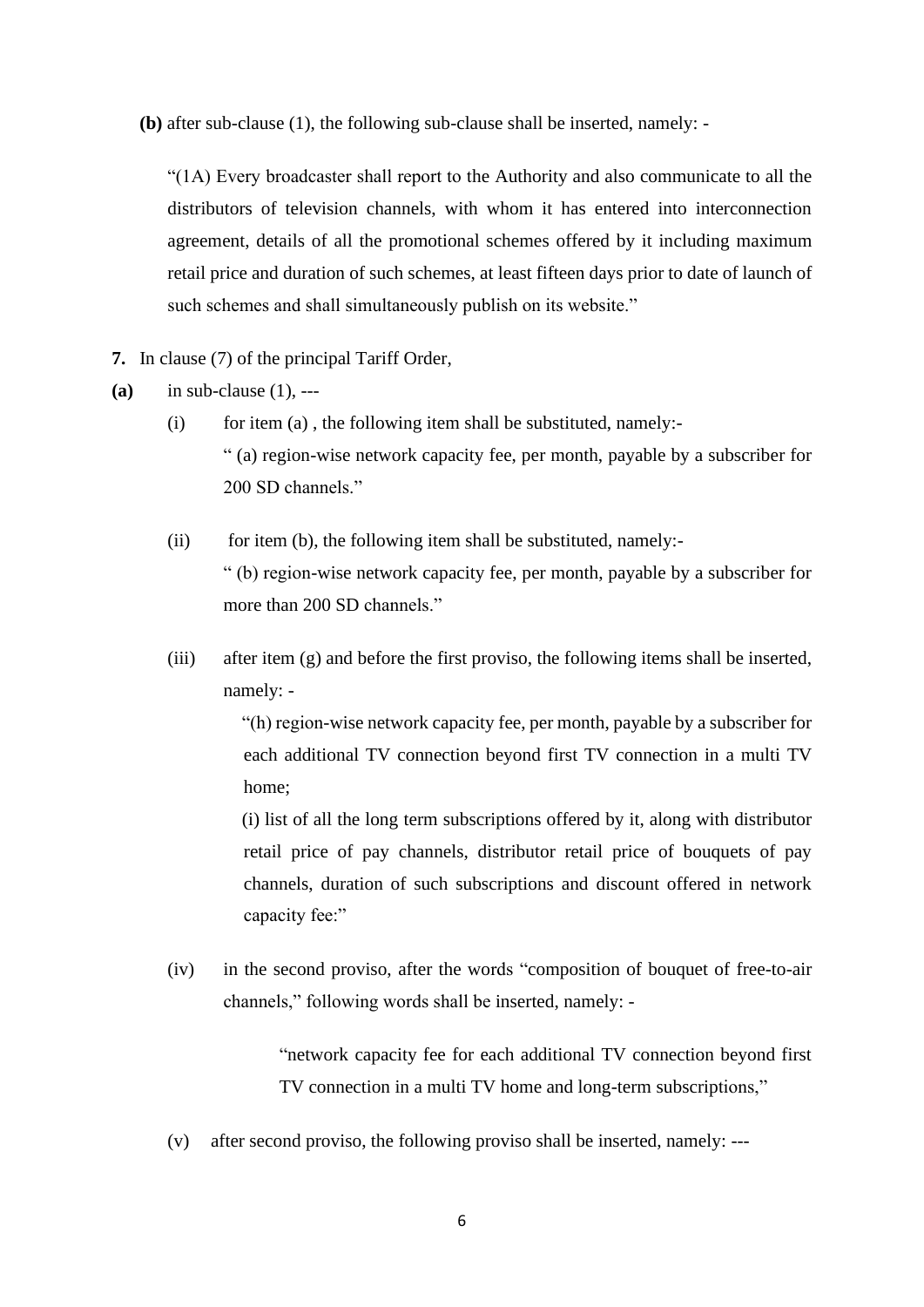"Provided also that any change in network capacity fee, name, nature, language, distributor retail prices of pay channels, distributor retail price or composition of bouquet of pay channels and composition of bouquet of free-to-air channels, network capacity fee for each additional TV connection beyond first TV connection in a multi TV home and long term subscriptions, as the case may be, due to the Telecommunication (Broadcasting and Cable) Services (Eighth) (Addressable Systems) Tariff (Second Amendment) Order, 2020, shall be

- (a) reported to the Authority at least thirty days prior to such change; and
- (b) simultaneously published on the website of the distributor. "

**(b)** after sub-clause (1), the following sub-clause shall be inserted, namely: -

"(1A) Every distributor shall report to the Authority and also communicate to all its subscribers details of all the promotional schemes offered by it including distributor retail price and duration of such schemes, at least seven days prior to date of launch of such schemes and shall simultaneously publish on its website."

> **(S K Gupta) Secretary, TRAI**

**Note 1.**----The Telecommunication (Broadcasting and Cable) Services (Eighth) (Addressable Systems) Tariff Order, 2017 (1 of 2017) was published in the Gazette of India, Extraordinary, Part III, Section 4 vide notification No. 21-1/2016-B&CS dated 3rd March, 2017 and subsequently amended vide notifications No.  $1-2/2017-B\&CS$  dated  $30<sup>th</sup>$  March, 2017. **Note 2.** ----The Explanatory Memorandum at Appendix A to this Order explains the objects and reasons of the Telecommunication (Broadcasting and Cable) Services (Eighth) (Addressable Systems) Tariff (Second Amendment) Order, 2020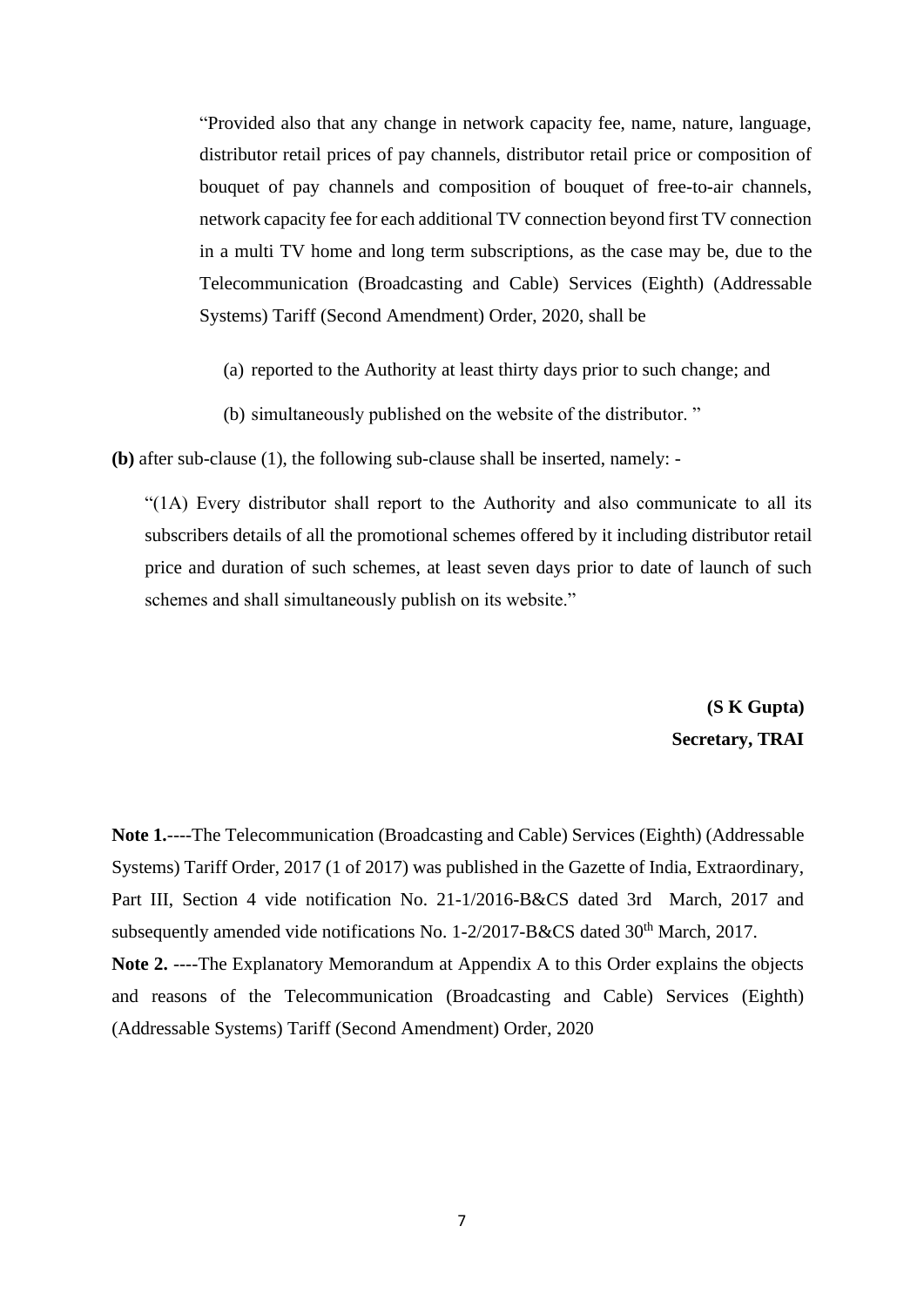# **Appendix 'A'**

#### **EXPLNATORY MEMORANDUM**

# **Introduction and Background**

- 1. TRAI on 3<sup>rd</sup>March, 2017 notified the new regulatory framework to ensure orderly growth of the Broadcasting and Cable TV Sector after a consultation process that lasted for more than one and a half year. This was necessitated by the complete digitization of Cable TV networks in India. The framework comprised of following Tariff Order and Regulations:
	- i. The Telecommunication (Broadcasting and Cable) Services (Eighth) (Addressable Systems) Tariff Order, 2017 (Tariff Order 2017)
	- ii. The Telecommunication (Broadcasting and Cable) Services Interconnection (Addressable Systems) Regulations, 2017(Interconnection Regulations, 2017)
	- iii. The Telecommunication (Broadcasting and Cable) Services Standards of Quality of Service and Consumer Protection (Addressable Systems) Regulations, 2017(QoS Regulations, 2017)
- 2. Collectively the three determinations completely overhauled the regulatory framework for the Sector of the analogue era. The process of implementation of this framework started on 29<sup>th</sup> December 2018. Given the size and structure of the Sector and the nature of changes that the new framework may warrant in the systems and business relations of the stakeholders, the Authority was well aware of the fact that there could be some transient problems for the new framework to settle for the gains from it to be fully visible. Therefore, in normal course, any relook of its working in a short term was not expected though rigorous monitoring was required. The Authority had extensive interactions with the stakeholders, especially, consumers and consumer organizations as a part of this monitoring process which indeed highlighted certain issues, mostly related to tariffs. The Authority felt that some of these issues need to be looked into on priority in the overall interest of consumer.
- 3. The Authority issued a Consultation Paper on 'Tariff related issues for Broadcasting and Cable services' on 16<sup>th</sup> August 2019, seeking comments and suggestions from different stakeholders, on certain tariff related issues which the Authority felt, may require some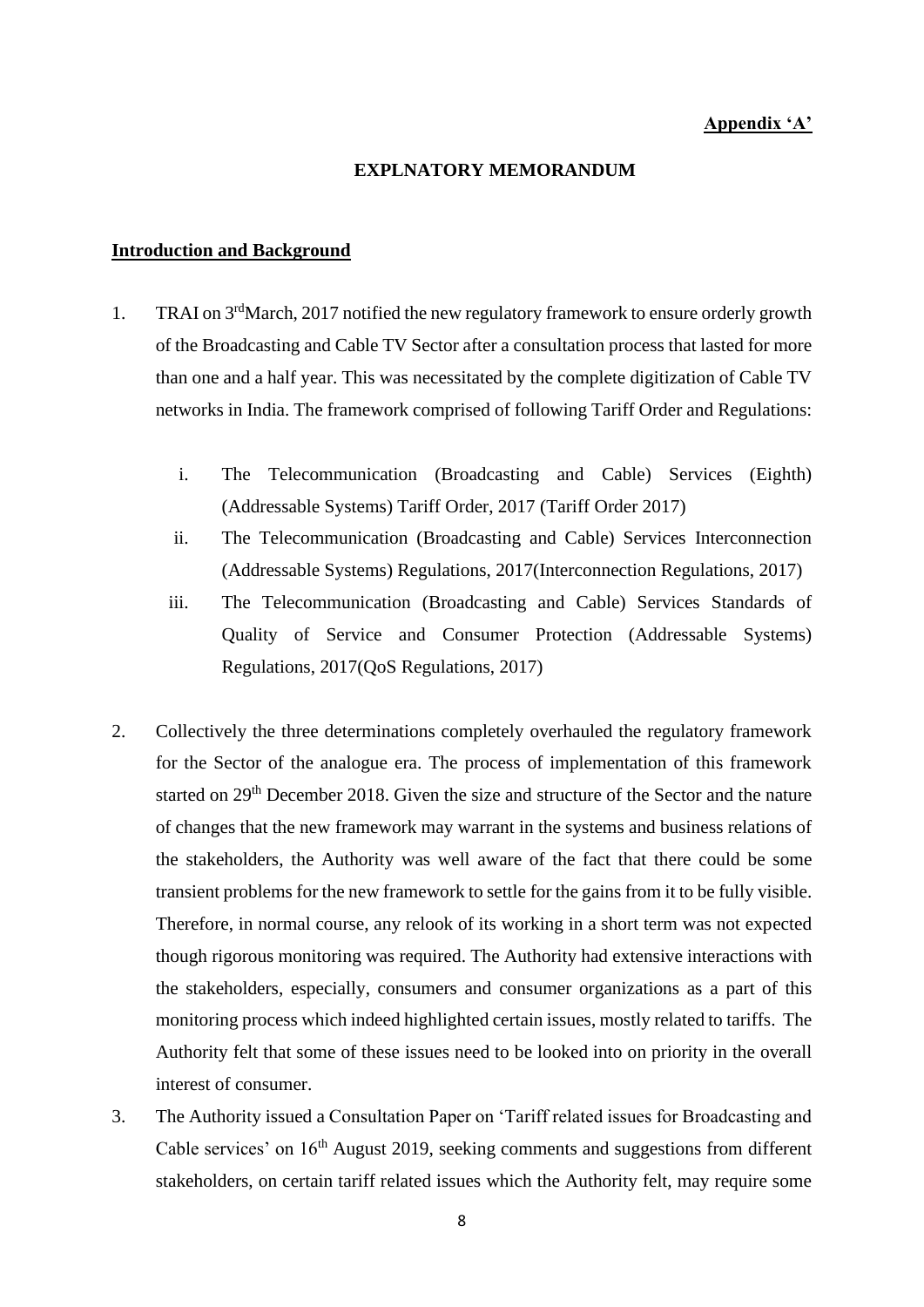kind of ironing out and pivotal in achieving the overall objective of the framework notified in March 2017. Comments and counter comments received from stakeholders were placed on TRAI's website. This was followed by an open house discussion in New Delhi on the 18<sup>th</sup> October 2019.

- 4. The Authority had broadly posed the following issues for consultation:
	- A. Discount structure on bouquet pricing
	- B. Ceiling price of a channel for inclusion in a bouquet,
	- C. Need to form bouquets by Broadcasters/Distributors
	- D. Number of bouquets offered by Broadcasters/Distributors
	- E. Number of channels in initial NCF of Rs 130
	- F. NCF for multi TV home
	- G. Discounts on Long term subscriptions
	- H. Promotional offers by DPOs
	- I. Flexibility in offering NCF
	- J. Placement of channels in EPG

# **Analysis of Issues**

# **A. Discount structure on Bouquet pricing**

- 5. In the Tariff Order 2017, the Authority had prescribed a maximum discount of 15% that a broadcaster could offer while forming its bouquet of pay channels over the sum of MRPs of all the pay channels in that bouquet. The prime reason for prescribing the maximum permissible discount on the MRP of a bouquet was to enable consumer choice through a-la-carte offering and prevent skewed a-la-carte and bouquet pricing.
- 6. As mentioned in the consultation paper, the Hon'ble Madras High Court declared that the capping of price of bouquets at 85% of the sum of a-la-carte prices of the pay channels, as provided for in the third proviso to clause 3(3) of the Tariff Order 2017, is arbitrary and un-enforceable. However, Hon'ble Madras High Court upheld the power of TRAI to regulate the broadcasting services. An appeal was filed in Hon'ble Supreme Court against the judgment of Hon'ble High Court of Madras in this matter. Hon'ble Supreme Court in its judgment dated 30.10.2018 while considering the limited question of TRAI's powers to regulate broadcasting services, inter-alia observed that subscribers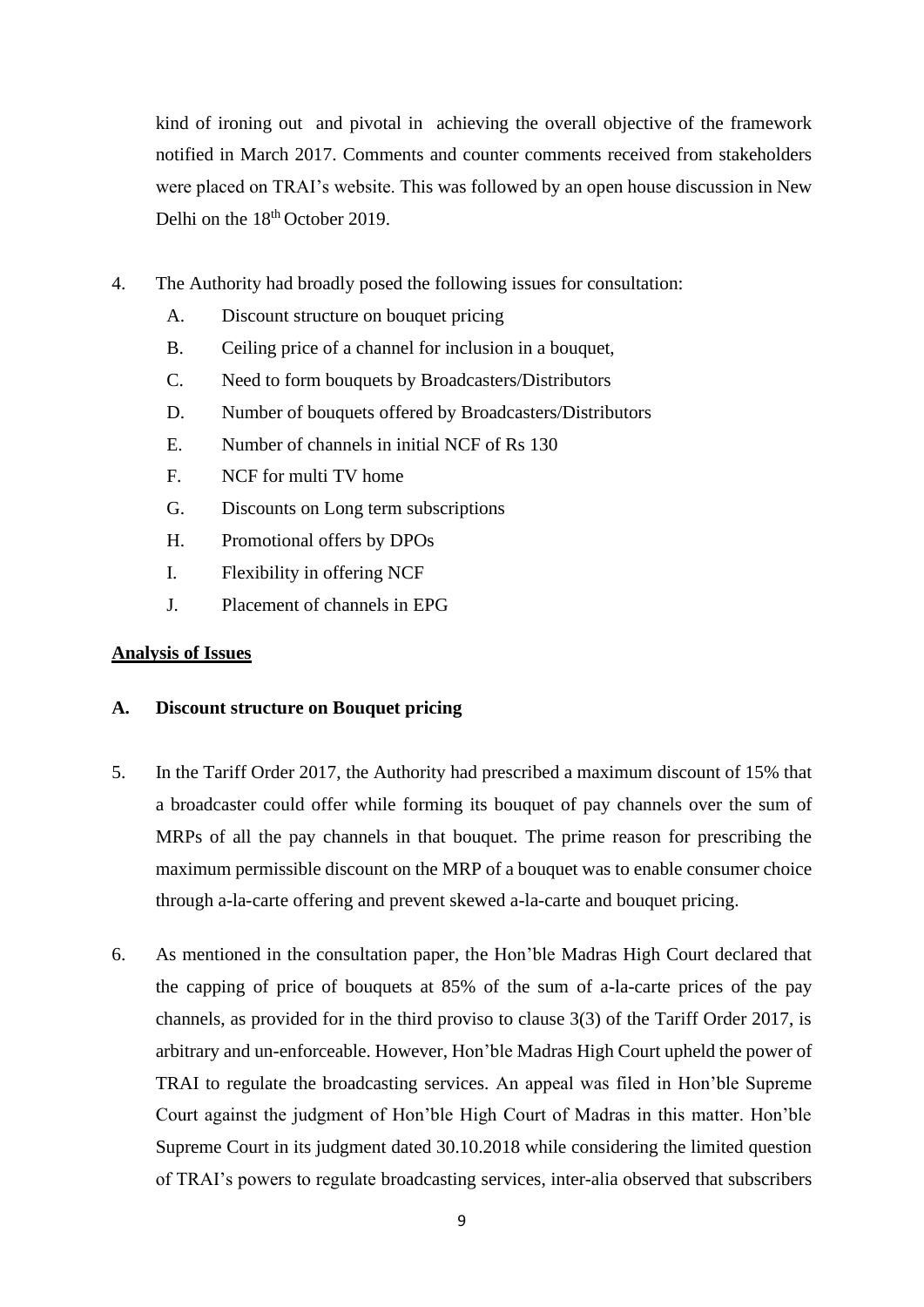are forced to take bouquets if the a-la-carte rates of the pay channels are much higher. In this regard, Para 37 of the judgment dated 30.10.2018 is reproduced below:

*"37. It can thus be seen that both the Regulation as well as the Tariff Order have been the subject matter of extensive discussions between TRAI, all stake holders and consumers, pursuant to which most of the suggestions given by the broadcasters themselves have been accepted and incorporated into the Regulation and the Tariff Order. The Explanatory Memorandum shows that the focus of the Authority has always been the provision of a level playing field to both broadcaster and subscriber. For example, when high discounts are offered for bouquets that are offered by the broadcasters, the effect is that subscribers are forced to take bouquets only, as the a-la-carte rates of the pay channels that are found in these bouquets are much higher. This results in perverse pricing of bouquets vis-à-vis individual pay channels. In the process, the public ends up paying for unwanted channels, thereby blocking newer and better TV channels and restricting subscribers' choice. It is for this reason that discounts are capped. While doing so, however, full flexibility has been given to broadcasters to declare the prices of their pay channels on an a-la-carte basis. The Authority has shown that it does not encroach upon the freedom of broadcasters to arrange their business as they choose. Also, when such discounts are limited, a subscriber can then be free to choose a-la-carte channels of his choice. Thus, the flexibility of formation of a bouquet, i.e., the choice of channels to be included in the bouquet together with the content of such channels, is not touched by the Authority. It is only efforts aimed at thwarting competition and reducing a-la-carte choice that are, therefore, being interfered with…..."***(emphasis provided)**

- 7. While recognizing the need for prescribing a cap on the sum of the a-la-carte price of the channels forming part of the bouquet, Hon'ble Supreme Court did not pass any order in this regard. TRAI filed an SLP before the Hon'ble Supreme Court challenging the above said decision of the Hon'ble Madras High Court, however, the same was dismissed as withdrawn on 03.01.2018 by the Apex Court.
- 8. In view of the above, the present regulatory framework has been implemented without any cap on permissible discount on the sum of a-la-carte prices of pay channels forming a bouquet as provided for in the third proviso to clause 3(3) of the Tariff Order 2017. Though the Tariff Order 2017 was implemented without any cap on maximum permissible discount, it was expected that broadcasting industry would be adequately address the concerns of the subscribers while declaring the prices of their a-la-carte channels and bouquet of channels.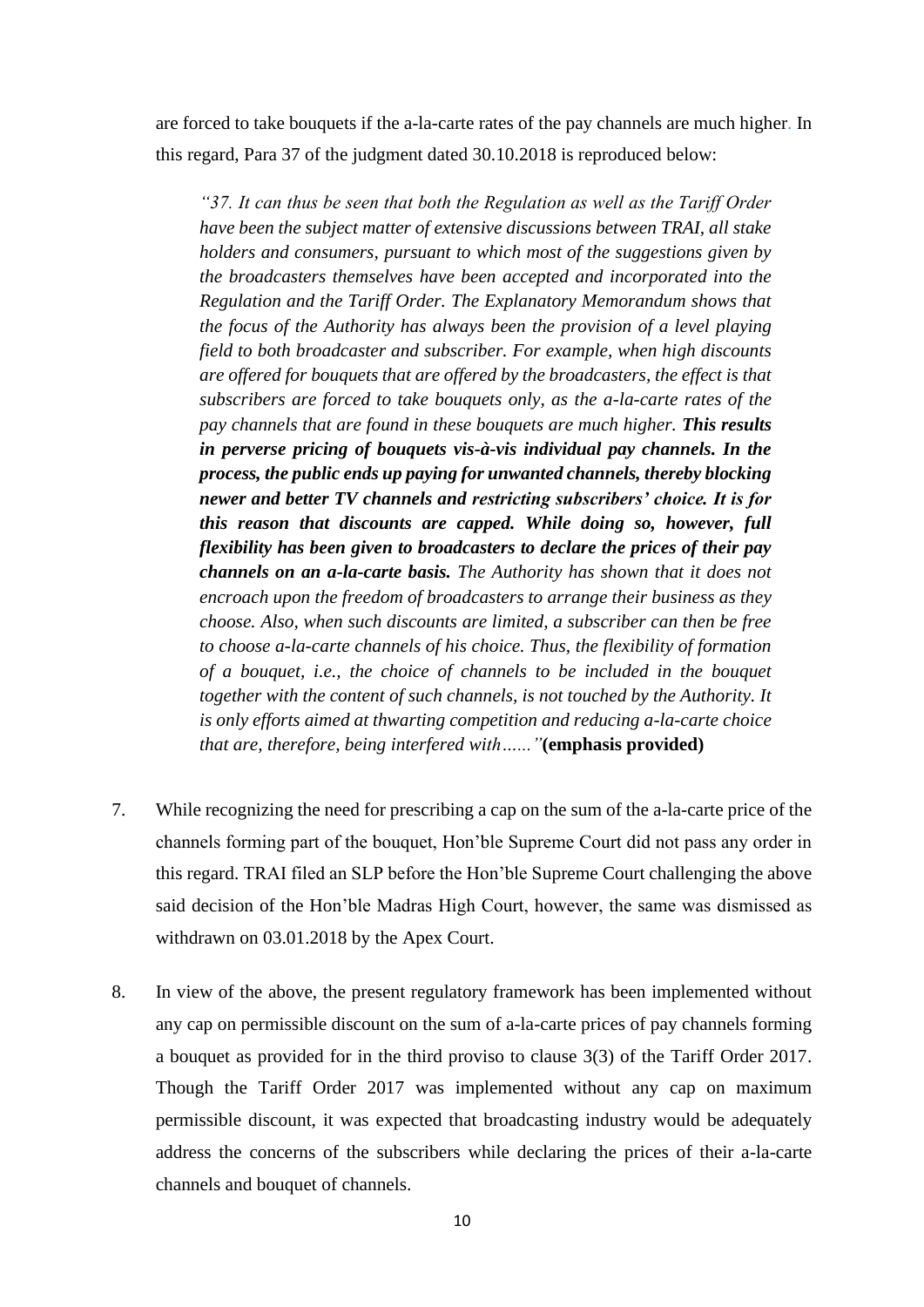- 9. In order to ensure that prices of the a-la-carte channels remain reasonable, the maximum discount permissible in formation of a bouquet was linked to the sum of a-la-carte prices of the of pay channels forming that bouquet. A broadcaster was allowed to offer a maximum discount of 15% while forming its bouquet of channels over the sum of MRP of all the pay channels in that bouquet so as to enable customer choice through a-la-carte offering and also prevent skewed a-la-carte and bouquet pricing. In case the amount of discount offered by the broadcaster, over the sum of a-la-carte prices of pay channels, while forming the bouquet of those pay channels is very high, the price of bouquet becomes much lower than the sum of a-la-carte prices to the extent that it is almost equal to a-la-carte price of a single popular channel. As the amount of discount on formation of bouquet decreases, the difference between the prices of bouquet and the sum of a-lacarte prices also decreases.
- 10. However, the experience so far has demonstrated an altogether undesirable trend, that of a-la-carte rates of popular pay channels constituting the bouquet were kept at ceiling price by the broadcasters giving huge discounts on formation of bouquets with a view to force customers to subscribe bouquets only. This very disappointing tendency considerably reduced the legitimate right of consumers to choose channels on a-la-carte basis as well. One can say that while technically a-la-carte rates of channels are declared to comply with the regulatory provisions, these are illusive, and customers are left with no choice but to opt for bouquets. Huge discounts are offered on bouquets coupled with high a-lacarte prices of popular channels make it appealing to consumers to go for bouquets and making the a-la-carte choice of the popular channels a less attractive option. This marketing strategy has gone to the extreme of some broadcasters pricing some of their bouquets equal to or even less than the MRP of a single but popular channel present in that bouquet. (**Refer Annexure I)**
- 11. In order to find a suitable solution to this problem, the stakeholders were invited to express their views on whether there is a need to reintroduce a cap on discount that can be offered by the broadcasters on price of bouquet vis-a vis sum of a-la-carte prices of pay channels forming part of the bouquets of the broadcasters and if so to suggest the appropriate methodology to work out a permissible discount and the value of such discount.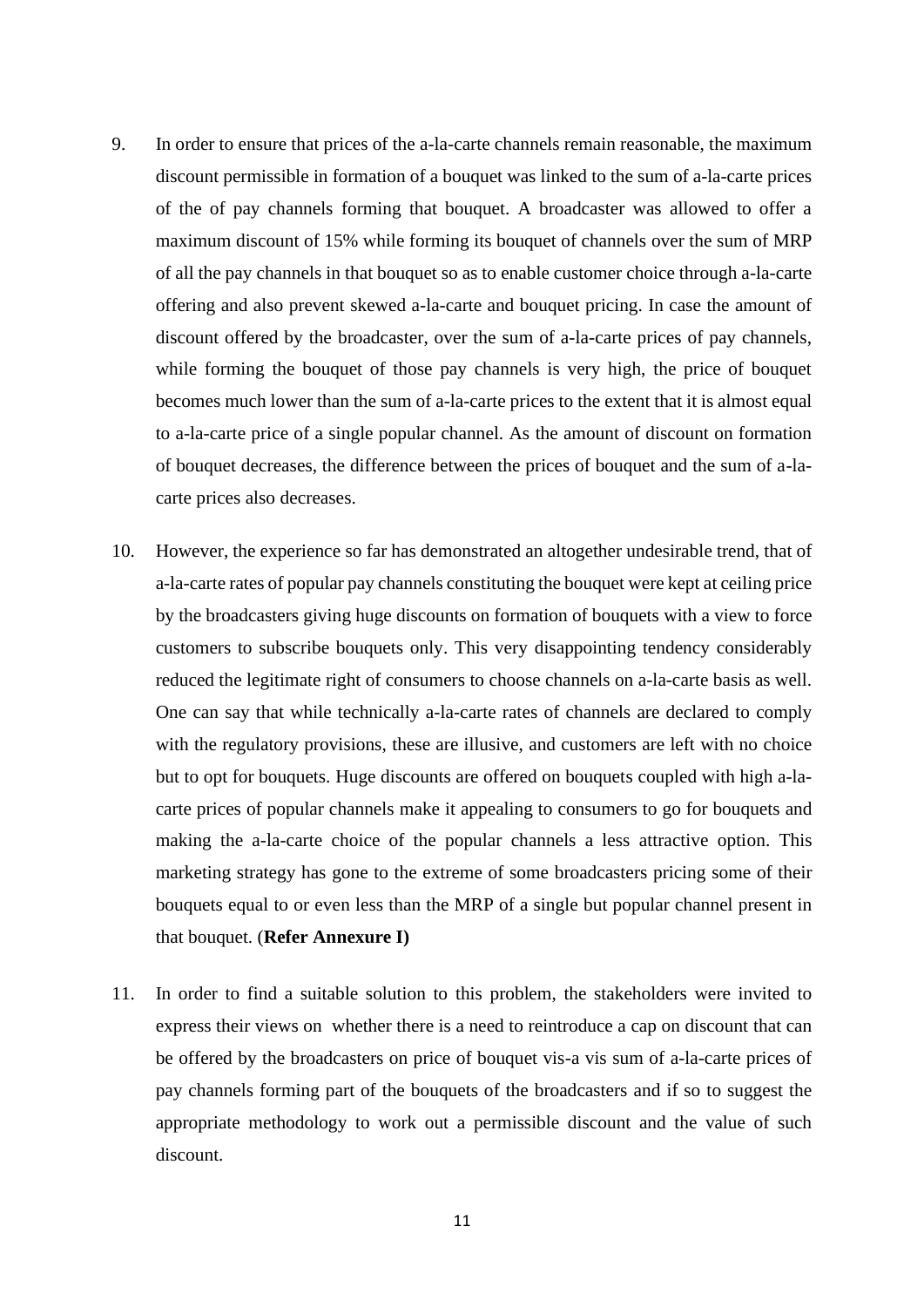- 12. In response, some stakeholders, mostly broadcasters, expressed that there is no need to reintroduce a cap on maximum permissible discount on sum of a-la-carte channels forming part of bouquets. Broadcasters and their Association have given detailed submissions in support of their views. Main arguments put forward by them are as follows:
	- (i) Bundling of TV channels creates economic value and higher operational efficiencies for broadcasters and has reduced monthly bills and given more choice to consumers
	- (ii) When a broadcaster offers its channel to a target viewer, it would like the viewer to not just take its one or two channels, but to take few channels so that the viewer can get the content/language/genre mix of programs.
	- (iii) Provisions relating to cap on discount have already been subjected to judicial review, wherein it has been held that the cap on discount is arbitrary and unworkable.
	- (iv) The judicial finding on the provision was not on the quantum of the discount, but on the cap on the discounts on MRP of bouquet of channels.
- 13. On the other hand, some stakeholders, mostly MSOs, are in favor of reintroduction of cap on discount while forming bouquets by broadcasters. Main arguments put forward by them are as follows:
	- (i) Cap is to protect the interests of subscribers and distributors,
	- (ii) Cap on the discount on bouquets will drive the broadcasters to rationalize both ala-carte prices and bouquet prices.
	- (iii) The maximum discount that a broadcaster can offer on bouquet pricing be capped at 25%, while some other stakeholders suggested a cap of 10% on sum of a-la-carte rates of channels forming the bouquet.
	- (iv) In order to ensure that the prices of the a-la-carte channels have a direct-correlation with the price of the bouquets being offered by the broadcasters, thereby leading to appropriate pricing of the a-la-carte channels, twin condition which was introduced by TRAI at wholesale level in 2007, should be introduced with suggested modification at retail level as given below: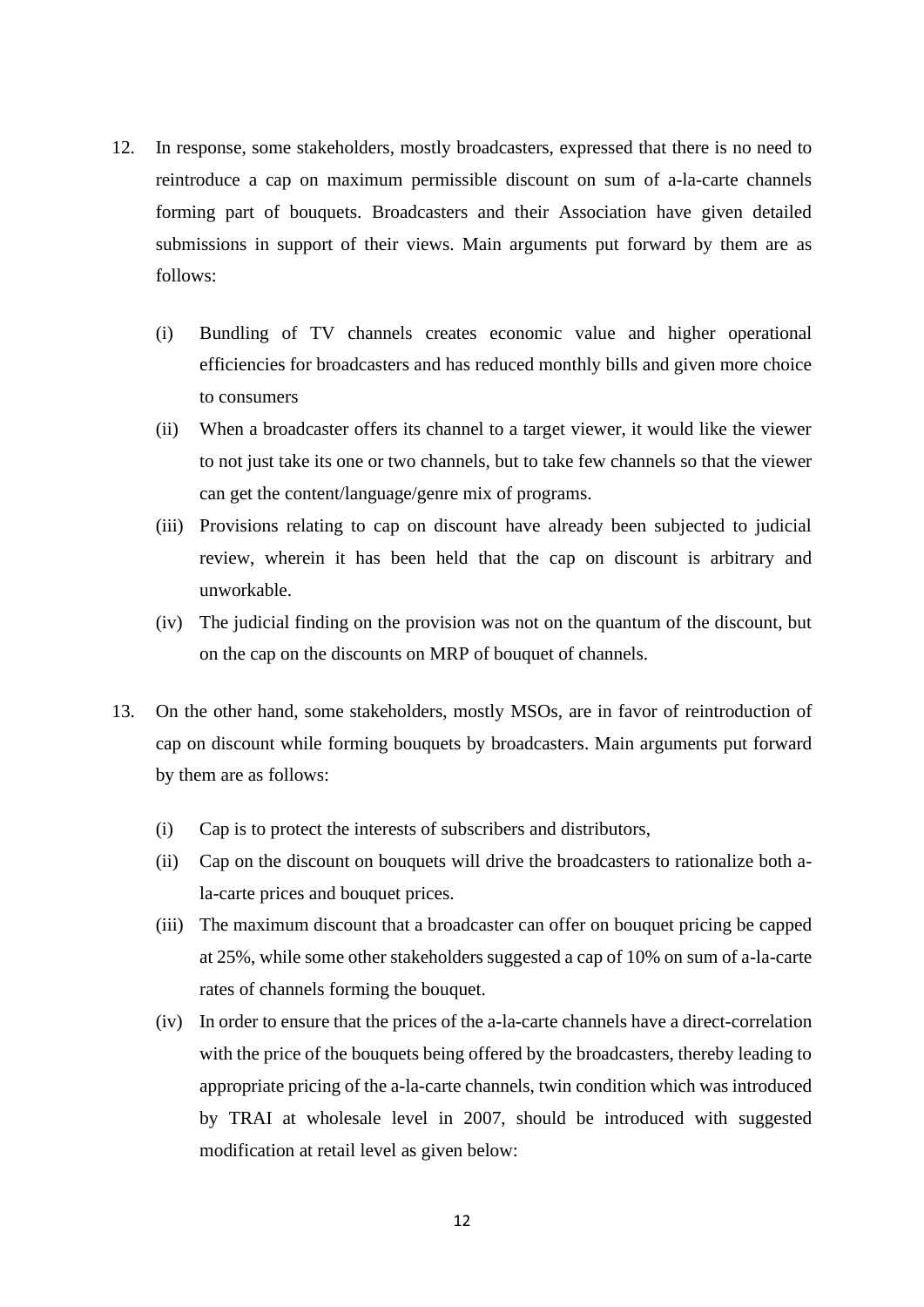"a) the maximum retail price per month of such bouquet of pay channels shall not be less than eighty five percent of the sum of maximum retail prices per month of the a-la-carte pay channels forming part of that bouquet; and

b) the a-la-carte rates of each pay channel, forming part of such a bouquet, shall in no case exceed one and half times the average rate of a pay channel of that bouquet of which such pay channel is a part."

- 14. One individual has also suggested reintroduction of following revised Twin Conditions:
	- i. The sum of a-la-carte rates of all channels comprising the bouquet should not be more than 1.25 times the MRP of the bouquet.
	- ii. The a-la-carte rate of each channel which comprises a bouquet should not be more than 2 times the average a-la-carte rate of the channels which are part of the bouquet.
- 15. Some stakeholders suggested that there is no need to change any of the provisions of the tariff order including the provision of discount on sum of a-la-carte channels forming part of bouquets offered either by the broadcaster or the DPOs.
- 16. One individual expressed the view that discounts should not be allowed either by broadcasters or by DPOs as these are being used to camouflage pushing of unwanted channels into bouquet and forcing consumers to cough up more money. Another individual suggested that all pay channels should preferably be offered to consumers on a-la-carte basis only without any discount, at least for an initial period of 1 year.
- 17. The Authority has analyzed the data submitted by the service providers post implementation of the new regime and has observed that the uptake of channels on a-lacarte basis continues to be low as compared to the bouquet subscriptions. Analysis yields that such poor uptake of a-la-carte channels could be attributed to disproportionately high rates of a-la-carte channels in comparison to bouquet rates comprising these channels. No well-defined relationship between these two rates exists in the new framework. As per data available with TRAI, some bouquets are still being offered at a discount as high as 70% of the sum of a-la-carte rates of pay channels constituting these bouquets.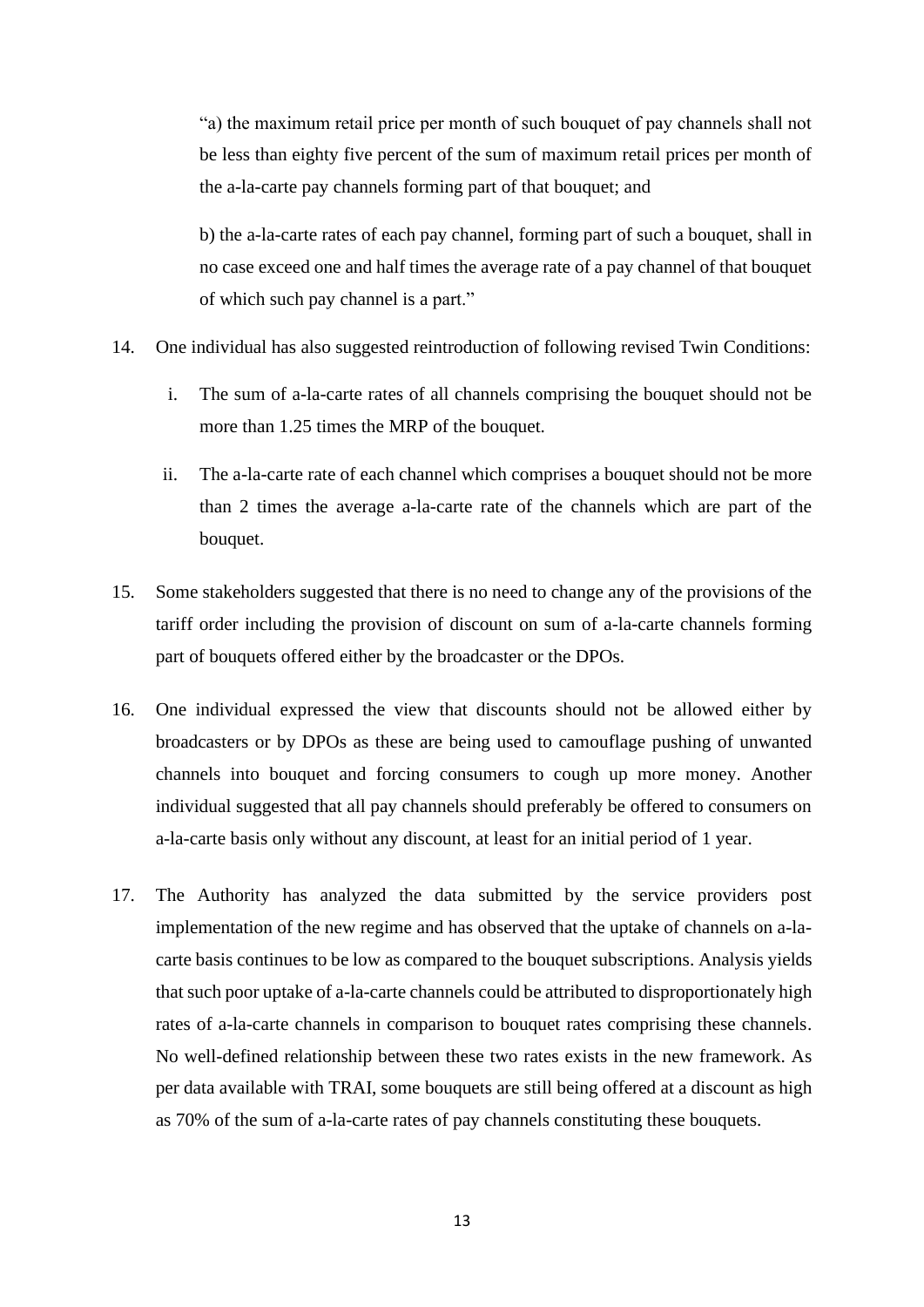18. Figure 1 below shows that the average discounts being offered on various bouquets of major broadcasters are in the range of 40-54 percent:



**Figure 1: Average discount offered by broadcasters on their bouquets**

- 19. The Authority also analyzed the viewership of the channels forming part of most popular bouquets subscribed by subscribers to find out whether subscribers are viewing all the channels in such bouquets. The viewership data obtained from Broadcast Audience Research Council (BARC) shows that only few popular channels in such bouquets are being viewed by subscribers and other channels have insignificant viewership in comparison, thus establishing the fact that not all channels even in popular bouquets are equally wanted or watched by subscribers. Apparently, the formation of bouquets by broadcasters is generally not based on consumer demands/choice.
- 20. In the new framework, broadcasters are given complete flexibility to decide prices of their a-la-carte pay channels and minimal conditions on formation of bouquets. The Authority did not place any cap on pricing of individual TV channels so that broadcasters could concentrate more on improving the content quality of TV channels. Table in **Annexure-II** provides the comparison of prices of channels under old regulatory framework (RIO rates of channels offered to DPOs) and new regulatory framework (MRP of channels) and percentage change therein. In the Table the wholesale prices(RIO rates of channels offered to DPOs) declared by broadcasters in the old framework have been multiplied by a factor of 1.25 in order to account for the 20% of MRP as mandatory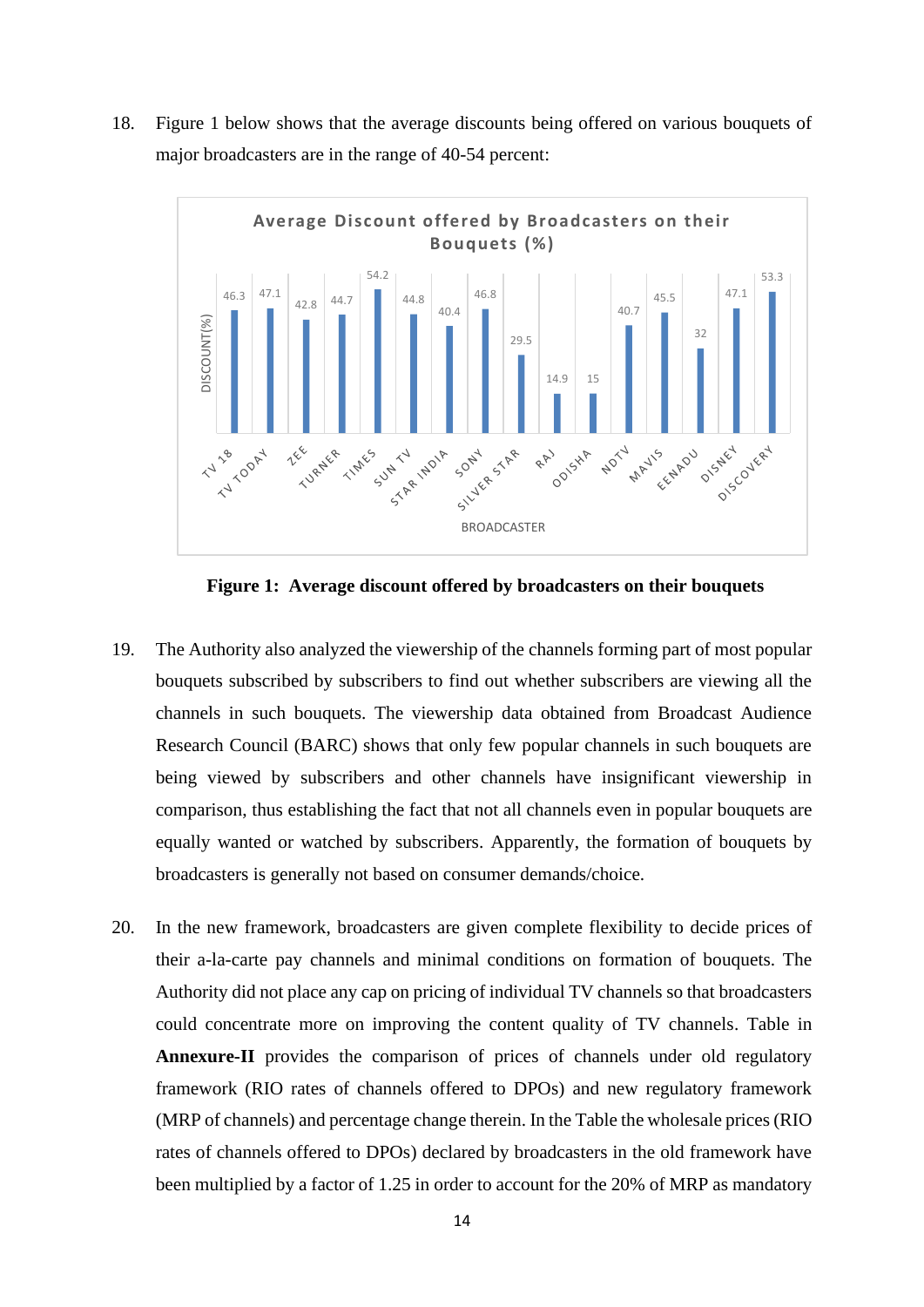distribution fee to be given by broadcasters to DPOs in the new framework. It may not be out of place to mention here that in the old regime broadcasters used to give 80-90 percent discount over RIO prices while offering their bouquets to DPOs. The data indicates that though prices of several channels have been reduced, some of the SD channels, notably the popular ones, have seen multifold increase in prices. This has apparently been the part of the ploy to incentivize subscription of bouquets, over a-lacarte subscriptions and hurt consumer interests.

- 21. Broadcasters have declared MRP of the popular channels at the maximum permissible limit of Rs19/- so that these qualify to be the part of a bouquet and then bundle such channels along with number of other channels, mostly low priced and less demanded channels. By following this business model, the broadcasters gain in maximizing their reach even for not so popular channels, while also increasing their subscription revenues. On the flipside, this perverse pricing strategy renders the a-la-carte subscription of the channels meaningless for the consumers. Consumers end up subscribing to channels not of their choice, but as a compulsion and even paying for those channels which they are not inclined to watch or may even take note of. This in effect results in increase in their monthly payout for subscription of TV channels, apart from losing out on choice with free will.
- 22. The Authority noted that the marketing and business strategies of the broadcasters in general, have failed to give due consideration to overall objective of the new tariff regime, the spirit of the judicial decision upholding the regime, and the consumer interests that they are bound to respect.
- 23. Some small broadcasters during discussions have also expressed their concerns about heavy discounts being given on the sum of prices of a-la-carte channels while forming the bouquets, by broadcasters offering large number of channels. They stated that broadcasters offering large number of channels use the power of their popular channels and resort to heavy discounts to push their not so popular channels as a part of bouquets to subscribers, resulting in a non-level playing field. The ability of some broadcasters, offering large number of channels, to form bouquets and offer huge discounts on such bouquets is forcing small broadcasters either to exit from the market or convert their pay channels to FTA channels for survival. This fact has been substantiated to some extent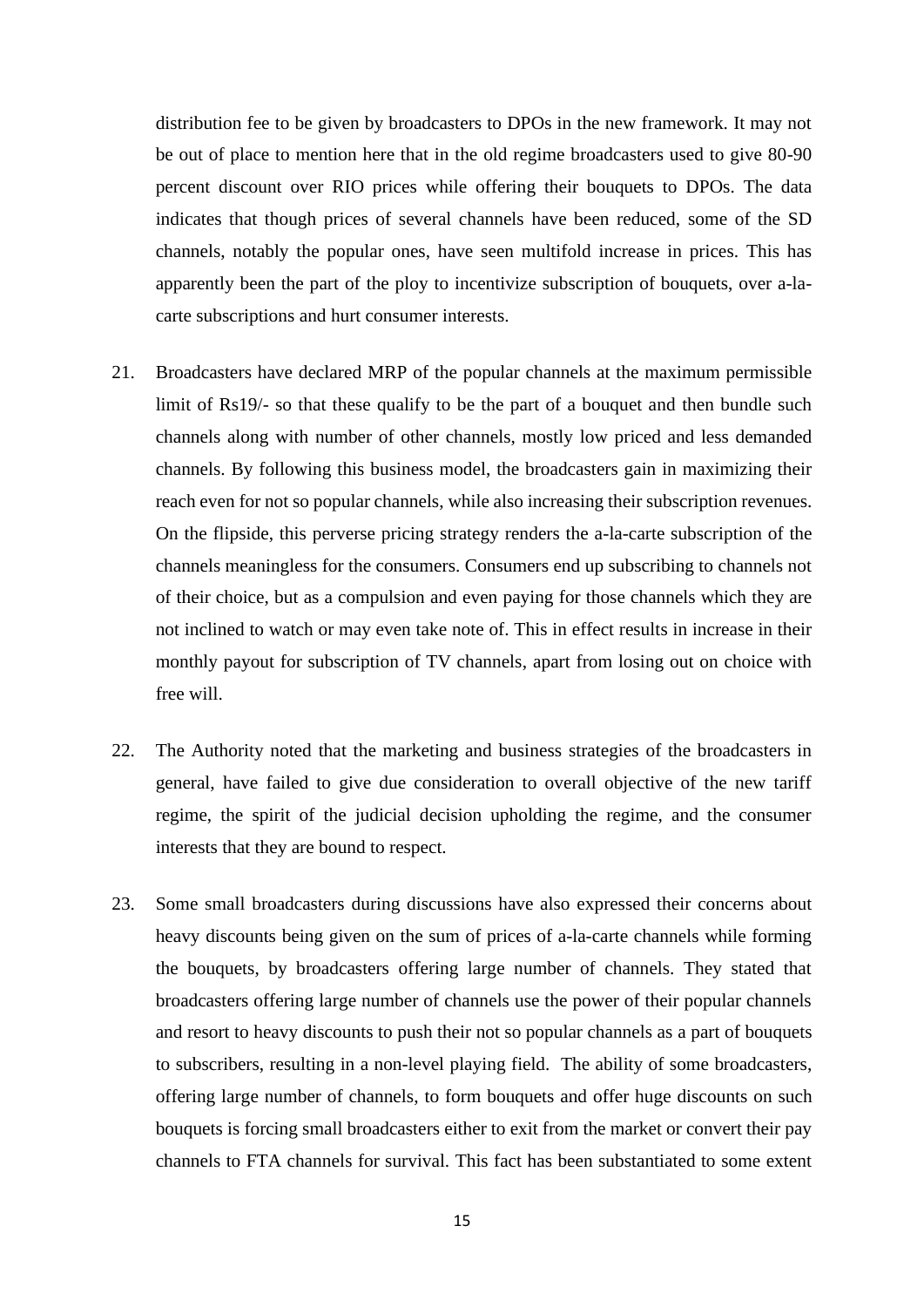by the data available with the Authority. While broadcasters offering large number of channels have converted their FTA channels to pay channels at token prices, generally less than a rupee per month in many cases whereas some smaller broadcasters have converted their pay channels to FTA during same period.



**Figure 2: Range of prices of Pay channels** 

- 24. As may be observed from the figure 2, out of the existing 330 pay channels, 94 pay channels have been priced lower than or equal to INR 1.00. However, these channels are being clubbed with the popular channels of Rs. 19/-, so that these can be pushed to the subscribers. As there is no restriction on the spread of prices of channels in a bouquet as of now, broadcasters are tactfully forming their bouquets which comprise many low priced but less popular channels and very few very high priced but popular channels. Thus channels having wide variation in their a-la-carte prices are being clubbed together in a bouquet resulting in illusory pricing of pay channels to subscribers.
- 25. Authority recognizes that bundling of services and products in various forms are widely practiced across sectors and markets. It is also accepted that bundling of products and services, if done in a fair manner, can create economic efficiencies, reduce operational expenses, provide consumers with wider choice and access to products and services.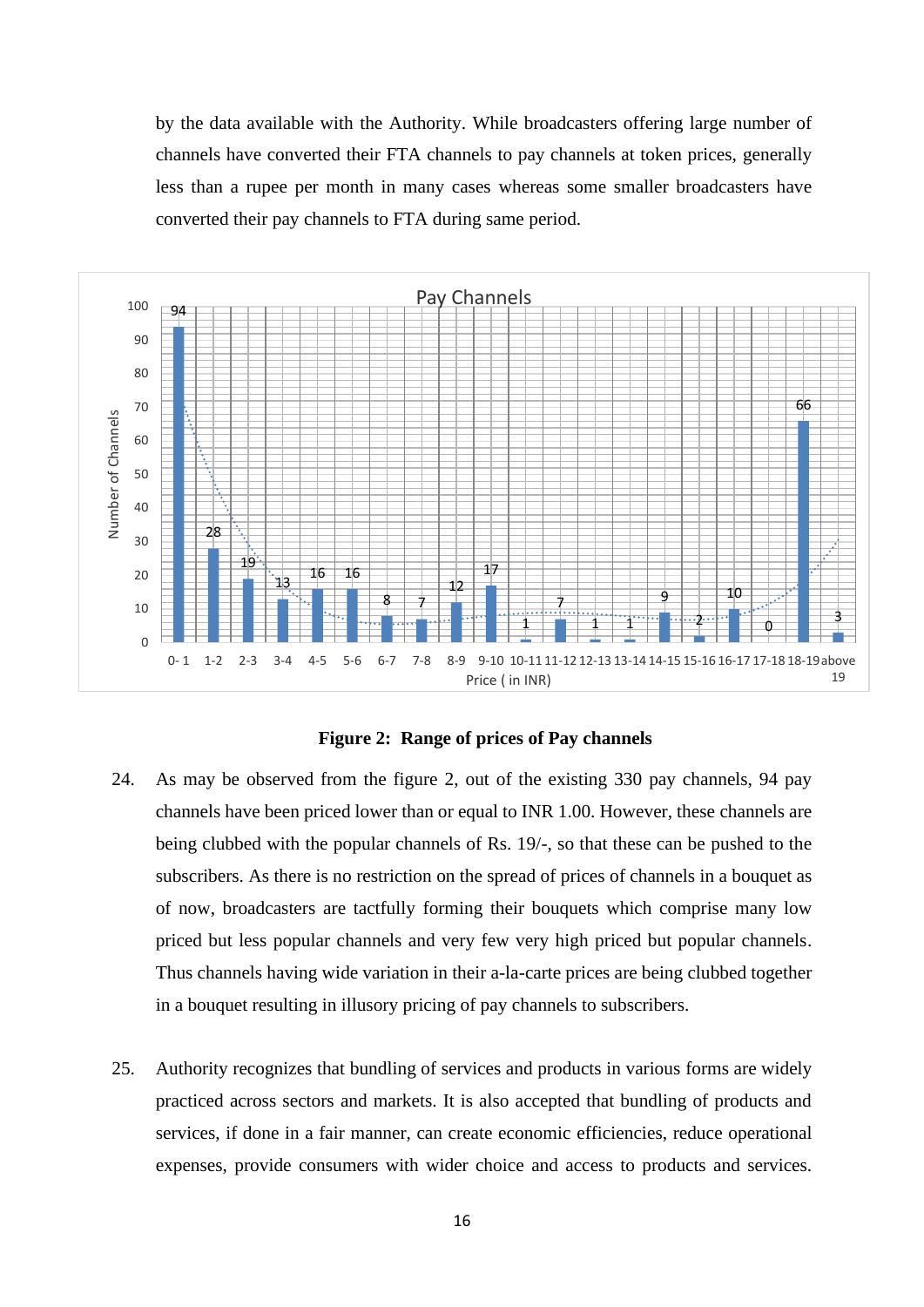However, overall analysis of the present scenario leads to the conclusion that the offering of bouquets by broadcasters, as is being done now, is generally depriving the consumers of their basic right to choose channels and have been designed to better serve the commercial interests of the broadcasters.

- 26. The Authority further observed that broadcasters are also offering discount of 15% as an incentive on subscription of certain minimum subscription of bouquets of pay channels to DPOs. As DPOs are getting this additional incentive, their commercial interests too are aligned with the broadcasters to push such bouquets over the a-la-carte choice to subscribers. While these incentives are available to DPOs and help in pushing broadcasters' bouquets to consumers, the benefit is not being passed on to the consumers. The Authority is not against the offering of bouquets. However, it cannot be at the cost of the freedom of consumers to choose channels in a manner which they may like.
- 27. Many of the above concerns were shared with the stakeholders by the Authority in the consultation paper. Broadcasters and their Associations, who have significant interests in the Sector and key industry players, have submitted well-articulated views, mostly countering concerns expressed by consumers and their groups. They have also expressed disagreements with some of the inferences drawn by TRAI from the analysis of data, as indicated in the consultation paper. The Authority has carefully considered their submissions with an open mind. The Authority appreciates and is in general agreement with their submissions on the need to have regulatory stability and continuity, the importance of having access to diverse views given the plurality of our society, irrespective of popularity or widely acceptance, economic benefits of bouquets, consumer behaviour, parallel with other information/entrainment mediums, ease of doing business etc. However, consumers right to choose is paramount and TRAI as a body mandated by a Statute cannot allow a situation where a business practice takes precedence over that right.
- 28. Broadcasters sometimes argue that discounts offered by them on bouquets are in the interests of consumers and any intervention by TRAI restricting them from offering such discounts will go against consumer interests. This argument looks very appealing on the face of it. Regulator should not be objecting to any measure serving the best interests of the consumers. However, the market reality does not lend credibility to this stand of the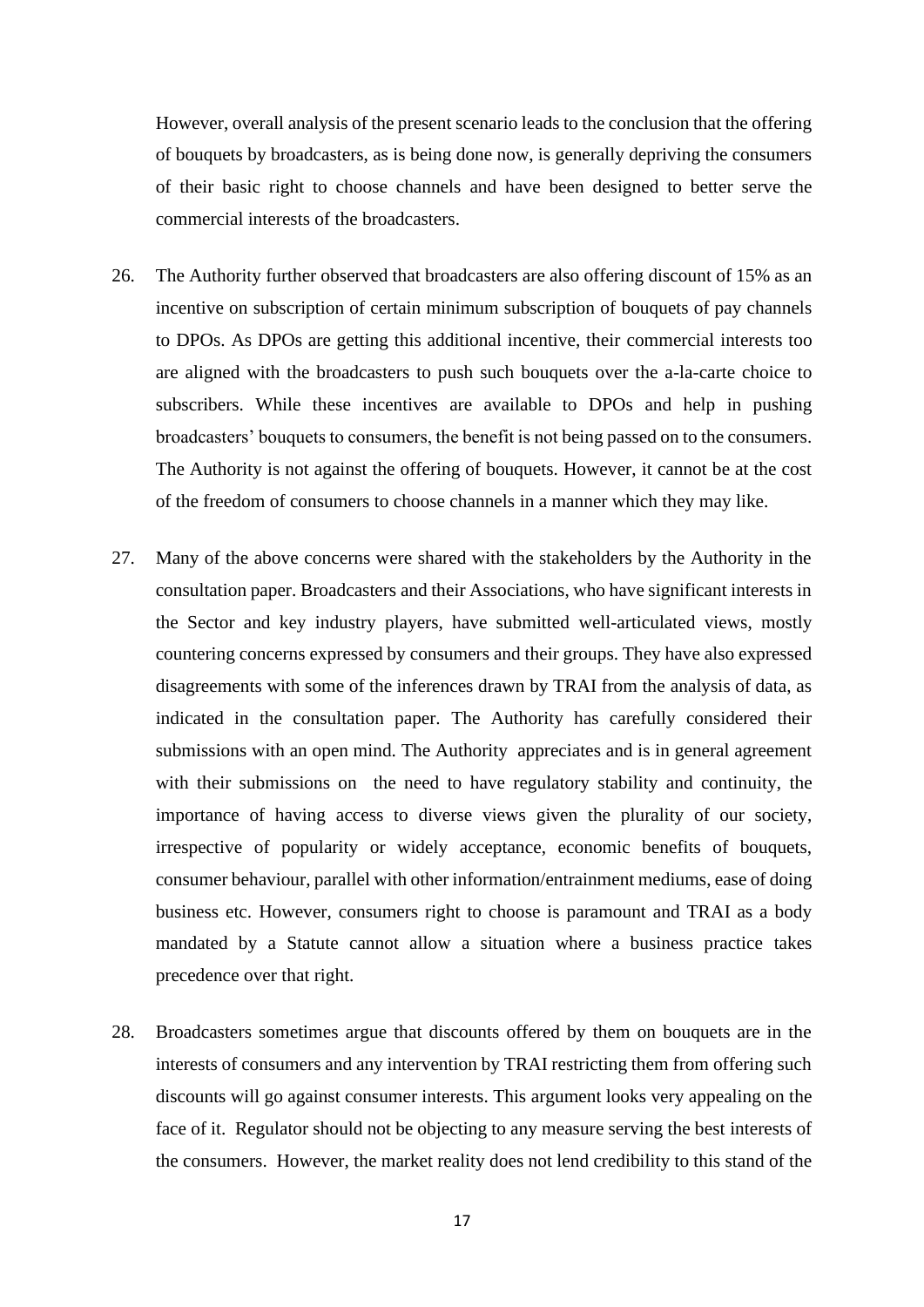broadcasters. The data relating to pricing of channels post implementation of the new framework establish that the leading broadcasters have inflated a-la-carte prices of their popular channels first, and then the so called discounts are offered in bouquets on these inflated prices, as a larger business strategy to maximise their revenues. Had the real intention of such players was to offer fair prices and choice to subscribers, they should have adopted a fair a-la-carte pricing for their popular channels as well. Therefore, the most pressing argument of broadcasters in support of their pricing strategy for bouquets belies the facts and market reality.

- 29. The Authority has carefully assessed the situation and the submissions/suggestions by the stakeholders. For addressing the consumer concern, the possible options could be (i) to regulate or cap a-la-carte prices of channels; or (ii) to place reasonable restrictions on the formation of bouquets, without affecting the flexibility of the market players, either on pricing of channels or packaging channels in bouquets.
- 30. Prescribing a cap on discount while forming bouquets is in line with the observation of the Hon'ble Supreme court in para 37 of its judgement dated 30.10.2018, which is already reproduced in para 6. Here it is worth noting that prescribing cap on discount while forming a bouquet is not anti-consumer. A cap can be prescribed to ensure that a-la-carte prices declared by the broadcasters are reasonable on one hand and protect the consumers' right to choose channels of their choice on a-la-carte basis on the other hand. However, the Authority has decided not to reintroduce the cap of fifteen percent at this juncture for two reasons. Firstly, the Authority also agree with the views expressed by stakeholders including broadcasters about the need for having regulatory stability, allowing flexibility in pricing, wider choice of channels for consumers etc. Secondly, so are the complexity of factors involved, it is extremely difficult, if not impossible, to arrive at an ideal number as cap on discounts on bouquets offered by the broadcasters. None of the stakeholders, including those who supported a cap, could suggest a scientific method to arrive at that single figure, so as to ward off or to stand the test of a legal challenge, on the ground of arbitrariness.
- 31. In the absence of a scientific method to arrive at a single figure to operate as a cap on discounts and it's possible impact on the regulatory framework already rolled out as expressed by the stakeholders, the other option before the Authority is to identify a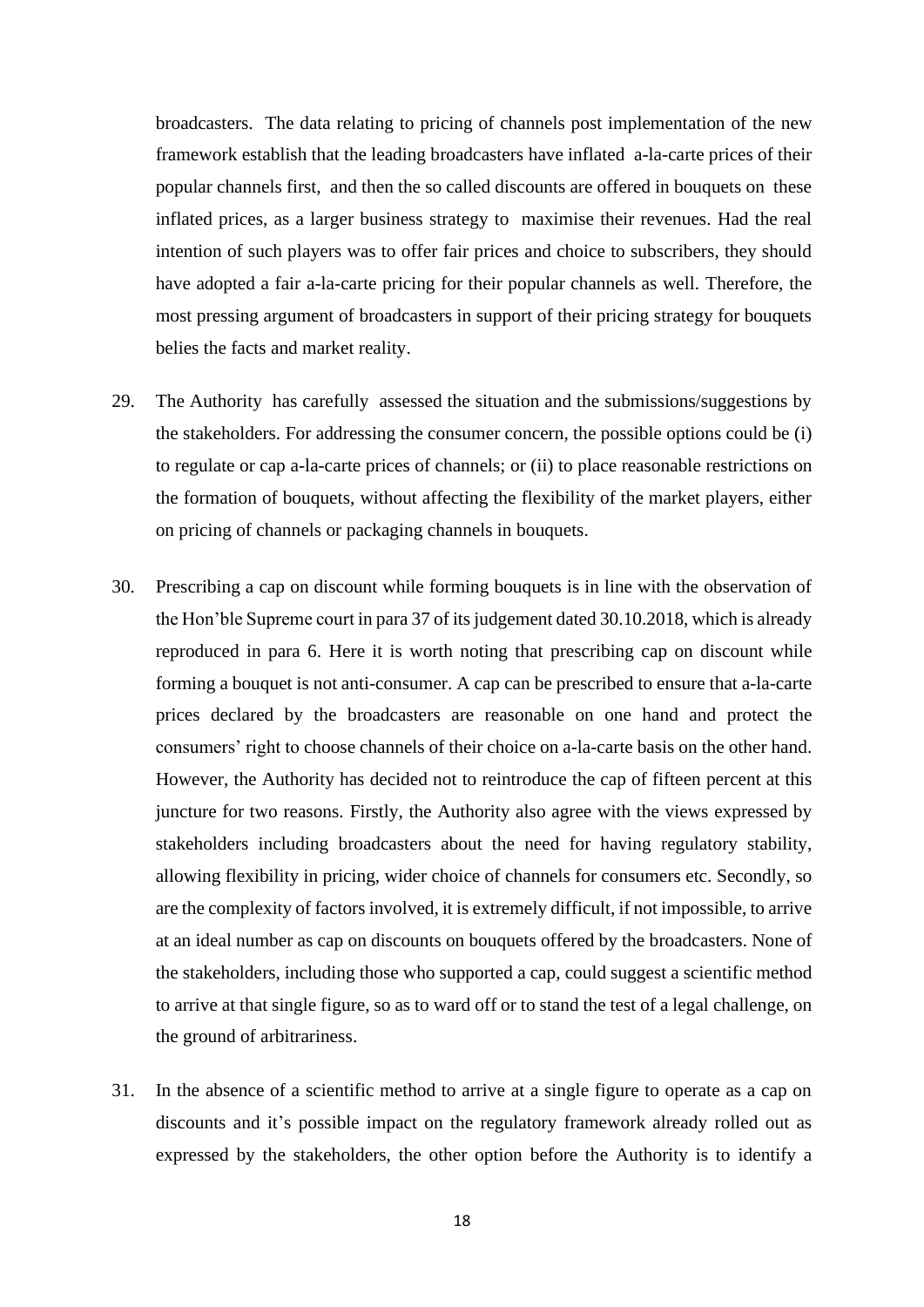method that can establish a link between bouquet prices and a-la-carte prices, that can strike a balance between the right of broadcasters to price the channels and right of consumers to choose channels as a bouquet or on a-la-carte basis. As pointed out by certain stakeholders, the Authority noted that there has been an industry accepted method, linking prices of individual channels and bouquets which was in vogue for a considerable time.

- 32. In the analogue era, broadcasters were making channels available at wholesale level to DPOs, and not directly to customers as at present. During that period, the tariff order dated 4<sup>th</sup>October 2007 had prescribed a relationship, between a-la-carte rates of TV channels forming part of bouquet and bouquet rates provided by the broadcasters to the distributors at the wholesale level, in the form of following 'Twin Conditions':
	- a) the sum of the a-la-carte rates of the pay channels forming part of such a bouquet shall in no case exceed one and half times of the rate of that bouquet of which such pay channels are a part; and
	- b) the a-la-carte rates of each pay channel, forming part of such a bouquet, shall in no case exceed three times the average rate of a pay channel of that bouquet of which such pay channel is a part.
- 33. The above conditions were prescribed to ensure that an effective a-la-carte choice was available to distributors without being handicapped by perverse pricing of bouquets by broadcasters at the wholesale level. The present situation is similar, with individual subscribers taking the place of DPOs. This methodology was well accepted to the industry, they adhered to the twin conditions and this was in vogue till the Tariff Order 2017 came into effect. This being a tested and accepted method by the stakeholders and the problem at hand is of similar nature, the Authority has decided to adopt these twin conditions to link the prices of broadcaster bouquets and its constituent channels.
- 34. Adoption of the above conditions will not affect the flexibility of broadcasters to form bouquets as the flexibility to decide MRP of channels and bouquets continue to rest with them.
- 35. Accordingly, in the Tariff Order it has been prescribed that the broadcasters shall ensue that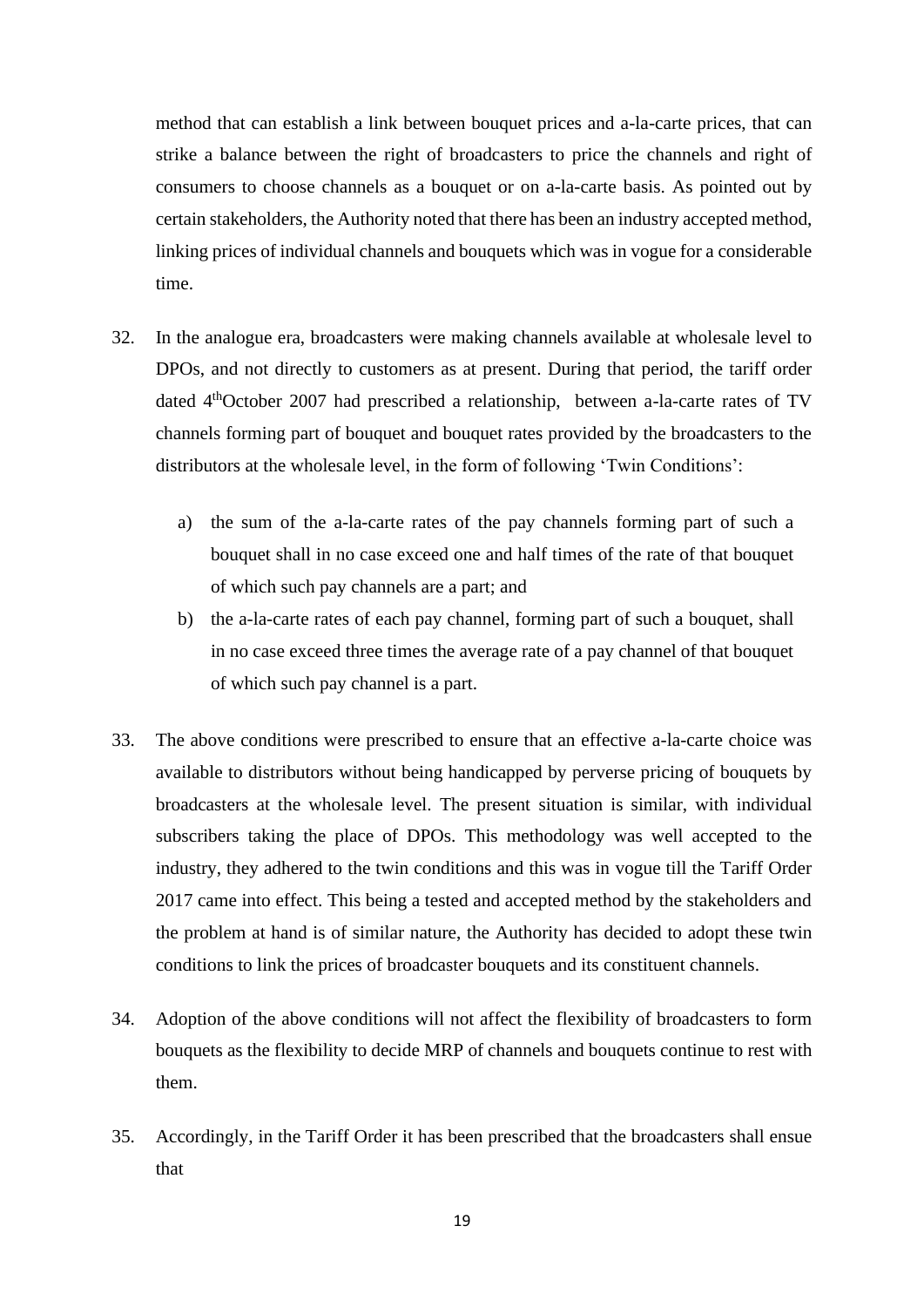- (a) the sum of maximum retail prices per month of the a-la-carte pay channels forming part of a bouquet shall in no case exceed one and half times of the maximum retail price per month of such bouquet; and
- (b) the maximum retail price per month of any a-la-carte pay channel, forming part of such a bouquet, shall in no case exceed three times the average maximum retail price per month of a pay channel of that bouquet:

It has been clarified that if the maximum retail price of a bouquet is Rs. 'X' per month per subscriber and there are 'Y' number of pay channels in that bouquet, then the average maximum retail price per month of a pay channel of the bouquet shall be Rs. 'X' divided by 'Y'.

- 36. Further, as noted above, in some cases, the price of a bouquet is less than the price of a single channel in that bouquet. No subscriber will opt to subscribe a channel on a-la-carte basis when a bouquet inclusive of that channel is on offer at a price below the MRP of that single channel. This clearly indicates that the price of single channel has been fixed higher to manipulate choice of such channels on a-la-carte basis. Therefore, in order to curb such practices, apart from twin conditions, it is also necessary that broadcasters should not be allowed to price a bouquet at less than the a-la-carte price of any of the constituent channels of such a bouquet. A suitable provision to this effect has been incorporated in the Tariff Order.
- 37. Now by the virtue of twin conditions, the Authority expects that there will be a rational relationship between the prices of the bouquets and channels and choice of consumers between these two options will be a real and informed one. There cannot be a case for existence of any provision for artificial incentivising of bouquets. Hence, broadcasters shall not be permitted to give any discount for adoption of bouquets to DPOs in 15% category as permitted in Interconnection Regulations 2017. This will pave way for the DPOs to play a neutral facilitator's role to ensure that consumers get real choice to choose channels, either on a-la-carte-basis or on bouquet basis. The requisite modification to this affect will be carried out in relevant interconnection regulations. Discount of 15% as incentive will continue to be available to DPOs for a-la-carte channels.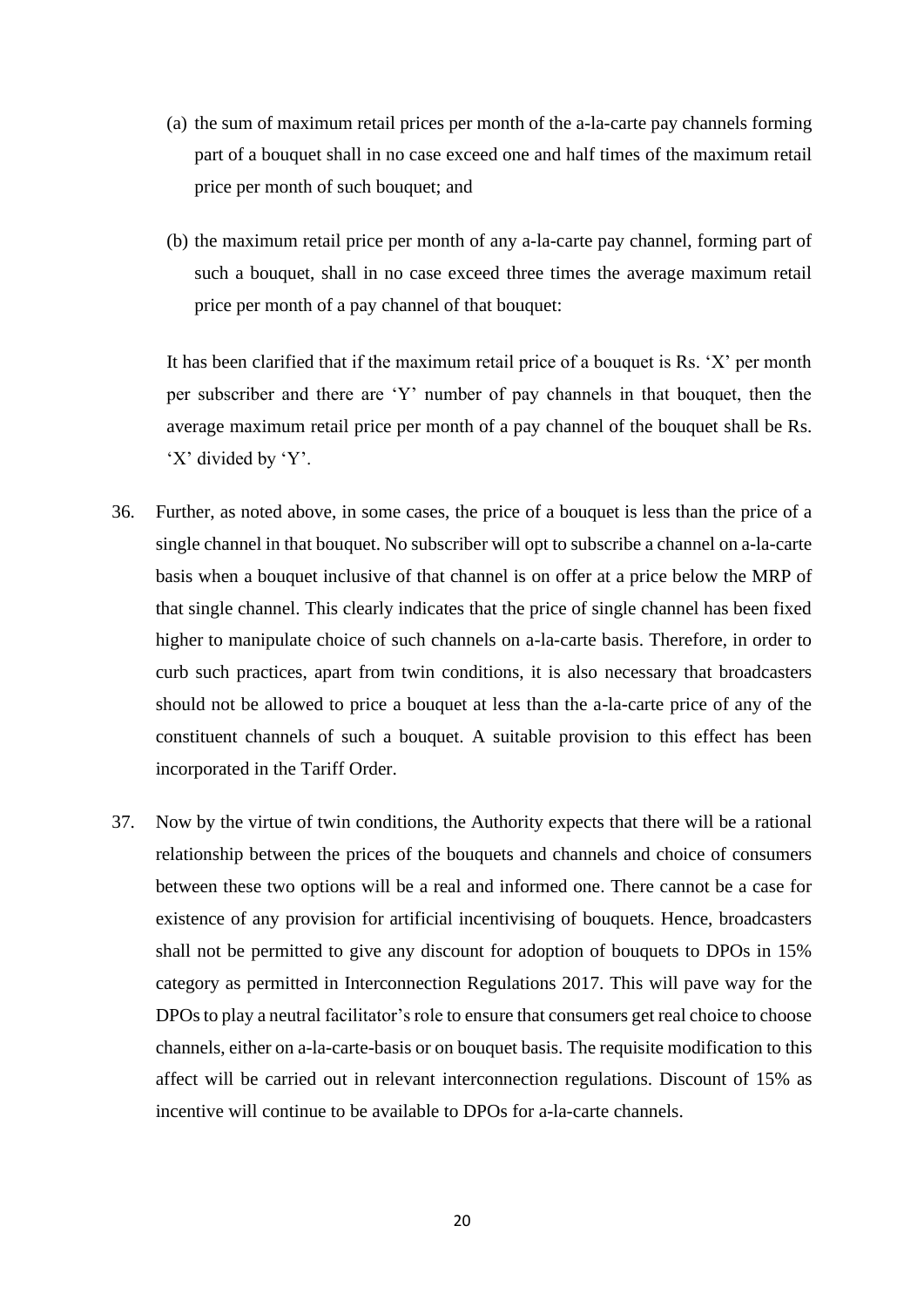- 38. The Authority expects that bringing in a time tested and industry accepted methodology will strike a reasonable balance between the interests of all stakeholders as:
	- (i) The broadcasters retain the flexibility to devise and offer innovative and attractive packages/bouquets of channels.
	- (ii) The flexibility to notify MRP of channels rests with broadcaster. The broadcaster has the flexibility to reduce MRP of channels at any point of time to facilitate lower rates for a bouquet consisting of such a-la-carte channels.
	- (iii) The 'Twin Conditions' oblige the broadcaster to extend a proportionate reduction in MRP of pay channels offered in the bouquet if it wants to reduce the bouquets rates further. Such reduction in the MRP of channels shall be applicable across all bouquets and would benefit the consumers at large.
- 39. The Authority will continue to keep close watch on the formation of bouquets after application of twin conditions, its impact on the market, and will take further suitable measures if situation so warrants.
- 40. On the review of cap on discount permissible to DPOs while forming the bouquet, some stakeholders suggested that cap should be reviewed and DPOs should be free to offer discount while forming the bouquet depending on ground situations and business requirement.
- 41. Another view put forward is that, in order to maintain a level playing field both broadcasters and DPOs should be allowed to offer the same level of discounts while forming the bouquets. According to them at present, since the linkage/discount formula has not been implemented at the broadcaster level, the corresponding linkage/discount formula at the DPO level should also be done away with. Some other stakeholders suggested that there is no need to review the cap on discount by DPOs while forming the bouquet in order to avoid any predatory pricing.
- 42. The Authority has noted that in the new framework DPOs have flexibility to fix the DRP of pay channels with a condition that DRP of a channel should not be more than the MRP of that channel declared by the broadcaster. In case DPOs want to offer further discount on the bouquets, they can meet this objective by reducing the DRPs of pay channels forming the bouquet. Accordingly, the Authority has decided to continue with the cap of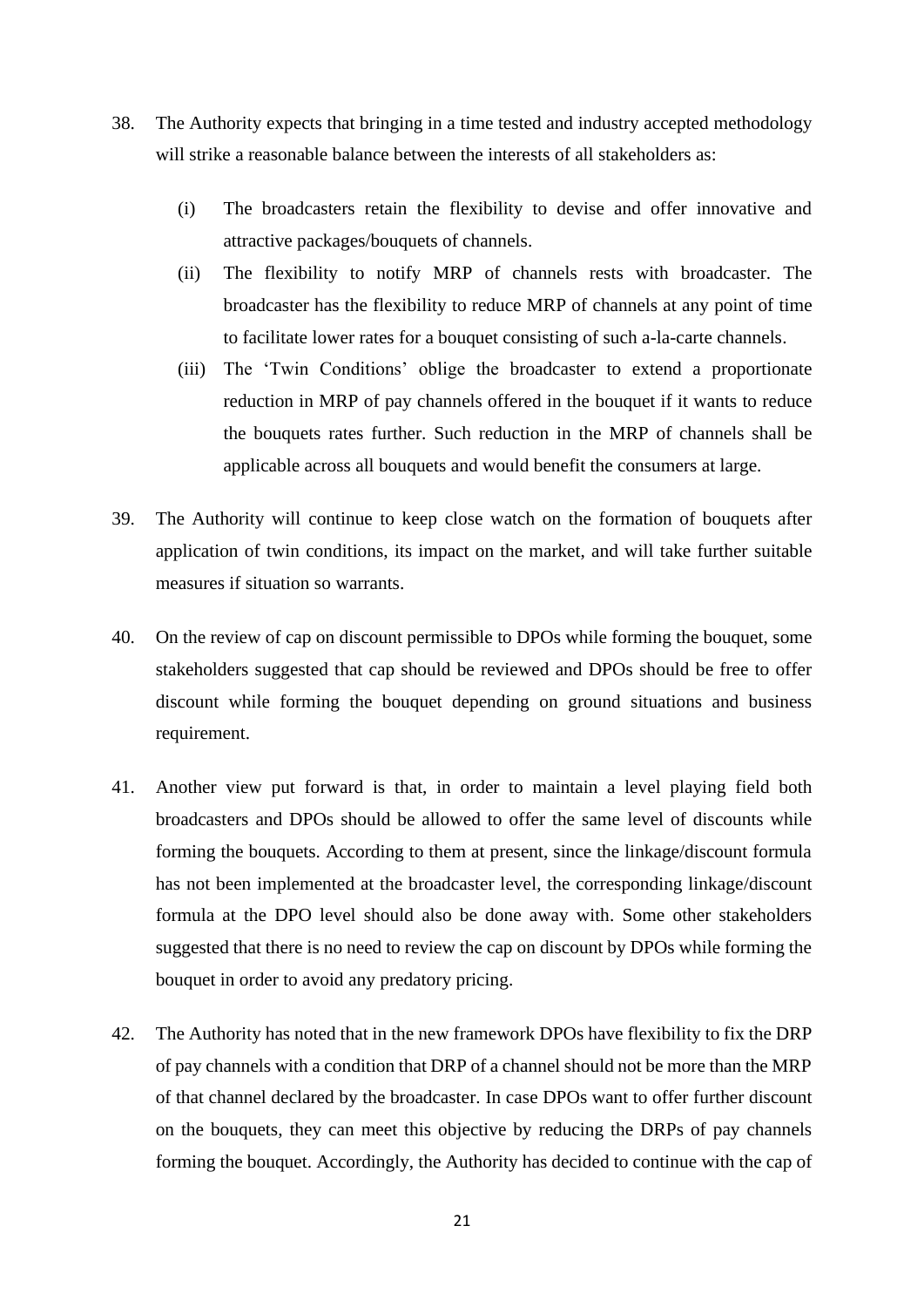15 % on maximum discount permissible to DPOs while forming their bouquets of pay channels.

#### **B. Ceiling price of channels for inclusion in bouquet,**

- 43. In the consultation paper, stakeholders were asked to provide their comments whether the ceiling of Rs. 19/- on MRP of an a-la-carte channel to be part of a bouquet need to be reviewed and in case they support review of ceiling, they were also asked to suggest an appropriate ceiling.
- 44. In response, broadcasters, in general, are not in favor of review of the ceiling of Rs. 19/ on MRP of an a-la-carte channel to be part of a bouquet. They are of the view that it is a reasonable amount which a broadcaster can expect as subscription charges in view of very high content cost and other operational expenses. Some of them suggested that any such review should be carried out at least two years after implementation of new framework as mentioned in the Explanatory Memorandum of Tariff Order 2017. They stated that the prices of all a-la-carte channels declared by broadcasters result from complex interplay of consumer preferences and demand. They further mentioned that consumers have exercised a-la-carte options for all channels priced between INR 0.1 and INR 19/-.
- 45. Some other stakeholders are also not in favour of any ceiling on MRP and have mentioned that a price ceiling or price control of any nature is abhorrent to a free and competitive economy. They are of the opinion that so long as the bouquet price correctly reflects the a-la-carte pricing of channels, the channels can be priced at whatever rate the broadcasters feel that their content is valued at.
- 46. On the other hand, some stakeholders, mostly DPOs, are in favor of review of the ceiling of Rs. 19/-. They mentioned that there should be reasonable parity between a-la-carte and bouquet pricing and the ceiling on the MRP of a-la-carte channels to be part of a bouquet serves the purpose of controlling the unreasonable pricing of the bouquets as well as of a-la-carte channels.
- 47. They further submitted that post implementation of DAS, when the broadcasters were given freedom to price their a-la carte channels under 2012 Regulations, , most of the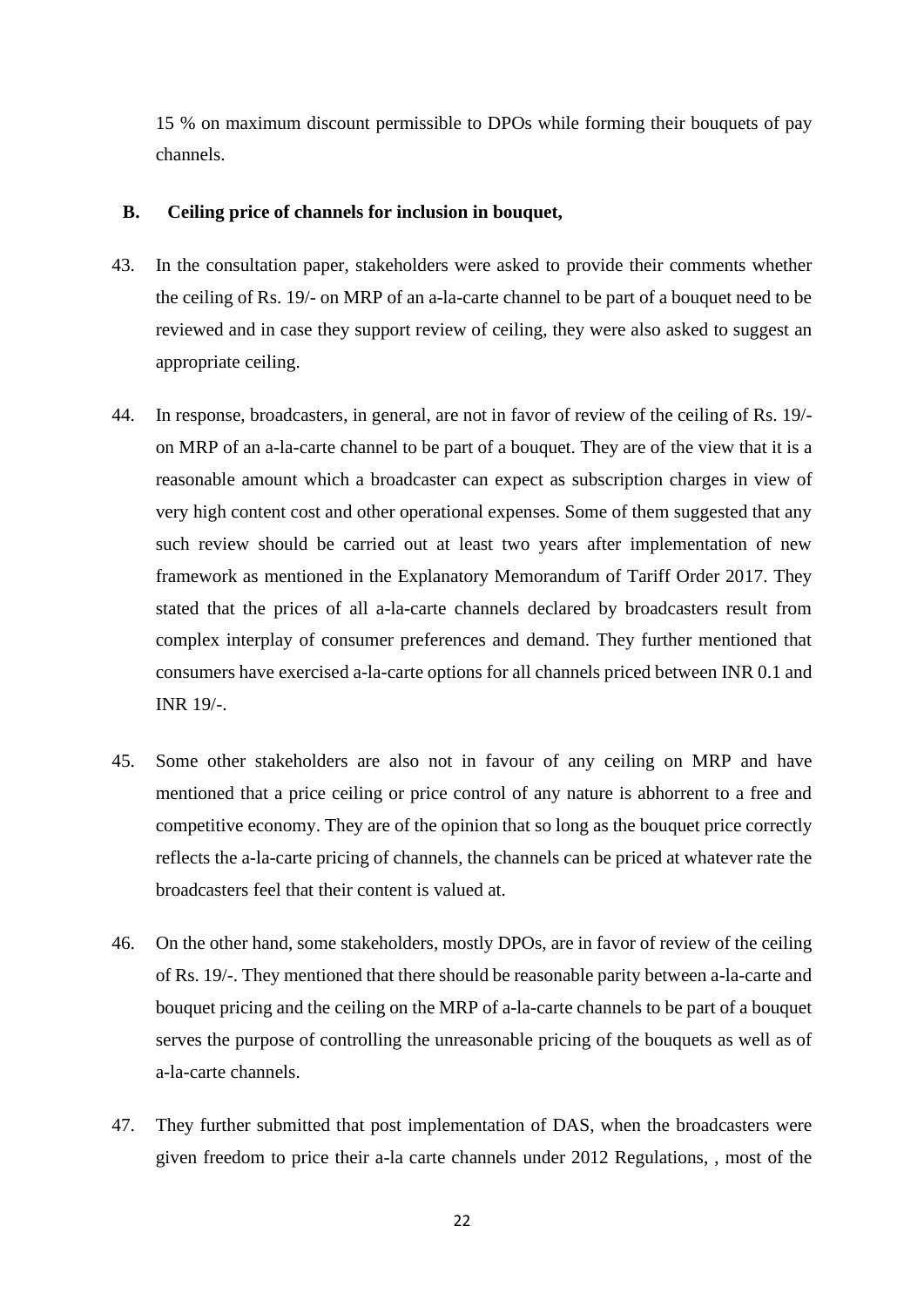channels, with the exception of few sports channels, were priced below Rs.10/-. They suggested that the appropriate ceiling should be a maximum of Rs. 10/- as there has been no change which necessitated such drastic jump/change in the price of channels by the broadcasters.

- 48. Some stakeholders suggested that the current ceiling may be reduced to Rs. 12/-, as it will harmonize bouquet prices and will offer even more value to the consumers. While some other stakeholders are of the view that from historical data the rates for most popular channel works out to be less than Rs.15/-.
- 49. The Authority in the Tariff Order 2017 prescribed a ceiling of Rs. 19/- on the MRP of pay channels which can be included in a bouquet. The amount of Rs. 19/- was prescribed, considering that in the previous regime, the highest genre wise ceiling on wholesale price was Rs. 15.12 between broadcaster & DPOs. This price was enhanced by 1.25 times to account for DPOs distribution fee in the new regime. It was expected that the prices would be regulated by the market forces based on the demand of channels or Television Rating Points (TRP). However, as explained in detail earlier, broadcastersin general have declared the MRP of their most popular channels (mainly GEC and sports) at the ceiling price of Rs. 19/- which is much higher than prices declared in earlier regime. Prices of many SD channels which were much below Rs.19 in the previous regime have been increased to the ceiling price of Rs.19 so that they can be part of a bouquet in order to maximize their revenue **(refer Annexure II)**. These channels have further been bundled with several low priced channels in a bouquet and bouquets have been priced in such a way that consumers prefer to opt for a bouquet instead of opting for a high priced popular channel on a-la-carte basis thereby rendering a-la-carte choice of a consumer meaningless. This fact is reflected in the subscription data of pay channels on a-la-carte basis and as a part of bouquets provided by the DPOs to the Authority. It indicates that subscription of most popular channels on a-la-carte basis is less than 10% compared to bouquet based subscription. This yet again brings out the impact of artificial disparity created by the broadcasters in a-la-carte channel and bouquets prices misusing their freedom to price. On one hand, the a-la-carte prices have been increased, but on the other hand huge discounts on bouquets have been given to ensure that consumers choose only bouquets. This clearly worked against the interests of consumers as a-la-carte choice has been reduced and thereby increasing the effective cost to the consumers.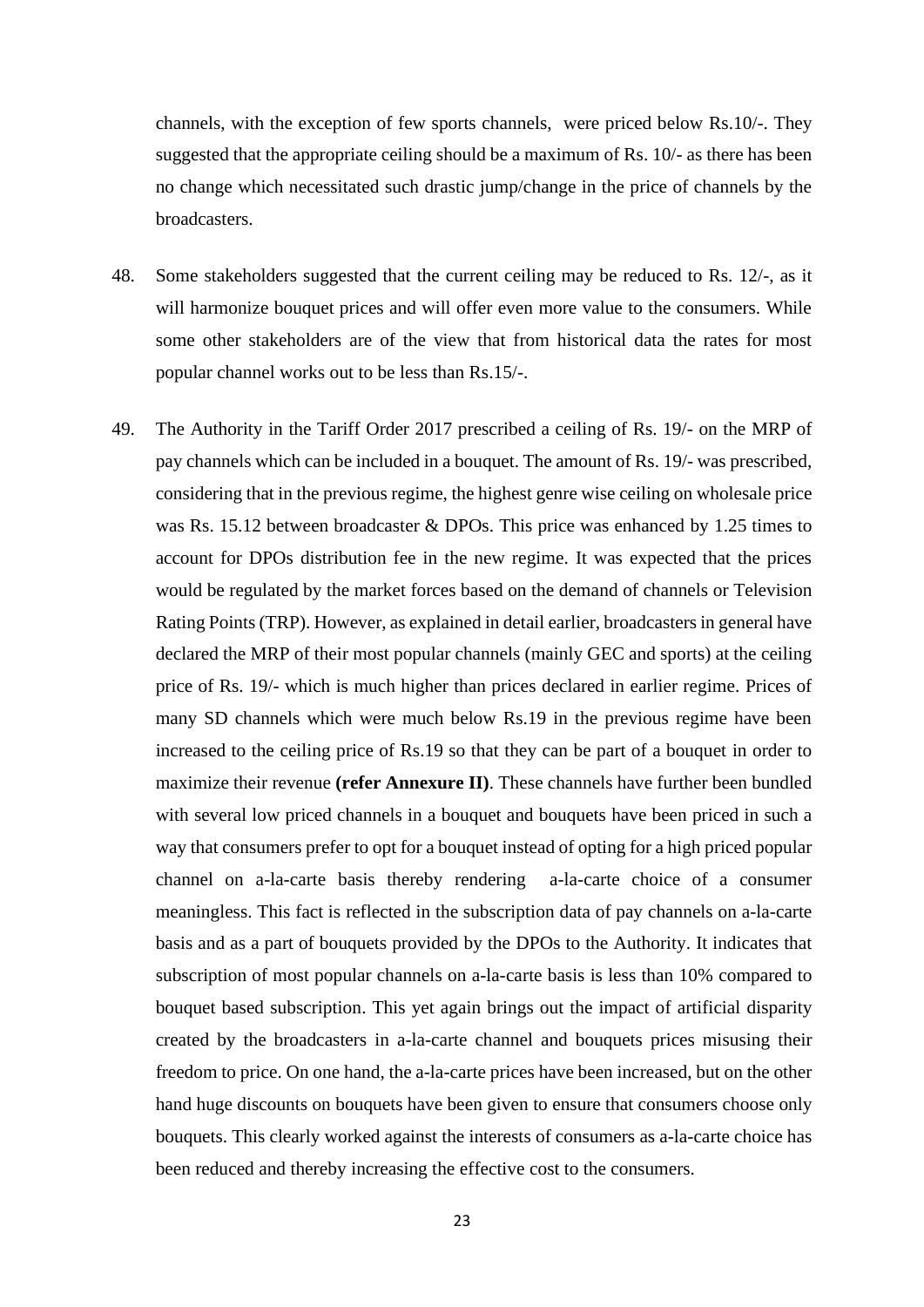- 50. Presently there are 330 pay channels out of which prices of 66 pay channels have been declared at Rs 19/- by the broadcasters. Recently, prices of 28 pay channels have been reduced to Rs 12/- from Rs 19/- by four broadcasters under the promotional schemes. The fact remains that large number of channels are still priced at Rs 19/- in the new regime ostensibly not because of cost factors, but to take undue advantage of a flexible regulatory provision. This is evident from the comparison of prices in new regime vis a vis previous regime.
- 51. In this context, it is relevant to recall that in the earlier framework, while declaring their RIO rates, broadcasters were required to declare genre of a channel, from amongst the ones defined by TRAI. The Authority had prescribed a genre-based ceiling on prices of pay channels subject to inflation linked hikes. All the broadcasters were required to declare the rates of pay channels to DPOs in accordance with the applicable genreceilings. The broadcasters were adhering to these ceilings while declaring rates of their pay channels. The price of most of the popular channels, barring sports channels, declared by the broadcasters under that regime was below Rs. 10/-.
- 52. While framing the existing regulatory framework, the Authority had issued a draft Telecommunication (Broadcasting and Cable Services) (Eighth) (Addressable Systems) Tariff Order, 2016 on 10<sup>th</sup> October 2016. In order to have continuity, the Authority in the said draft order had proposed that the then prevailing genre ceiling should be continued. Accordingly, the Authority, after accounting for the distribution fee of 20% on the MRP, proposed the following genre-based ceiling for MRP of pay channels to customers.

**Table 1: Genre-based ceiling for MRP of pay channels proposed in the Draft Tariff Order 2016**

| S. No. | <b>Genre of Channel</b>  | <b>Proposed ceiling</b><br>on maximum retail price |
|--------|--------------------------|----------------------------------------------------|
|        | <b>GEC</b>               | 12.0                                               |
|        | Infotainment             | 9.0                                                |
|        | Movies                   | 10.0                                               |
|        | Kids                     | 7.0                                                |
|        | News and Current Affairs | 5.0                                                |
|        | Devotional               | 3.0                                                |
|        | <b>Sports</b>            | 19.0                                               |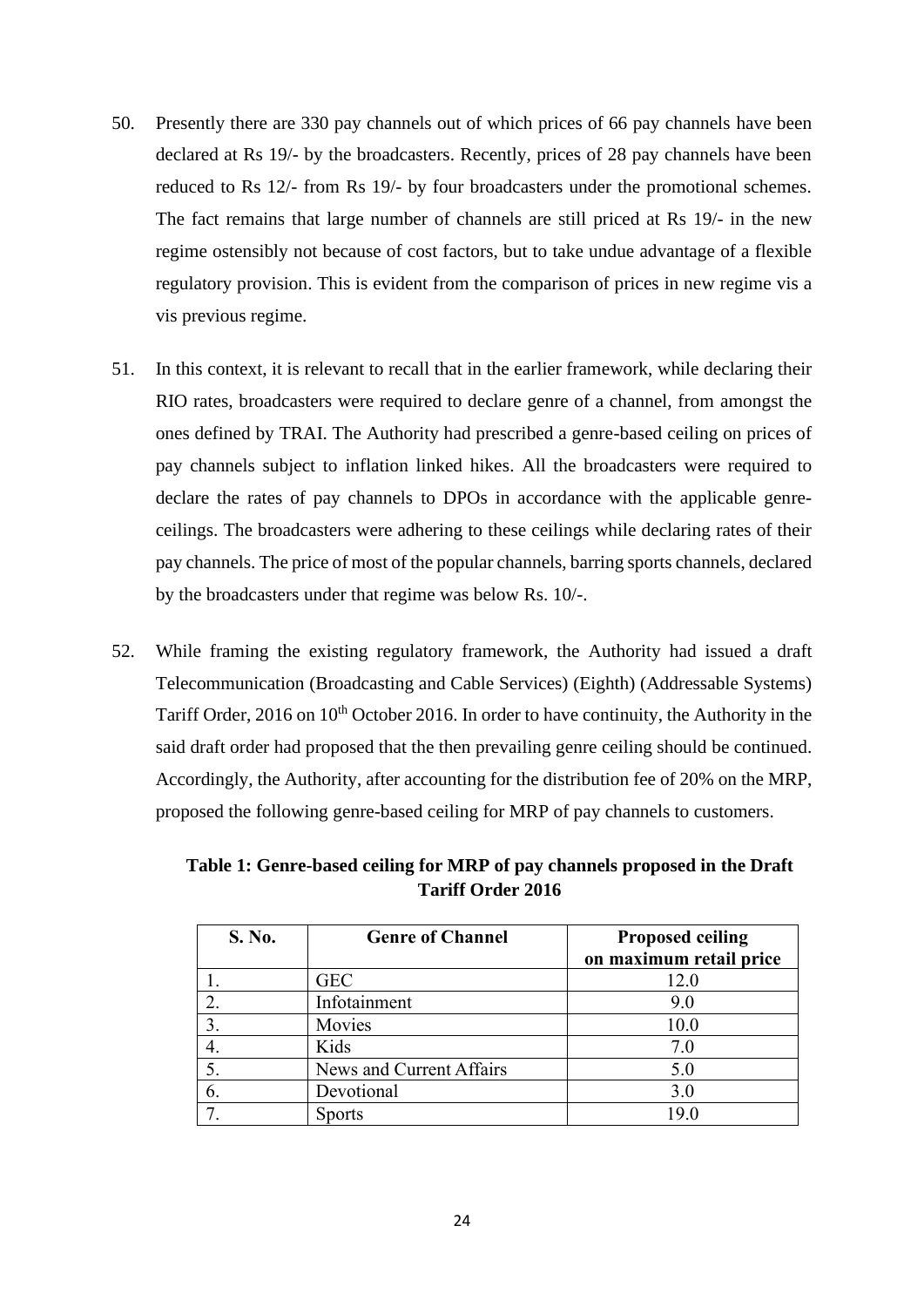- 53. Thus, the ceiling of Rs. 19/- was for sports channels only. Maximum ceiling for other genres including GEC was Rs. 12/-. However, in the final tariff order, the Authority did not prescribe genre wise ceiling on the MRP of pay channels with a bonafide expectation that broadcasters would price their channels reasonably and benefits of higher revenue realization due to digitization and addressability would be shared with subscribers. Instead, the broadcasters raised the prices of their popular channels, in utter disregard to consumer interests, to Rs 19/- even for non-sports genre, so that such channels could still become part of a bouquet and simultaneously their revenue could also be maximized. This has caused severe adverse impact on consumer interests. Figure 2 given above indicates how channels have been priced by the broadcasters in the new framework.
- 54. As may be observed, out of the existing 330 pay channels, 94 pay channels have been priced lower than or equal to Rs. 1/-. The MRP of 66 channels which are generally popular (mainly GEC and sports) have been declared at the ceiling price of Rs. 19 by the broadcasters. It may not be out of place to mention that price of 55 channels have been increased manifold. The Authority also noted drastic reduction in prices of HD channels, yet again, with the sole intention that these channels could be included in bouquets **(Annexure II)**. This indicates that the channel prices on a-la-carte basis are being fixed with a view to push more and more channels in the bouquets in complete disregard to consumer interests and the overall objective of the new regime.
- 55. The Authority noted that allowing Rs. 19/- as ceiling on MRP for a channel to be part of a bouquet did not work well, as Rs. 19/- (Rs. 15.12\*1.25) was the maximum price of any SD channel in the previous regime. Rs. 19/- should be considered as a price for niche/premium channels and such niche/premium channels should not at all be allowed to be the part of any bouquet. Consumers choice should be taken for subscription of such channels. The Authority is of the view that bouquet should be formed by bundling channels which are affordable and are in similar price brackets. If high value channels are allowed to be the part of the bouquets, the basic objective of the framework that the niche channel should only be given to the consumer on his free will, will be defeated. As all top 4-5 broadcasters have priced their niche channels at Rs 19/-, the consumers are compelled to subscribe to either the bouquet or the niche channels, resulting in more payout from consumers in either case.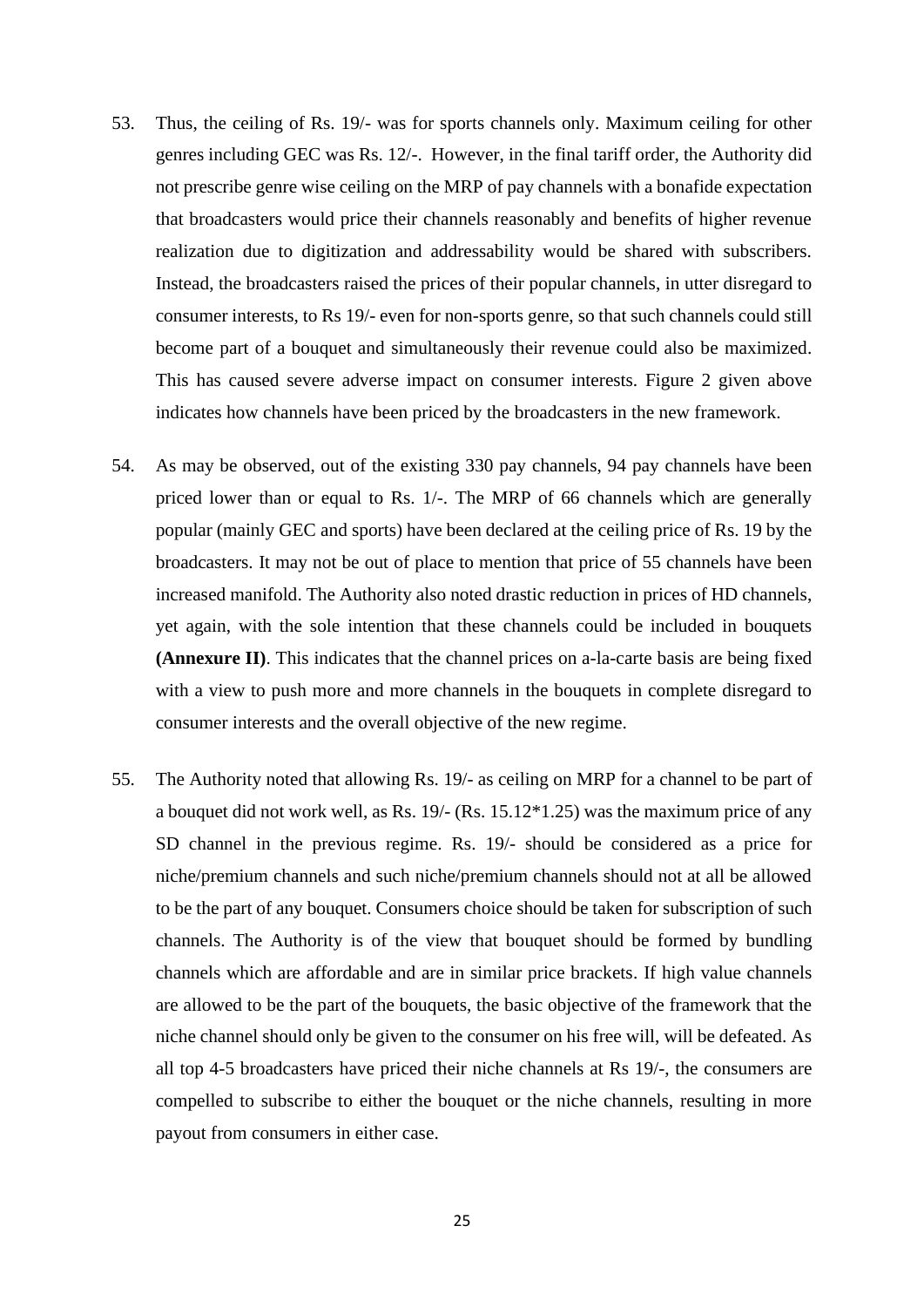56. It has also been observed that many channels that were FTA in the earlier framework have been converted into pay channels and priced at token amounts for the simple reason that under the new regulatory framework FTA channels are not allowed to be part of a bouquet of pay channels. Few examples of such channels are given in table 2 below:

| S.No                    | <b>Name of the Channel</b> | $MRP$ (Rs.) |  |  |
|-------------------------|----------------------------|-------------|--|--|
| 1                       | Living Travelz             | 0.1         |  |  |
| $\overline{2}$          | <b>NDTV</b> India          | 1.0         |  |  |
| $\mathbf{3}$            | Big Magic                  | 0.1         |  |  |
| $\overline{\mathbf{4}}$ | Big Ganga                  | 0.5         |  |  |
| 5                       | <b>SONY Wah</b>            | 1.0         |  |  |
| 6                       | <b>Star Utsav</b>          | 1.0         |  |  |
| $\overline{7}$          | <b>Star Utsay Movies</b>   | 1.0         |  |  |
| 8                       | News 18 Tamil Nadu         | 0.1         |  |  |
| 9                       | News 18 Kerala             | 0.1         |  |  |
| 10                      | News 18 Assam / North East | 0.1         |  |  |
| 11                      | News 18 India              | 0.1         |  |  |
| 12                      | Rishtey                    | 1.0         |  |  |
| 13                      | Zee Anmol Cinema           | 0.1         |  |  |
| 14                      | Zee Anmol                  | 0.1         |  |  |
| 15                      | Zee Hindustan              | 0.1         |  |  |
| 16                      | Zee Bihar Jharkhand        | 0.1         |  |  |
| 17                      | Zee News                   | 0.1         |  |  |

**Table 2: Channels converted from FTA to PAY**

57. The unfair pricing strategy of the broadcasters has lent credibility to a viewpoint that Rs.19/-, the present ceiling, should be brought down to control the unfair market behavior in order to protect the interest of consumers. It is a fact that niche channels are watched by a limited number of subscribers, while GEC channels are generally popular and watched by most of the families in the country along with other channels. Rs.12 was the ceiling price for GEC channels in the previous regime and therefore the Authority finds merit that Rs.12/- would be a more logical celling price for a pay channel to be part of any bouquet. If a channel is carrying premium program, it can be priced higher by the broadcasters, and leave it to the discretion of the customers to opt for it or not. For example, the sports channels, which are generally priced high, have a very different class of viewership and viewing patterns and are generally episodic and event specific. The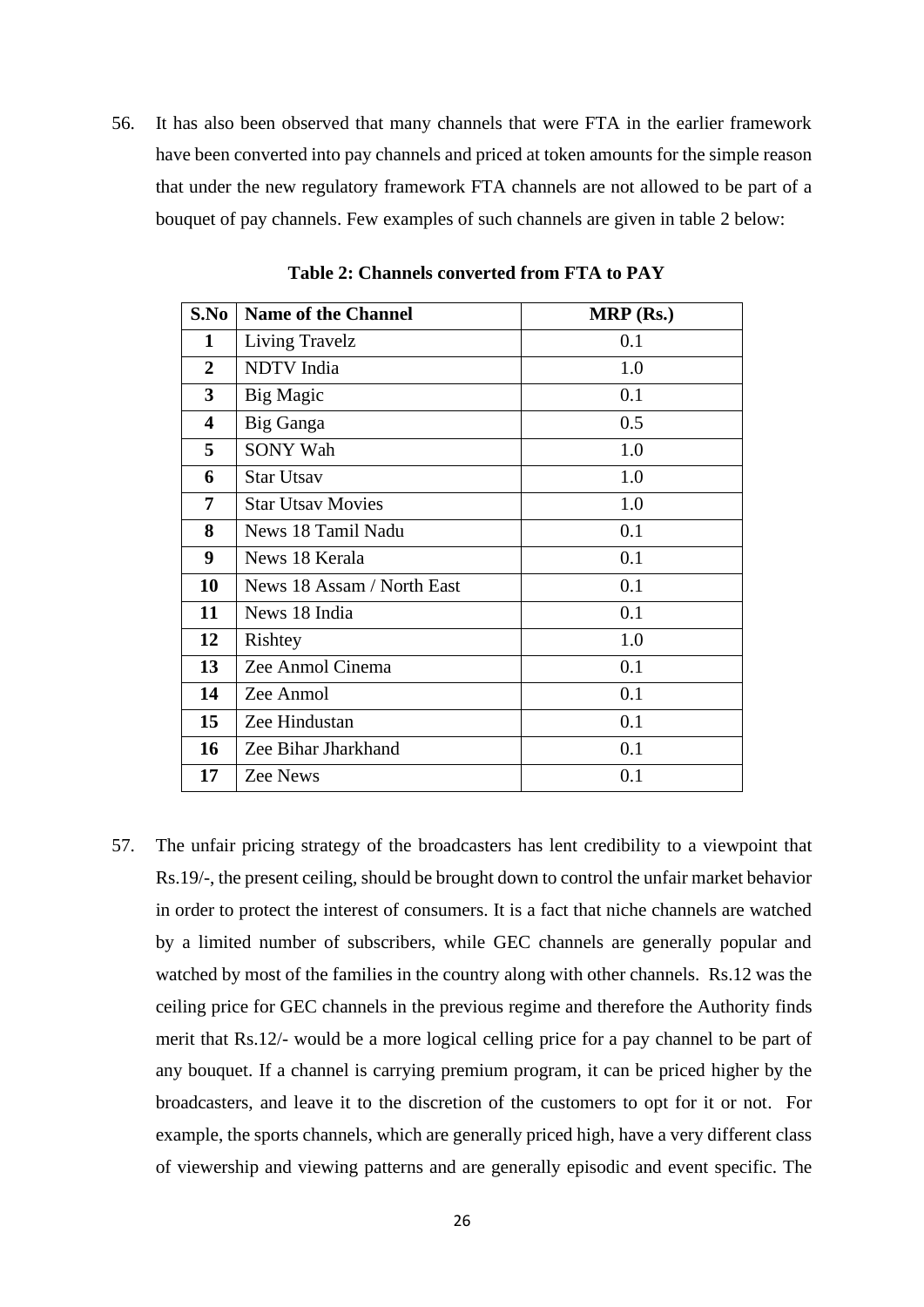clubbing of such channels with GEC, coupled with pricing flexibility given in the Tariff Order 2017, gives manipulative edge to the broadcasters to influence consumers choice against their interests.

58. Accordingly, in view of the above and to protect the interests of consumers, the Authority decided that (a) the ceiling on the MRP of any channel to be part of a bouquet should be Rs. 12/- and (b) the freedom of broadcasters to declare MRP of their channels should continue.

# **C. Need to form bouquets by Broadcasters/Distributors**

- 59. On the issue of need to form bouquets by broadcasters / distributors, some stakeholders including broadcasters and DPOs are of the view that formation of bouquets should be left to market without any regulatory intervention. The main arguments made out in favour of this view are listed below:
	- (i) restriction on the formation of bouquets would be akin to restrictions imposed on newsprint which were held to be unconstitutional and in violation of fundamental rights protected under Article 19(1)(a) and 19(1)(g).
	- (ii) the number of bouquets reflects the vibrancy of the Indian populace, the diversity of Indian cultures and languages leading to diversity of content preference and tastes of TV households in India. Therefore, putting a limit on the number of bouquets may not be practically viable and would amount to putting a limit on the choice of consumer.
	- (iii) restriction on the number of bouquets will restrict entry of new channels, channels of a smaller broadcaster.
	- (iv) broadcasters have already formed appropriate number of bouquets as they were mindful that creating more complex bouquets to choose from, would be to their own peril, as it could lead to consumer confusion and subsequent dropping of channels.
	- (v) for convenience of consumers, bouquets could be made as per target market vis-àvis geography, language, age mix etc.
- 60. On the other hand, some stakeholders including individuals and LCOs and their association are of the view that formation of bouquets should be done away with. The main arguments made out in favor of this view are listed below: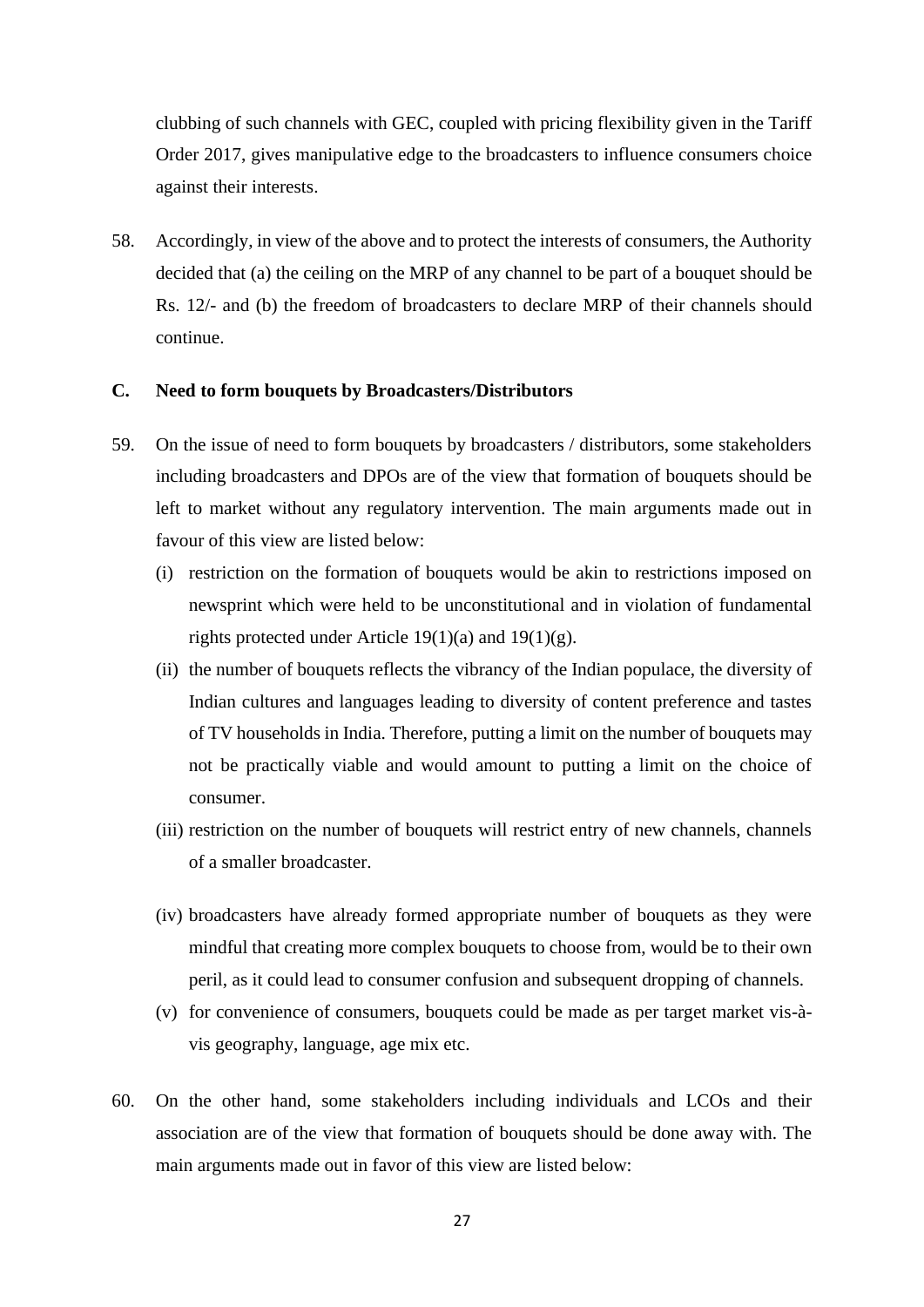- (i) Very purpose of introducing DAS (which is empowering the customers to choose channels of their choice and ushering in transparency in the business ecosystem) is negated by allowing bouquets.
- (ii) Bouquet formation inadvertently stymies competition, as the channel/s of smaller and independent broadcaster gets edged out of the channel line-up.
- (iii) Broadcasters' & Distributors' bouquets have made the consumer feel helpless in selecting specific channels of their choice.
- 61. It may be recalled that purpose of allowing the bouquets was to reduce the burden on subscribers in selecting individual channels and also give reasonable discount over the sum of prices of a-la-carte channels while they were selecting bouquets. While the Authority wants to facilitate the availability of a-la-carte choice to consumers, in order to protect their interests, it does not intend to encroach upon the freedom of broadcasters and distributors to do business in a fair manner. Having mandated couple of new measures to provide effective choices to consumers, as explained in the preceding paras, the Authority at present does not want to bar offering of bouquets either by broadcasters or distributors. However, the Authority will keep a watch on the developments in the market and may review this decision, if a need arises in future.

#### **D. Number of Bouquets offered by Broadcasters/ Distributors**

- 62. On the issue of limit on number of bouquets offered by broadcasters / distributors, some stakeholders are of the opinion that there is a need to limit the number of bouquets in proportion to the number of channels of a broadcaster. They suggested that no two bouquets should have more than 60-70% similarity in terms of composition and that no channel should form part of more than 30% of the bouquets in the relevant market. In their view channels of different genres and different languages should not be placed in one single bouquet.
- 63. Some stakeholders suggested that the broadcasters should not be allowed to form bouquets more than 20% of the total number of channels offered by them and the same formula should be applicable to the DPOs. While some other stakeholders suggested that number of bouquets that a broadcaster and a DPO can offer should not exceed 25% of the number of channels. Some stakeholders have pointed out that apart from making the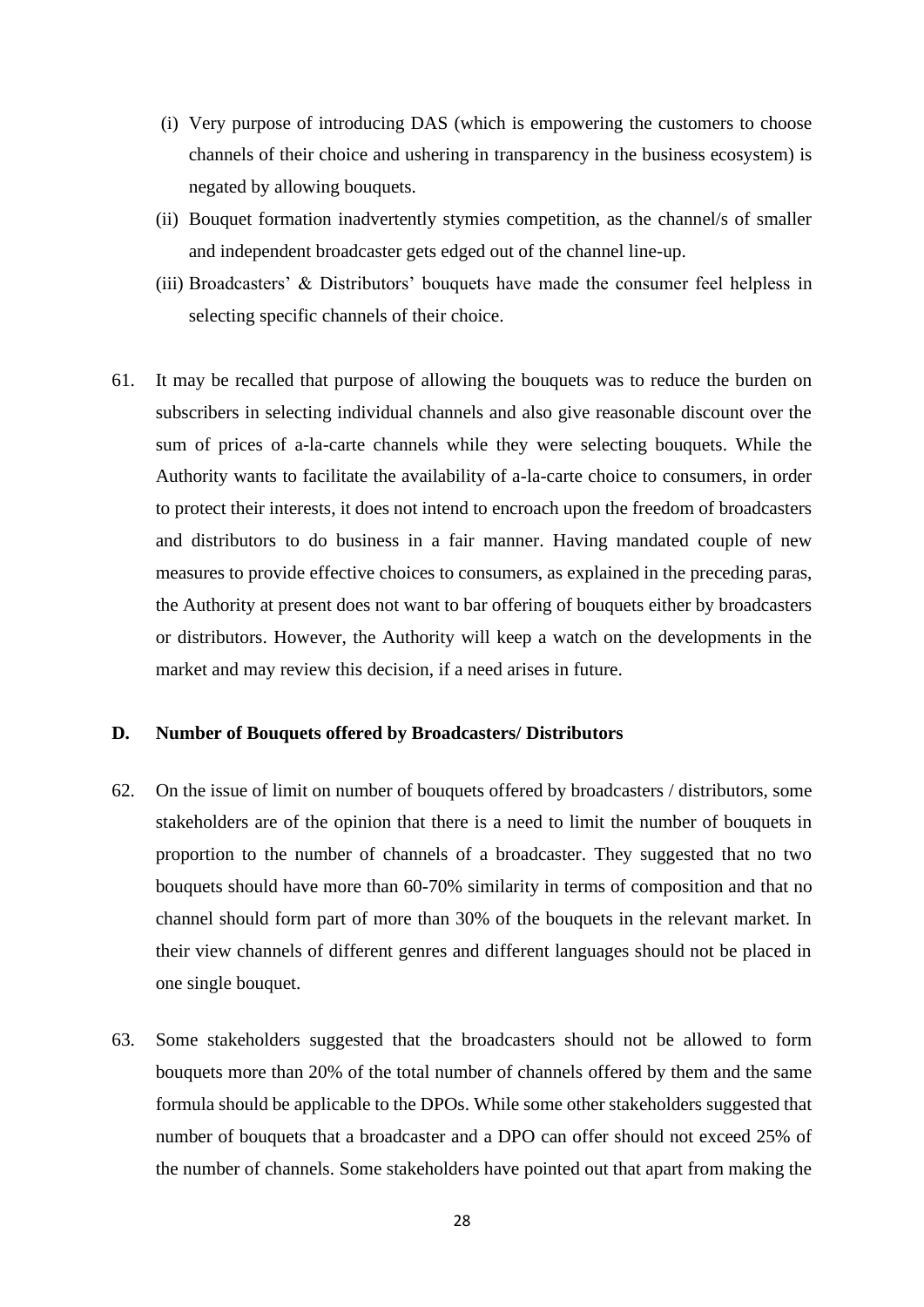consumer choice difficult, a large number of bouquets also cause unnecessary burden on IT and billing systems of the DPOs. Offering of large number of bouquets by broadcasters defeats the very purpose of ensuring consumer choice as envisaged in the new regulatory framework and also results in inconvenience to consumers as well as to the DPOs.

- 64. A few stakeholders suggested that in order to ensure that unwanted channels are not pushed to the consumers, formation of bouquets should be based on the a-la carte price of the channels forming part of the bouquet e.g. channels with a-la-carte price between Rs. 0.01 to Rs. 7/- should be kept in one bouquet; channels with a-la-carte price between Rs. 7.01/-- Rs. 12/- should be kept in a separate bouquet; and channels with a-la-carte price between Rs. 12.01/- Rs. 19/- should be kept in a separate bouquet.
- 65. The primary aim of the new framework was to facilitate consumer choice and provide them freedom as to what they want to choose for their viewing and pay only for those channels. As the number of channels are very large, it was envisaged that consumers may not be very comfortable initially in selecting the channels of their choice, due to large scale disparity in consumer awareness, their ability to use IT systems, understanding of new framework etc. Therefore, the Authority permitted formation of bouquets of channels both by broadcasters and DPOs so that considering the normal requirement of the consumers these bouquets can be formed which will facilitate choice of the consumers, reduce the burden of subscribers in selecting individual channels and in some cases can also give reasonable discount over the sum of prices of a-la-carte channels if they select bouquets.
- 66. The Authority analyzed present offerings of bouquets by the broadcasters, it has been observed that broadcasters are offering large number of bouquets of their channels. Figure 3 indicates the number of a-la-carte pay channels and bouquets of channels being offered by major broadcasters including their group companies.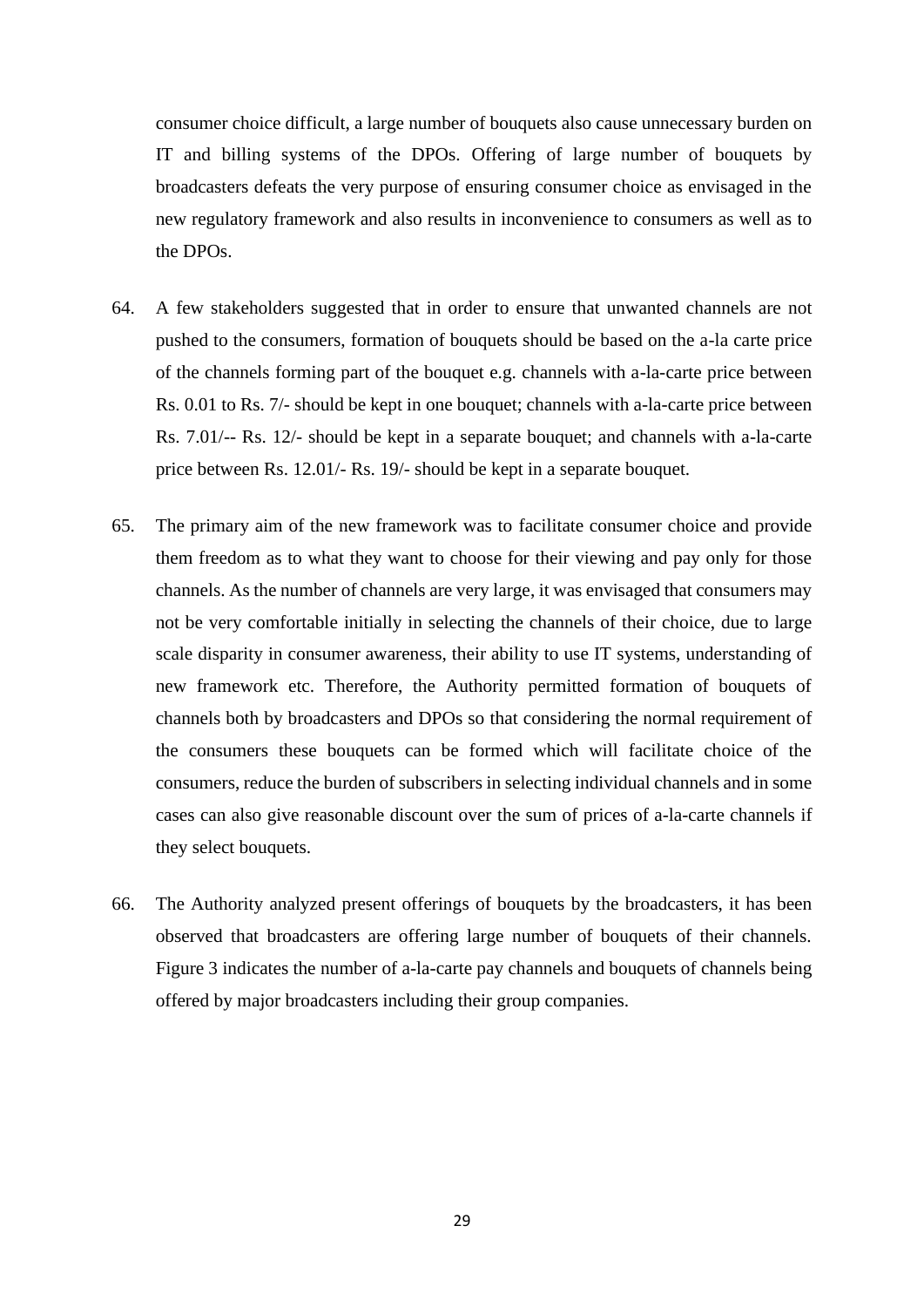

**Figure 3: Number of Bouquets offered vs. number of Pay channels**

- 67. Major broadcasters have declared 97, 86, 26, 93 & 29 bouquets while number of pay channels offered by them are 57, 59, 33, 74 & 29 respectively. It is evident from above that the number of bouquets offered by broadcasters is large and such offerings are bound to create confusion in the minds of consumers. It will be difficult for any consumer to make an informed and prudent choice from amongst such a large number of bouquets and a-la-carte channels.
- 68. There are already around 900 a-la-carte channels and having no restriction on number of bouquets could encourage broadcasters to continue with formation of more and more new bouquets. Mathematically 2<sup>n</sup> bouquets can be formed by n available channels. Apart from making the consumers' choice difficult, a large number of bouquets also cause unnecessary burden on IT and billing systems of the DPOs. It will create huge complications and make consumer choice extremely difficult. For these reasons, there is a need to have some reasonable restrictions on number of bouquets that can be formed by broadcasters. without taking away their flexibility to offer customized packages catering to needs of all sections of the Society.
- 69. There could be several yardsticks for devising suitable control bouquets based on markets/ regions; review and withdrawal of bouquets based on subscriptions; cap on number of bouquets based on number of channels offered by broadcasters.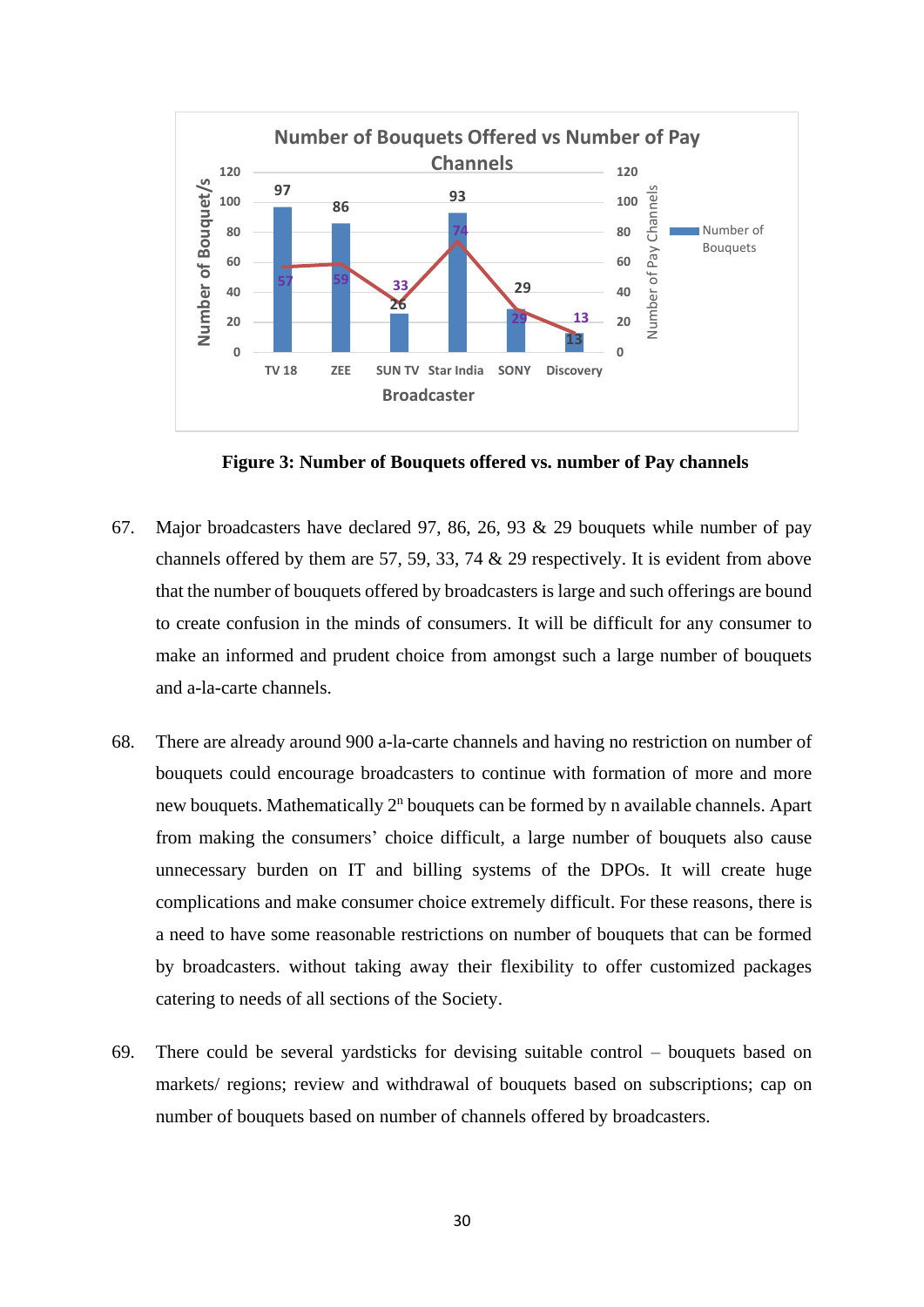- 70. Formation of a bouquet is nothing but bundling of a number of channels together and offering value for money for the consumers. Therefore, it does not make much sense if number of bouquets of pay channels offered by a broadcaster exceeds the number of pay channels offered by a broadcaster. Hence, the Authority is of the considered opinion that the number of bouquets of pay channels offered by a broadcaster at any given point of time should not be more than the number of pay channels offered by that broadcaster on a-la-carte basis. In case any broadcaster desires to offer higher number of bouquets, they may approach the Authority with a detailed proposal giving cogent reasons for doing so. The Authority may consider it on case to case basis, keeping in view the consumer interests. The Authority would like the broadcasters to undertake periodical review of their bouquets based on the subscriber uptake to avoid a situation of too many bouquets on offer without any value proposition to consumers.
- 71. Now the question arises whether there is a need to restrict the number of bouquets offered by DPOs to subscribers. It is important to understand that DPOs are required to make the bouquets from large number of a-la-carte channels/bouquet of channels, offered by different broadcasters, on the basis of taste and preference of millions of their subscribers. Prescribing any restriction on number of bouquets may not be desirable in the larger consumer interest and may hinder the innovative ways of offerings to subscribers. Therefore, The Authority is not prescribing any cap on the number of bouquets offered by DPOs to subscribers. This is in line with the consistent stand of the Authority not to intervene, as long as the consumers interests are not adversely affected by any action of Service Providers.

# **E. Number of channels for NCF of Rs 130/-**

72. In the Tariff Order 2017, the NCF of maximum Rs. 130/- was prescribed for carrying 100 SD channels. It has been observed that some DPOs are offering a large number of FTA channels free of cost to the subscriber without taking any additional NCF. Accordingly, in the consultation paper, comments of stakeholders were invited on whether the limit of one hundred channels for the prescribed NCF of Rs. 130/- to be increased and, if so, how many channels should be permitted for the NCF of Rs. 130/-.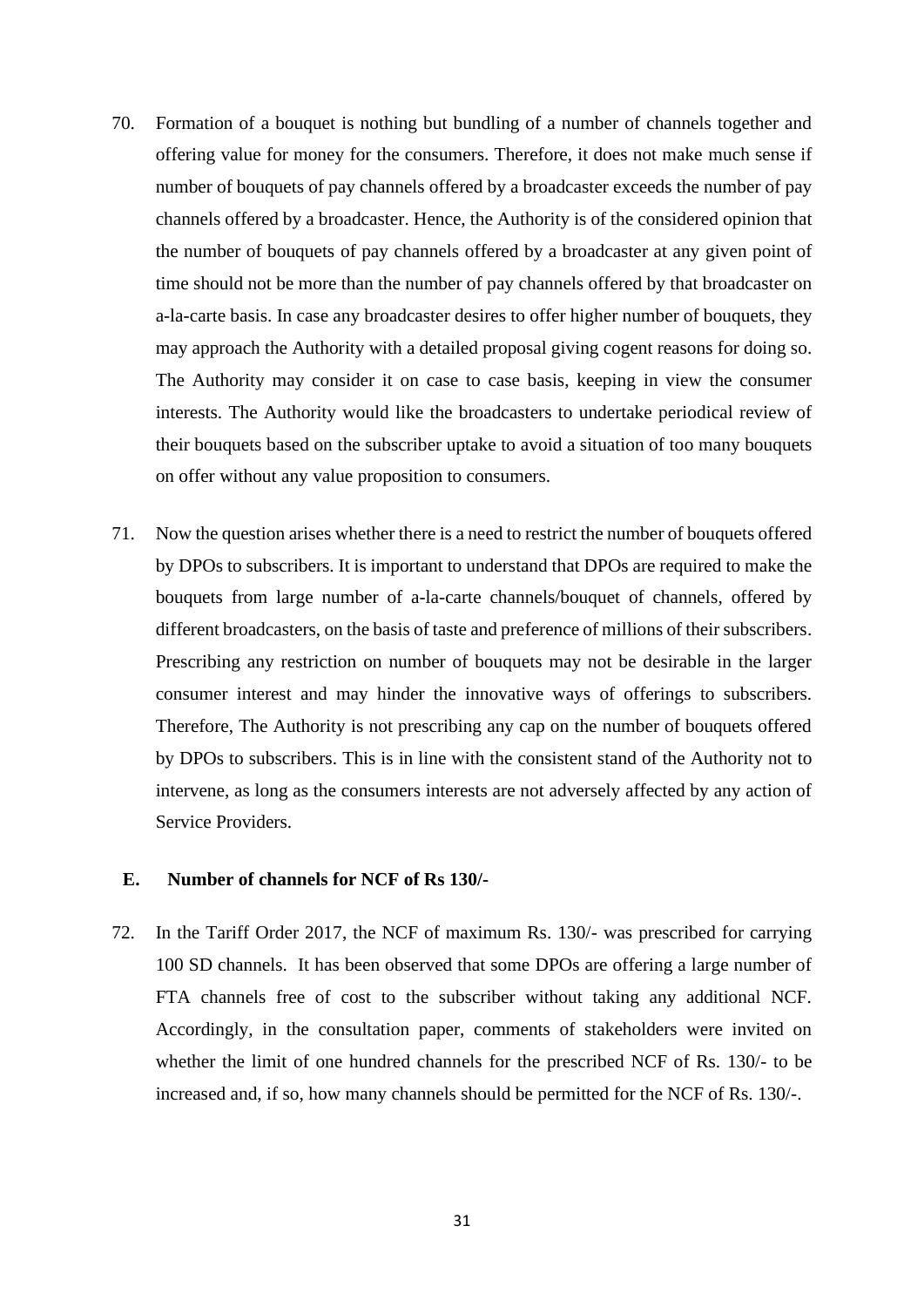- 73. In response, Authority has received a wide range of views as below:
	- (i) Create consumer awareness so that all TV households know they can create combination of FTA and Pay channels within the NCF of Rs. 130 charged by DPOs. Enforce the QoS regulations in letter and spirit to avoid misuse of NCF. (Broadcasters)
	- (ii) existing limit of 100 channels in the prescribed NCF of Rs. 130/- is good enough for an average household. (Broadcasters, DPOs)
	- (iii) It should be left to the DPOs to decide as to how many channels in addition to onehundred channels, they wish to provide in the NCF cap of Rs 130/-. (Broadcasters, DPOs)
	- (iv) maximum of 150 channels can be allowed within the NCF of Rs 130/-. (MSOs)
	- (v) no limit on the number of channels should be prescribed as the prevailing competition will always force the DPO's to provide more channels or charge less NCF from the customers, which is ultimately beneficial to the customers. (DTH operators)
- 74. Most of the stakeholders are of the view that all the DD channels mandated by the Government to be provided to all the subscribes should be excluded from the 100 channels permitted with in the NCF of Rs. 130/-. This shall ease the burden on the consumers who will then be able to subscribe to additional channels of their own choice, besides the mandatory channels. Some stakeholders suggested that under the current law, it is illegal for DPO to charge any NCF for mandatory DD channels. Some stakeholders are of the view that TRAI has no jurisdiction or power to recommend in relation to these channels since the legislature has already mandated that these channels must be carried by all DPOs.
- 75. Some stakeholders mentioned that though the NCF has been fixed for the amount of bandwidth and resources being used to deliver the signals at subscriber's home. Further the type of channels does not make any difference on the utilization of such resources and as the DD channels are mandatory, in the best interest of the state and consumers, the DD channels should be taken out of the ambit of NCF.
- 76. Some stakeholders are of the view that requiring the DPOs to carry additional mandatory DD channels over and above the 100 channels within the NCF of Rs. 130/- would be additional burden on the DPOs and it should be left to DPOs to decide.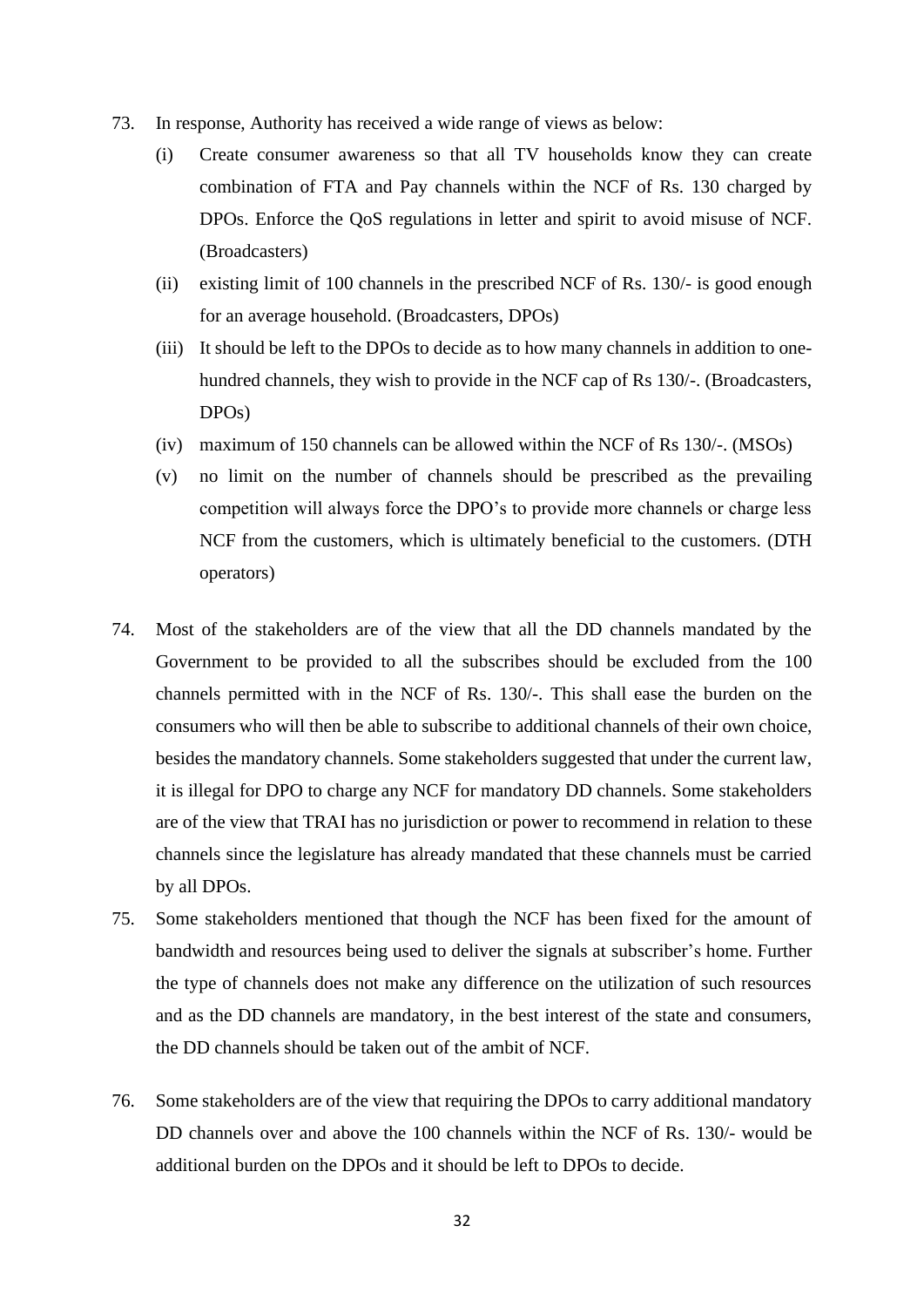77. In the Tariff Order 2017, a network capacity fee (NCF) of maximum Rs 130/- has been prescribed for subscribing 100 channels. The government has made it obligatory for all the DPOs to provide 24 channels of Doordarshan, one Lok Sabha Channel and one Rajya Sabha channel to the subscribers, irrespective of any bouquet(s) or a-la-carte channel(s) being subscribed by them. Accordingly, sub-clause (7) of clause 4 of the Tariff Order prescribes that:

*"Within the distribution network capacity subscribed, in addition to channels notified by Central Government to be mandatorily provided to all the subscribers, a subscriber shall be free to choose any free-to-air channel(s), pay channel(s), or bouquet(s) of channels offered by the broadcaster(s) or bouquet(s) of channels offered by distributors of television channels or a combination thereof……."*

78. While implementing the new framework, preliminary assessment based on the then available data was that average take up of channels will be less than 100 channels. The information submitted by the various DPOs, however, reveals that many subscribers are subscribing channels in excess of 100, one cause factor being the marketing of channels as bouquets over a-la-carte basis. As has been informed to the Authority, many DPOs are not charging additional NCF beyond 100 channels. There are DPOs who are offering many FTA channels without charging any additional NCF. As per data reported to the Authority, the average NCF realized from the subscribers is less than Rs. 130/- and the number of channels provided to a subscriber is more than 200 (**Table 3)**.

**Table 3: Revenue realization from NCF and average number of channels provided to subscribers by some major DPOs**

| <b>DPO</b>       | <b>Revenue realization from</b><br><b>NCF</b><br>(In Rs.) | <b>Average number of channels</b><br>provided to a subscriber by<br><b>DPOs</b> |
|------------------|-----------------------------------------------------------|---------------------------------------------------------------------------------|
| DPO <sub>1</sub> | 114                                                       | 246                                                                             |
| DPO <sub>2</sub> | 98                                                        | 222                                                                             |
| DPO <sub>3</sub> | 113                                                       | 248                                                                             |
| DPO <sub>4</sub> | 85                                                        | 235                                                                             |
| DPO <sub>5</sub> | 124                                                       | 293                                                                             |
|                  |                                                           | $200 -$                                                                         |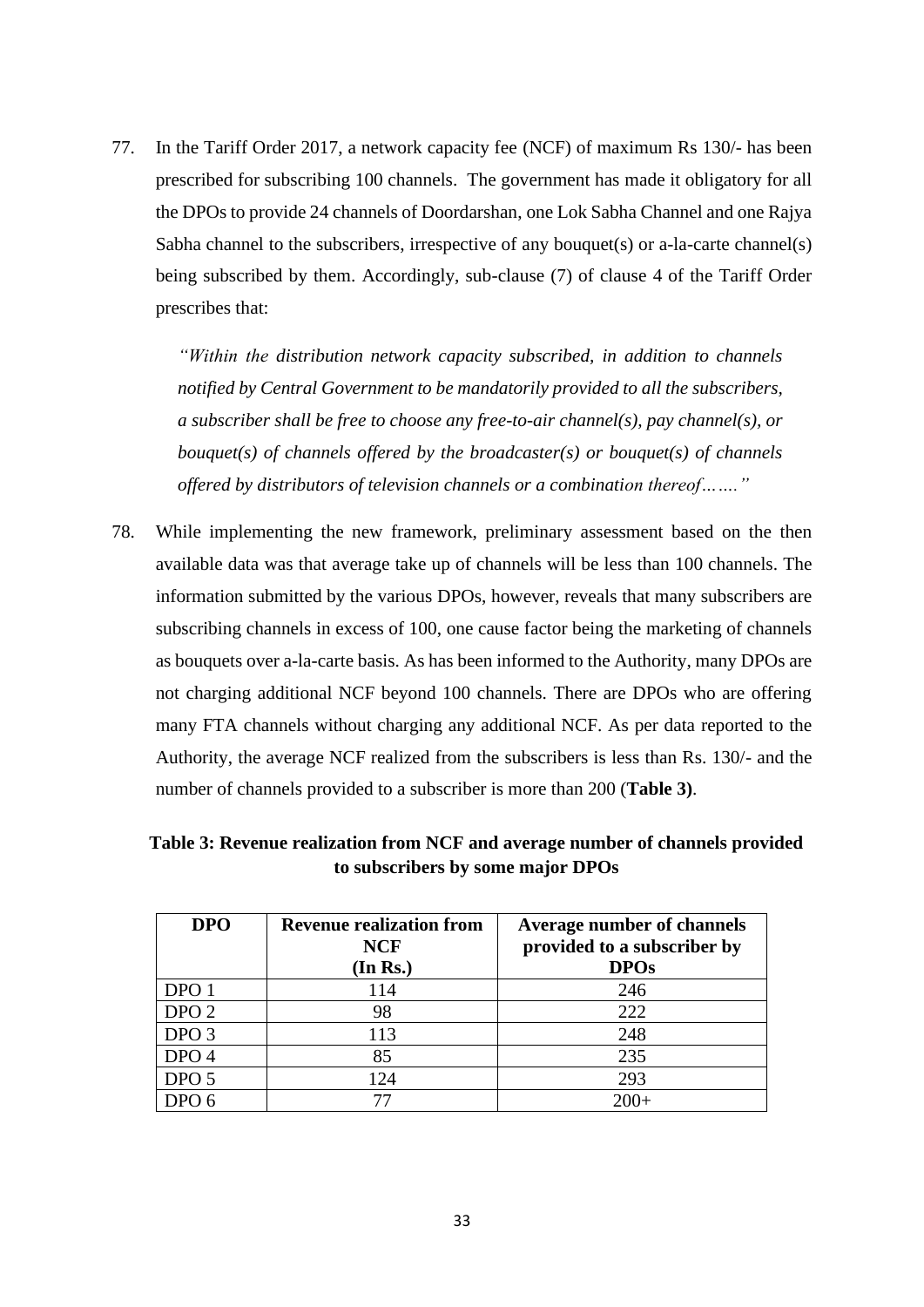- 79. The digitization of cable network coupled with quality of data made available, has enabled the Authority to have a better visibility into the operations of MSOs. The Authority, therefore, decided to have an insight into the cost aspects of carrying channels. An analysis of data available in the annual reports /quarterly reports of DPOs and data made available by the them suggests that cost of distribution network capacity to provide the signals of television channels to a subscriber is not more than Rs. 130/-.
- 80. However, there are variation in the cost structure of TV services being provided through cable, depending upon the scale of operations, area of operations etc. and which can't be overlooked. The network cost for large MSOs could be lower compared to smaller MSOs. In DAS-III and DAS-IV areas, large number of smaller MSOs are providing services to small number of subscribers. There are cost variation in urban vs rural areas. Similarly, there are cost variations in servicing multistory buildings vis-a-vis standalone houses. Therefore, the Authority has decided to continue with the existing uniform cap of Rs.130 per month on NCF, despite the cost variations existing across operators/areas of operations. This measure is required specially to protect the interest of MSOs, especially of smaller MSOs and the MSOs operating in rural/difficult areas. This amount being a ceiling, the MSOs are at liberty to declare lower NCF.
- 81. Accordingly, in order to protect the interests of consumers and in view of the fact that (a) many DPOs are already providing more than 200 channels for existing NCF of Rs. 130/- (b) Revenue realisation for major DPOs corresponding to NCF is also not more than Rs. 130/- (c) there is no incremental cost to DPOs for additional channels, the Authority has decided that DPOs shall offer 200 channels for NCF of Rs. 130/- in addition to such number of channels as may be mandated by the Government from time to time for mandatory provisioning.
- 82. Accordingly, a DPO shall offer 200 channels for the NCF of upto Rs. 130/- in addition to channels mandated by the Government. Effectively, a subscriber will get 226 channels for Rs. 130/-. Now the Authority has further deliberated on the existing slab based system for applicability of NCF over and above the channels given to subscribers for the initial NCF. As mentioned above, now the subscriber will get 226 channels for NCF of Rs. 130/- only which will be sufficient for an average TV viewer and therefore the Authority is of the view that there is no point of continuing the slab system. A single slab for more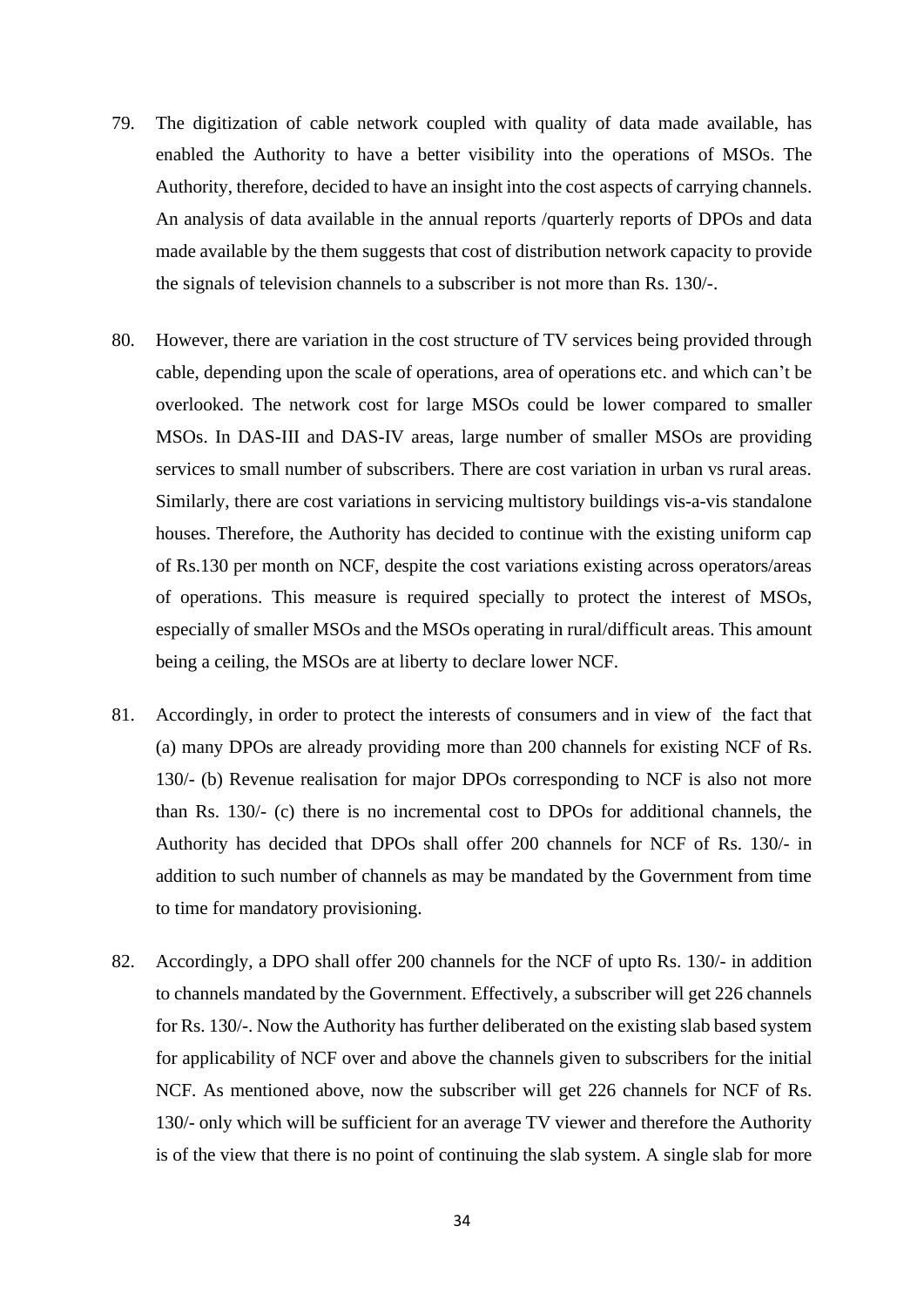than 200 channels will simplify the offerings to consumers. Now the question arises what the ceiling on NCF should be for offering more than 200 channels by a DPO. The Authority has noted that on any platform generally on an average 300 relevant channels are available for viewing by a consumer. Therefore, it will be sufficient to prescribe a ceiling of Rs 160 as a ceiling on NCF for more than 200 channels. As it is a ceiling, DPOs will be free to declare NCF lower than Rs. 160 for more than 200 channels. These two ceilings one for less than 200 channels and another for more than 200 channels will not only protect the interests of DPOs but also simplify the process for consumers. Accordingly, it has been decided that a DPO cannot charge NCF more than Rs. 160/- for more than 200 channels. Consequently, the existing provision for additional NCF of Rs.20 for every slab of 25 channels is being dispensed with.

83. In line with provisions of the Cable TV Act, in the Tariff Order 2017, DPOs have been mandated to offer at least one bouquet, referred to as basic service tier, of one hundred free-to-air channels as one of the options to its subscribers. The Cable TV Network (Regulation) Act, 1995 has following provisions relating to offering of basic service tier by DPOs:

*"(3) If the Central Government is satisfied that it is necessary in the public interest so to do, and if not otherwise specified by the Authority, it may direct the Authority to specify, by notification in the Official Gazette, one or more free-to-air channels to be included in the package of channels forming basic service tier and any one or more such channels may be specified, in the notification, genre-wise for providing a programme mix of entertainment, information, education and such other programmes and fix the tariff for basic service tier which shall be offered by the cable operators to the consumers and the consumer shall have the option to subscribe to any such tier:* 

*Provided that the cable operator shall also offer the channels in the basic service tier on a la carte basis to the subscriber at a tariff specified under this subsection.* 

*(4) The Central Government or the Authority may specify in the notification referred to in sub-section (3) , the number of free-to-air channels to be included in the package of channels forming basic service tier for the purposes of that subsection and different numbers may be specified for different States, cities, towns or areas, as the case may be."*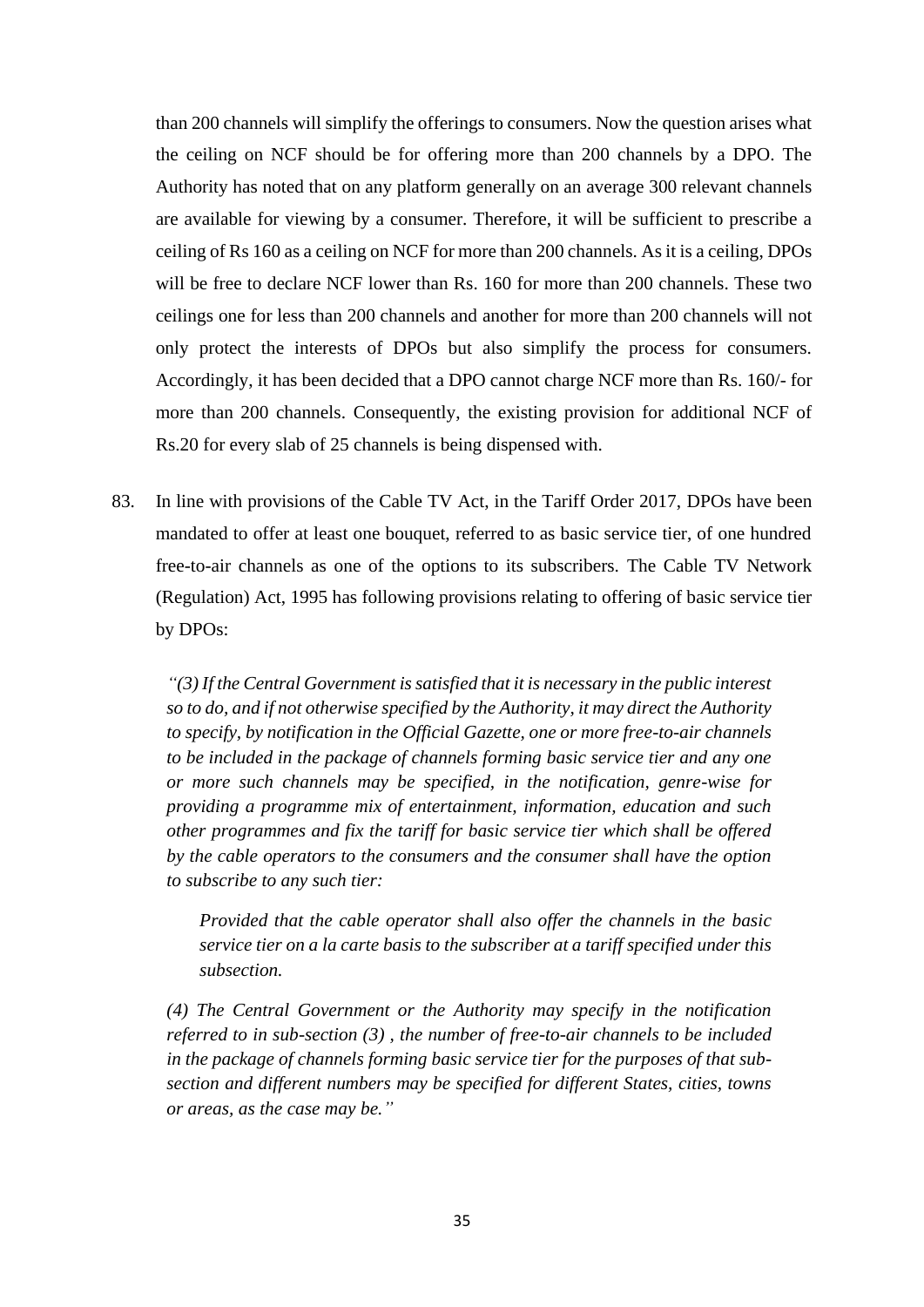84. This tariff order empowers consumers to choose any 200 channels i.e. pay or FTA channels or bouquet(s) of pay channels or bouquet(s) of pay channels or any combination of their choice apart from mandatory channels of government, there is no need to continue with a bouquet of basic service tier which requires DPOs to offer a bouquet of 100 FTA channels of different genres. This will also address the concerns of some small broadcasters who have informed the Authority that some DPOs are making a bouquet of BST of their preferred channels denying them a level playing field. The Tariff order reflects these changes. As such there will be no package called BST bouquet giving wrong impression as if such bouquet has to be mandatorily provided to all the subscribers.

# **F. NCF for multi TV home**

- 85. During the implementation of new framework, the Authority received several representations from the subscribers of Cable TV and DTH services seeking clarifications regarding tariff for multiple TV connections in a home. In the present framework, there are no explicit provisions regarding multiple TV connections in a home. Accordingly, in the consultation paper, comments of stakeholder were invited on the following issues:
	- Regulatory provisions for enabling discount on NCF and DRP for multiple TV connections in a home.
	- The need to fix a cap on NCF for 2nd and subsequent TV connections in a multi-TV home scenario and if yes, the amount of cap.
	- Need to allow broadcasters to offer different MRP for a multi-TV home connection.
	- Need to mandate DPOs to provide choice of channels for each TV separately in a Multi TV home.
- 86. In response, most of the DPOs are in favour of enabling regulatory provisions for offer of discount on NCF and DRP to a subscriber having multiple TVs in a home. On the other hand, most of the broadcasters and some DPOs are of the opinion that present regulatory provisions prescribe only a ceiling on NCF and DRP and DPOs are free to offer discount. Some DPOs are of the view that regulatory provisions should not be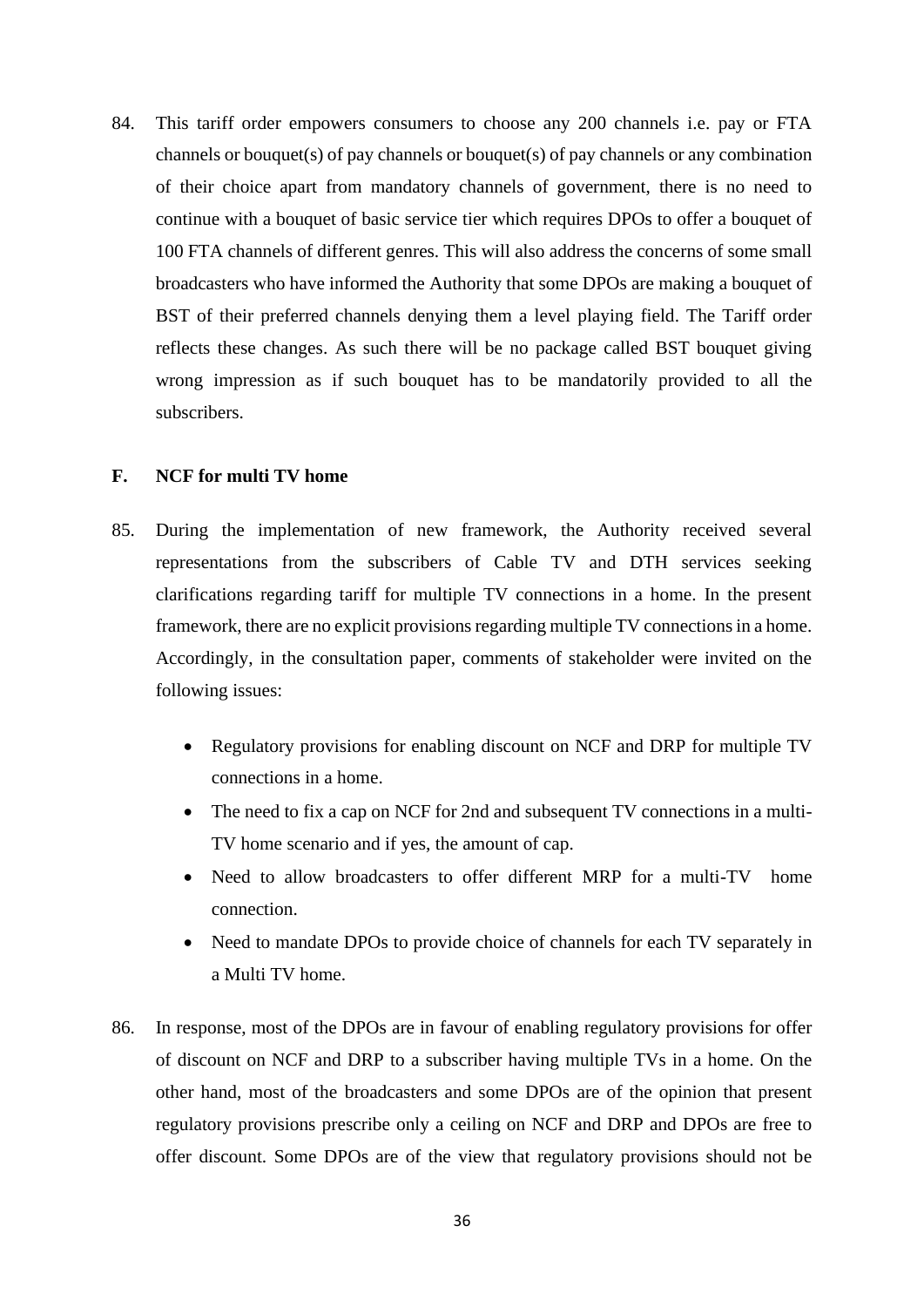enabled for mandatory discount on NCF and DRP to a subscriber having multiple TVs in a home. One DTH provider mentioned that it may not be possible to provide discount by DTH service provider on NCF and DRP to a subscriber having multiple TVs in a home as the incremental cost of providing a second TV connection onwards in a given home is same as that for providing the first TV connection.

- 87. Several stakeholders including broadcasters and DPOs are not in favour of prescribing any cap on the NCF for 2nd and subsequent TV connections in a multi TV home and these are briefly summarised below:
	- (i) NCF is a Carriage related fee as per the Tariff Order, and continue to be determined by the distributor
	- (ii) Existing regulations already provide flexibility to the DPOs to fix NCF and DRP and it should be left to the DPOs to offer discount for  $2<sup>nd</sup> TV$  connection onwards in a multi TV home based on their business requirement and ground situation.
	- (iii) Freedom to offer discounts on NCF and DRP should be allowed to DPOs provided that such discounts do not directly / indirectly result in broadcasters being compelled to give discount on MRP of their channels / bouquets.
	- (iv) The new regulatory framework is still in its infancy and some more settling down time is required.
	- (v) Regulating NCF for Multi-TV homes will be an isolated exercise and will not be a holistic decision and would end up further hurting the sustainability and revenues of the DPOs. Moreover, it will not be economically viable for the DPOs to provide the service of Multi TV
- 88. Some stakeholders suggested that any cap on NCF should be guided by the number of TV connections in a home. More the number of TV connections, higher the discount on NCF on subsequent connections. One stakeholder suggested that for multi TV home discount of 50% on NCF should be offered when STB is under same consumer id as there is no additional cost to carry the signals or collect the charges from same home. Another stakeholder suggested that the discount percentage should be standardized across all DPOs to ensure consistency of service charges.
- 89. One stakeholder is of the view that provision of discount for a multi TV home is prone to misuse as often owner and tenant of the building can misrepresent themselves as one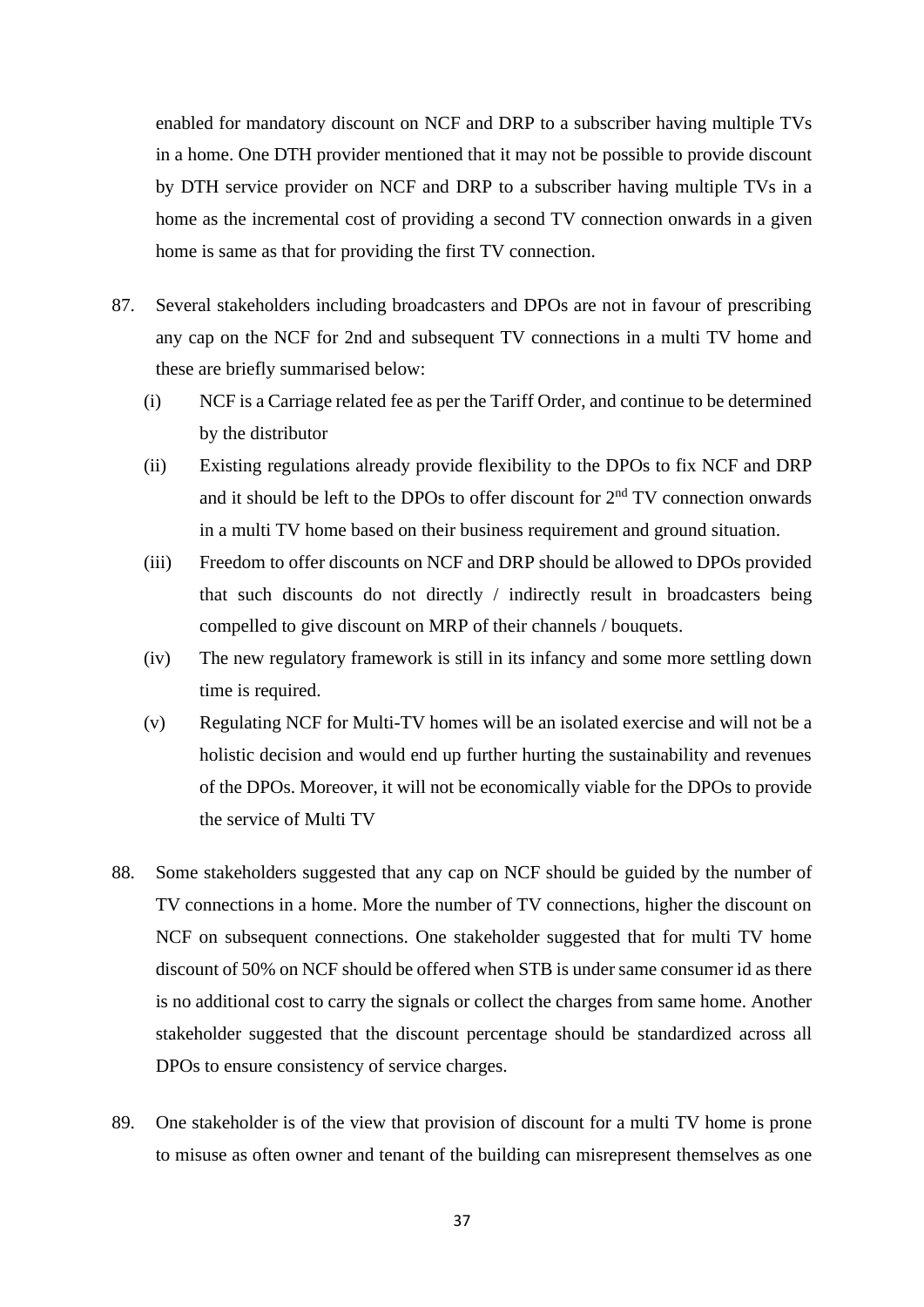subscriber just to avail the discount. Another stakeholder suggested that DPOs should be restricted from arbitrarily charging the full NCF from one household having multiple connections and charging discounted NCF from another household.

- 90. Most of the broadcasters and few DPOs are not in favour of provision of different MRPs for multi TV homes. Some of them mentioned that it is not an economically sound practice to have multiple MRPs for the same product. According to them any such provision will take the new framework back to the analogue era where DPOs would never reveal the true numbers. They further suggested that unless the issue pertaining to verifiable identification of multi-TV home connections is not addressed, the issue of offering different MRP in respect of multi-TV connection homes should be kept in abeyance.
- 91. Some stakeholders mentioned that in case broadcasters are permitted to offer different MRP for multi TV homes, it should be ensured that broadcasters don't use this provision to differentiate the pricing and discount to DPOs.
- 92. Some stakeholders mentioned that broadcasters should be allowed to offer different MRP for multi TV homes in addition to the discount of 15% prescribed in existing provisions. According to them, offering of discounts by the broadcasters for the multi-TV connections has been an industry practice and technical feasibility of operationalizing such discounts should be left to mutual negotiation. Some stakeholders suggested that in order to address the concerns of broadcasters DPOs should declare the multi TV connectivity in the monthly subscriber report to the broadcasters so that the same can be verified by the auditors at the time of audit.
- 93. Most stakeholders including broadcasters and DPOs are in favor of provision of different set of channels for different connection in a multi TV home. Some stakeholders mentioned that in the light of addressability, each STB is considered as a separate connection and is technically capable of receiving a different set of channels meaning thereby that each STB can be configured as per individual consumers choices.
- 94. A few stakeholders mentioned that in multi TV home viewers of each of the TV set have different choice of channels and therefore each multi TV connection should also be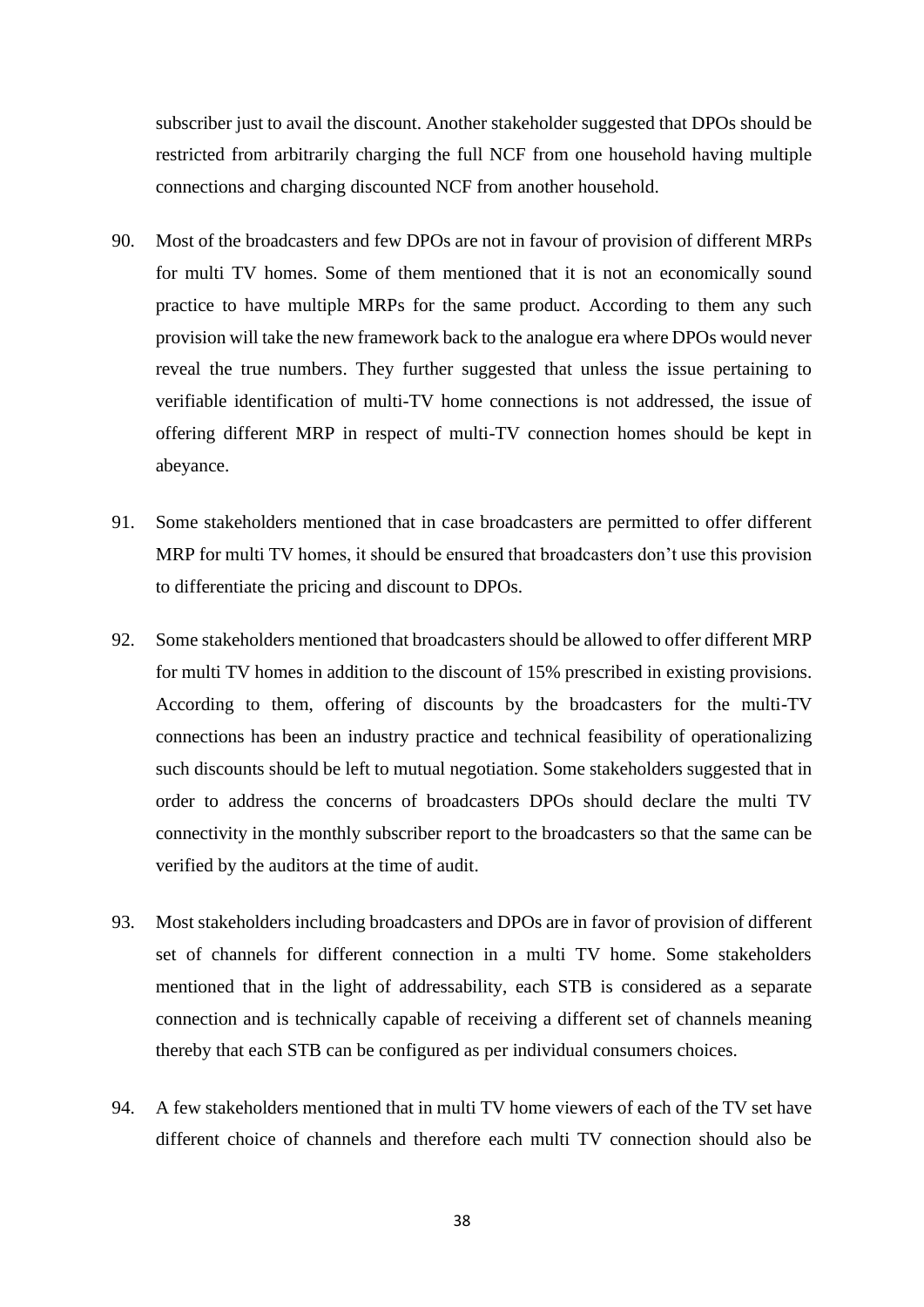considered as a separate and distinct additional subscriber for reporting in the Monthly Subscriber Report by the DPO.

- 95. Some stakeholders suggested that it should be left to the market forces / discretion / prerogative of DPOs whereas some other stakeholders are of the view that it should be mandated keeping in view the overall objective of effective consumer choice.
- 96. Earlier the Authority had constituted a committee of stakeholders to discuss the issue of discount on NCF for multiple TV connections in a household. The committee was of unanimous opinion that there is no harm in providing some discount on NCF for multi TV homes. Some DTH operators are already offering discount in NCF for 2<sup>nd</sup>TV onwards in multi TV homes. MSOs had also showed their willingness to offer discount on NCF for 2ndTV connection onwards in a multi TV home.
- 97. Existing provisions provides that every DPO shall declare network capacity fee, per month, payable by a subscriber for availing a distribution network capacity so as to receive the signals of television channels and "subscriber" means a person who receives broadcasting services relating to television from a distributor of television channels, at a place indicated by such person without further transmitting it to any other person and each set top box located at such place, for receiving the subscribed broadcasting services relating to television, shall constitute one subscriber. Relevant clause of the Tariff Order 2017 and definition of the subscriber are as follows:

*"4. Declaration of network capacity fee and manner of offering of channels by distributors of television channels. --- (1) Every distributor of television channels shall declare network capacity fee, per month, payable by a subscriber for availing a distribution network capacity so as to receive the signals of television channels:*

*Provided that the network capacity fee, per month, for network capacity upto initial one hundred SD channels, shall, in no case, exceed rupees one hundred and thirty, excluding taxes:….."*

*"subscriber" for the purpose of this Order, means a person who receives broadcasting services relating to television from a distributor of television channels, at a place indicated by such person without further transmitting it to any other person and who does not cause the signals of television channels to be heard or seen by any person for a specific sum of money to be paid by such person, and each set top box located at such place, for receiving the subscribed broadcasting services relating to television, shall constitute one subscriber;"*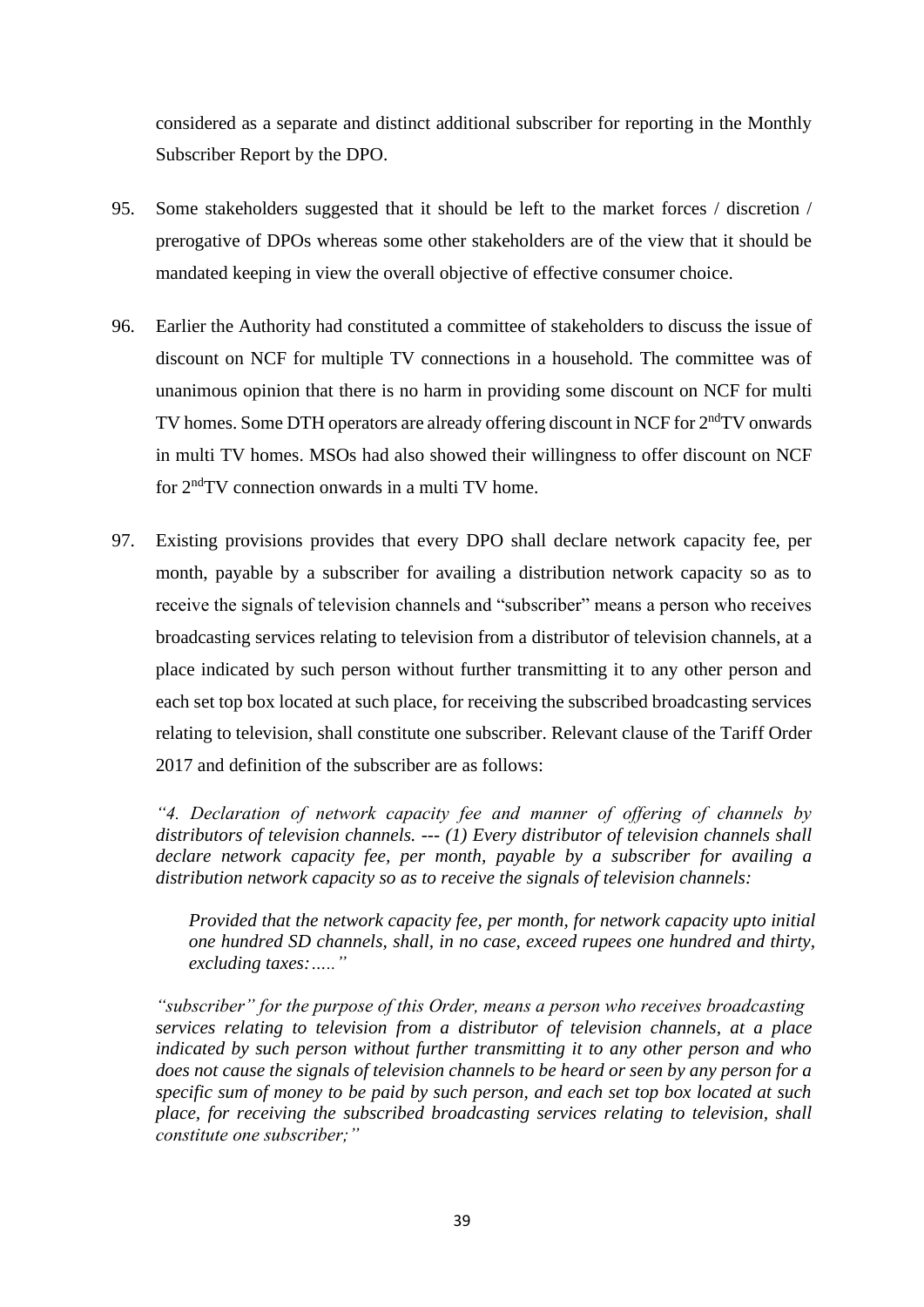- 98. The Authority has noted that in case of a multi TV home, a person receives broadcasting services relating to television from a DPO, at a place (home) indicated by such person without further transmitting it to any other person. It is obvious that the channels are watched by one family only and they have installed multiple TVs and set top box in the house for convenience purpose only. In short, the cable /DTH services to a house is basically meant for family viewing or family product. Therefore, it would not be appropriate that a consumer is paying NCF of Rs. 130/- for every TV connection in a house specially when he has already paid STB price separately for each TV connection. Generally, one bill is generated for one multi TV home. The Authority also analyzed the cost structure and found that certain cost such as marketing, advertisement cost etc. cannot be attributed separately for each TV connection in a house. The cost which can be directly attributed to the second TV connection and onwards is not more than 40% of the cost incurred by a DPO for primary connection.
- 99. After careful consideration of all aspects relating to the issue and the views expressed by the stakeholders, the Authority has decided that DPOs shall not charge more than 40% of declared NCF for first TV connection, per additional TV for 2nd TV connection and onwards in a multi TV home. Suitable provision to this effect has been incorporated in the Tariff Order.
- 100. The Authority noted the comments regarding likely misuse of mandatory provision for discount on NCF in case of a multi TV home and is of the view that a clear definition of multi-TV home will help in preventing such misuse. The Authority noted that in a multi-TV home, TV connections are provided in different rooms/places in a household as an extension of the first/primary TV connection and therefore all such connections in a multi TV home should be provided in the name of a single person under single ID and a single bill should be generated for all such multiple connections in a home. Therefore, the Authority decided to define a multi-TV home as a household having more than one TV connections in the name of a single person. DPOs may be well within their rights to satisfy themselves before treating any connection as a multi-TV home connection. DPOs may also ask such subscribers to furnish relevant documents before offering any discount on multi TV homes.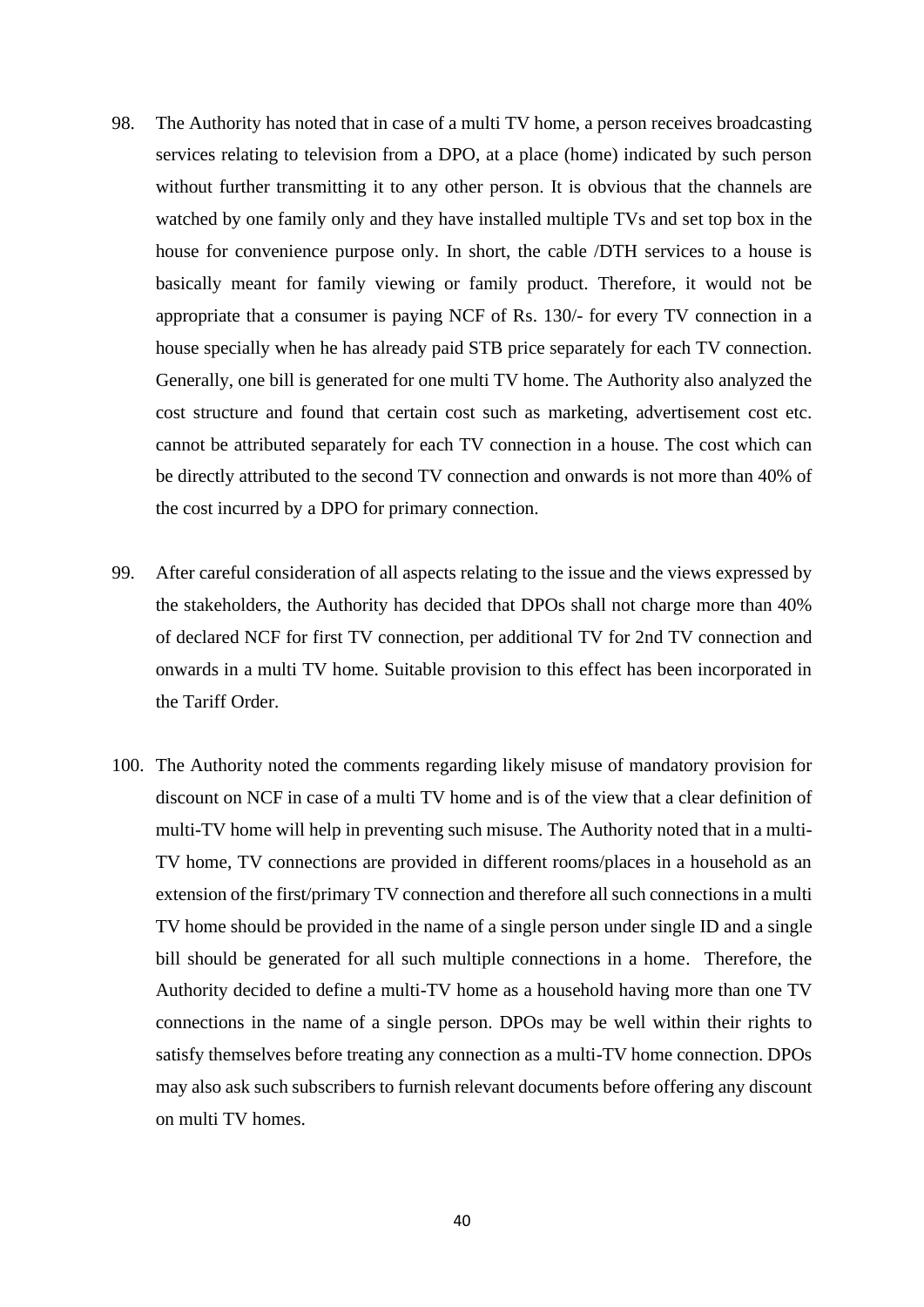101. The Authority has noted that in a multi TV home there are family members who are in of different age groups e.g. grandparents, parents, kids. Each age group has different viewing preferences. In such a scenario, same package, with large number of channels, may not be required for all the TV connections in a home. Different set of channels, can be subscribed for each connection according to the viewing preference of grandparents, parents, kids etc. This may reduce overall TV viewing cost of the multi TV homes. Accordingly, DPOs should allow multi TV home subscriber to choose different set of channels for each TV connection.

# **G. Discount on long term subscriptions**

- 102. As per provisions of Tariff Order 2017, DPOs are required to declare NCF and DRPs of channels and bouquet of channels on monthly basis. There are no explicit provisions for long duration subscriptions and discount thereon in the new regulatory framework. A number of DPOs represented to TRAI that they want to offer long term subscriptions and as subscribers pay amount of subscription in advance, they would like to offer discount to such subscribers. Accordingly, in the consultation paper, comments of stakeholders were solicited on the following issues:
	- definition of long term subscription
	- need to allow DPO to offer discounts on NCF and DRP for long term subscriptions
	- prescribing a cap on discount on long term subscriptions
	- Allowing broadcasters to offer discount on MRP for long term subscriptions
- 103. On the issue of definition of long term subscription, stakeholders have proposed different durations, varying from minimum 3 months to 1 year to be considered as long term subscription. Some stakeholders suggested that any subscription duration of one year should be considered as long term subscription since the interconnect agreement between DPOs and broadcasters is for a one year period.
- 104. On the issue of discount on long term subscriptions some stakeholders mentioned that existing framework only prescribes a ceiling on NCF and DPOs are free to provide discount on NCF to consumers according to their business plan. They further suggested that the DPOs should be given flexibility to give discount on DRP, however, there should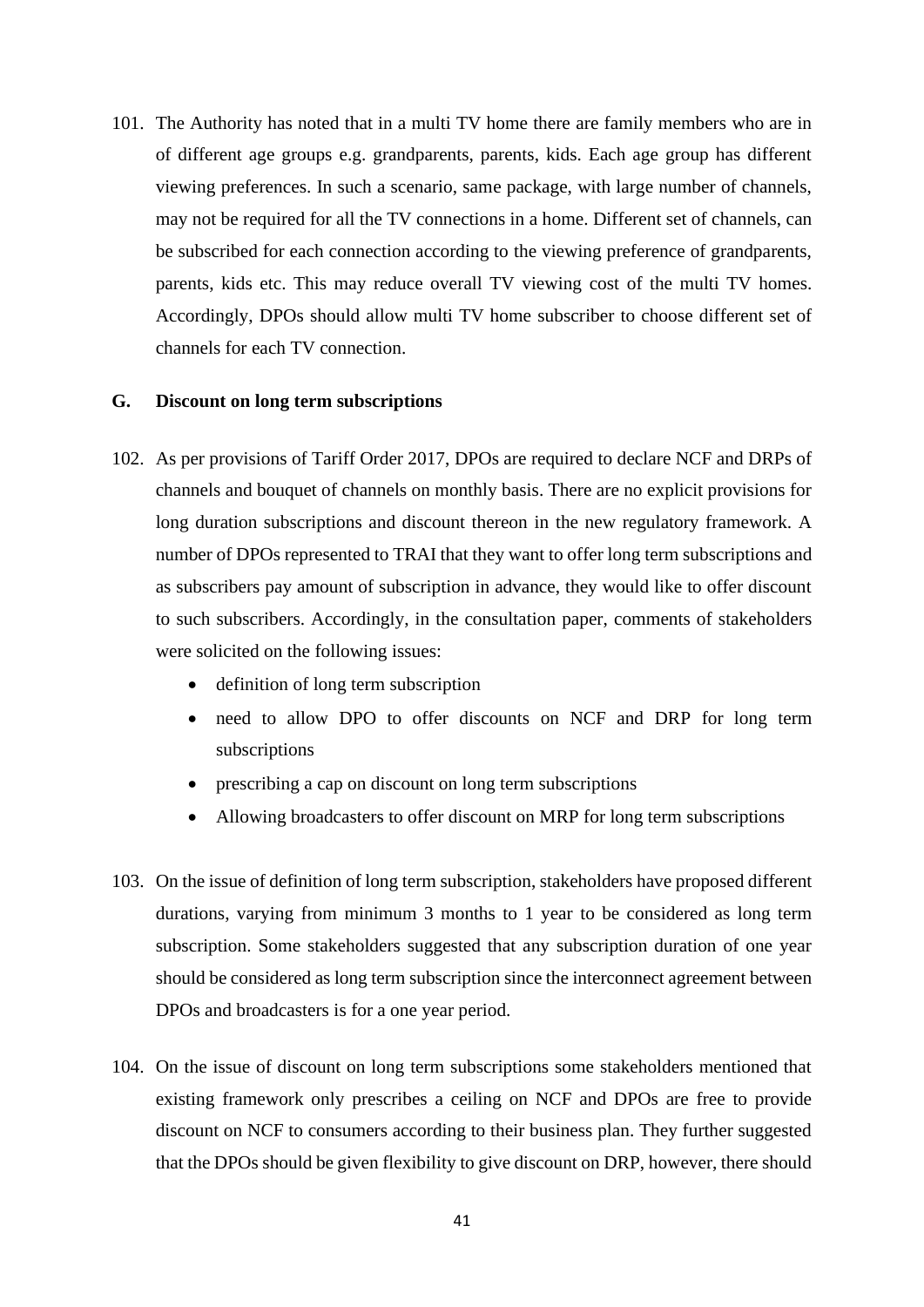not be any cap on discounts on DRP. Some stakeholders suggested that the DPOs as well as the broadcasters should be permitted to offer discounts as they may deem fit for long term subscriptions.

- 105. Some stakeholders are in favour of prescribing a cap on the discount for long term subscriptions. Some of them suggested a maximum discount of 12% while some other stakeholders suggested a cap of 15% on discount. One stakeholder suggested that the discount should be on whole package but may be capped to 2 months for a year. Another stakeholder suggested that discounts on long term subscriptions should be limited to one month free for annual pack and on pro-rated basis for packs of lesser duration.
- 106. One stakeholder suggested that it should be left to the discretion / prerogative of DPOs, provided that such discounts, do not directly / indirectly result in broadcasters being compelled to give discount in MRP of their channels / bouquets.
- 107. Some stakeholders including broadcasters and DPOs mentioned that subscribers are identified by active set top boxes and the possibilities of manipulations cannot be ruled out. They further mentioned that consumer's choice is always subject to change on month to month basis. Accordingly, they are of the view that allowing DPOs to offer discounts on long term subscription cannot be a possible option.
- 108. Some broadcasters mentioned that they may give discount on MRP for long term subscribers only if the DPOs duly report such subscribers and make the payment for these subscribers in advance. Some of them also mentioned that discounts for long term subscribers should be permitted only on a voluntary basis by broadcasters provided that broadcasters and DPOs are able to agree to additional stipulations for verification process of such plans. Some DPOs suggested that broadcasters should be allowed to offer discounts for long term subscription in coordination with the DPOs and this discount should be outside the 15% cap that is already prescribed.
- 109. Some stakeholders including broadcasters and DPOs mentioned that broadcasters should not be permitted to offer additional discount on long term subscriptions as it may encourage DPOs to force such subscriptions on their subscribers and discriminate against subscribers who have opted for a monthly subscription. According to some other stakeholders offering of discount on MRP for long term subscriptions by broadcasters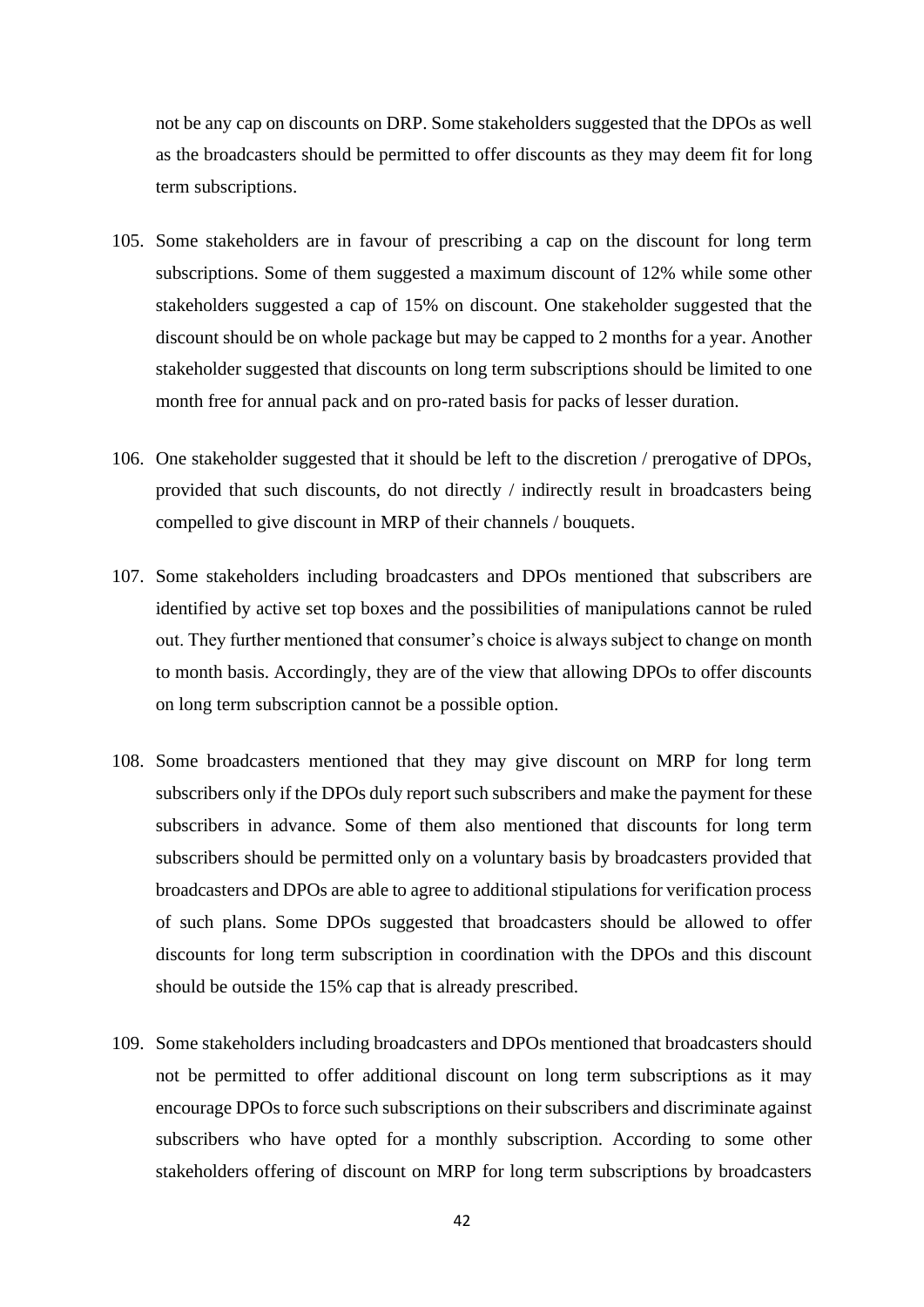may give rise to disputes between broadcasters and DPOs regarding details of subscribers who are under such subscriptions and may also lead to issue with regard to invoicing by broadcasters.

- 110. In case of long term subscription, a subscriber pays the applicable NCF and DRP in advance for entire duration of subscription and expects discount on NCF and DRP. Earlier, a committee of stakeholders was also formed by the Authority to discuss the issue of discount on NCF and DRP for long term subscription. Members of the committee were of the view that there is no harm in providing reasonable discount for long term subscriptions. NCF is entirely in the domain of DPOs. Hence, they should be given complete freedom to offer discount on the NCF part in the long term subscriptions. However, unreasonable discount on the DRP may distort the market or some unfair practices may start in the market. Therefore, the committee was of the view that there should be a reasonable cap on the discount on DRP of channels and bouquet of channels for long term subscriptions.
- 111. The Authority also noted the comments of the stakeholders who have supported discount on long term subscriptions by the broadcasters. However, it is very important to note that in case of long term subscription, a subscriber pays the subscription amount in advance and therefore it makes sense to allow DPOs to extend some discount to such subscribers. However, payment settlement between a DPO and a broadcaster is done on the basis of interconnection agreement entered between them and therefore it does not make any difference to broadcaster that a subscriber is on long term subscription or on monthly subscription.
- 112. On the issue of minimum duration, which can be considered for long term subscription, the Authority noted that a very short period may be misused by the service providers by giving heavy discount on long term subscription, which in turn, may compromise the sanctity of monthly DRP and NCF. On the other hand, making this duration very long will not attract many subscribers and the very purpose of offering long term subscription will be defeated. Accordingly, the Authority, after considering the comments of stakeholders, has decided that any plan with a minimum duration of six months shall be treated as a long term subscription. DPOs can provide discount on NCF and DRPs for long term subscriptions and quantum of discounts are left to the DPOs subject to the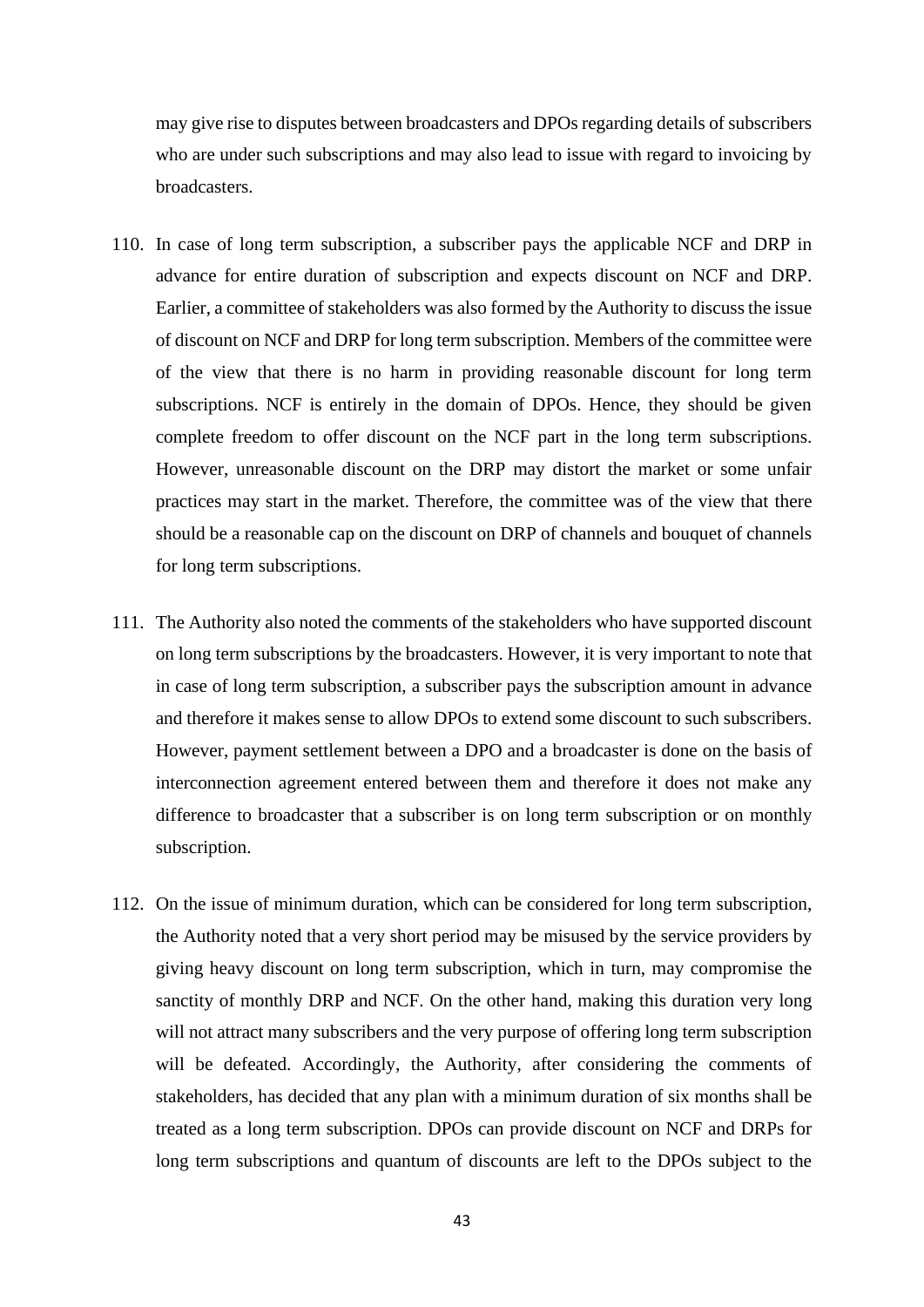conditions that the discount offered on NCF and DRPs on a long term subscription should be filed with the Authority from time to time.

#### **H. Promotional schemes by DPOs**

- 113. The Tariff Order 2017 permit broadcasters to offer promotional scheme on MRPs of their a-la-carte channels. But there is no provision for DPOs to offer similar promotional schemes. During the discussions, DPOs requested that Authority would consider permitting DPOs to offer promotional schemes as such schemes may enable DPOs to attract customers in a new market. Accordingly, in the consultation paper comments of stakeholders were sought on whether DPOs should also be permitted to offer promotional schemes and if so, suggest the maximum time period and frequency of such schemes.
- 114. In response, opinion has been divided on the issue of allowing DPOs to offer promotional schemes. The supporting and opposing views expressed by stakeholders are summarized below:
	- (i) Promotional offers by DPOs will create further confusion among the consumers.
	- (ii) The manner of marketing, promotion, advertising and in general micro-managing the way DPOs run their businesses must be kept outside regulations.
	- (iii) allowing DPOs to provide promotional schemes on NCF would hamper its ability to augment and upgrade its systems in line with the demand of subscribers and broadcasters.
	- (iv) Provisioning of promotional offers should be left to the discretion/prerogative of DPOs, as within these prescribed limits as per existing regulations, the DPOs are free to charge NCF/DRP as per their schemes. Such schemes do not directly/indirectly result in broadcasters being compelled to give discount in MRP of their channels/bouquets.
	- (v) the concept of promotional schemes is a very common phenomenon in almost all the industries and generally correspond with important events, festivals or as a sales driver.
	- (vi) promotional schemes should have the flexibility to permit innovative segmentation, e.g. District-wise segmentation; City -wise; Area wise, DAS area wise segmentation, Acquisition segmentation, Recharge based segmentation, Age or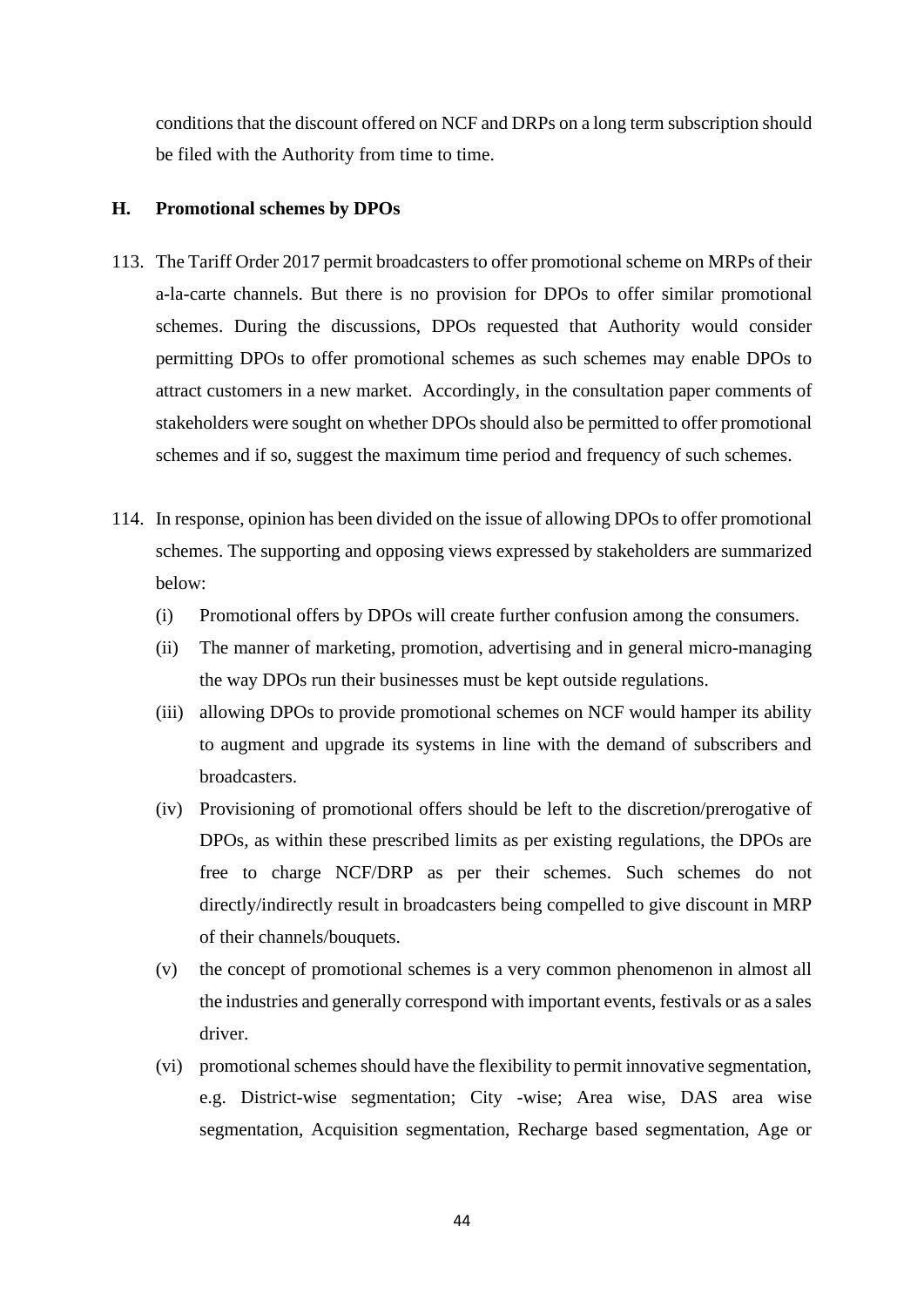Network based segmentation, Multi TV based segmentation, ARPU based segmentation, Pack-wise segmentation.

- (vii) there should be no regulations on the level of discounting or the types of promotional schemes that can be offered by DPOs as this simply impacts the customers adversely.
- 115. On the duration of promotional offers some stakeholders are of the view that it should be in parity with what is being allowed to a broadcaster with regards to promotional schemes. Some stakeholders suggested that DPOs should be allowed to offer promotional offers maximum 2 times in a calendar year and for a period not exceeding 30 days at a time.
- 116. Some stakeholders suggested that DPOs should be allowed to offer promotional schemes as per their business requirements. However, it can be mandated that such schemes shall be on transparent and non-discriminatory basis.
- 117. The Authority, after duly considering the comments of stakeholders and keeping in view the interests the consumers and in order to provide a level playing field to DPOs vis a vis broadcasters has decided that DPOs should also be allowed to offer promotional schemes. The duration of any such scheme shall not be more than ninety days at a time and such scheme shall not be offered by a DPO more than two times in a calendar year. However, DPOs shall communicate to TRAI as well as to their subscribers, details of all such promotional schemes offered by them along with distributor retail price and duration of such schemes, at least seven days prior to date of launch of such schemes.

# **I. Flexibility in offering NCF**

- 118. The present tariff order does not permit DPOs to offer different NCFs in the different geographical regions. During interactions DPOs requested the Authority to allow them to charge different NCF on the basis of regions. Accordingly, in the consultation paper comments of stakeholders were invited on whether DPOs should be allowed to have variable NCF for different regions and if so, the criteria for categorisation of regions for the purpose of NCF.
- 119. In response, some stakeholders were not in favor of allowing DPOs to offer variable NCF for different regions. They are of the opinion that DPOs are free to structure their business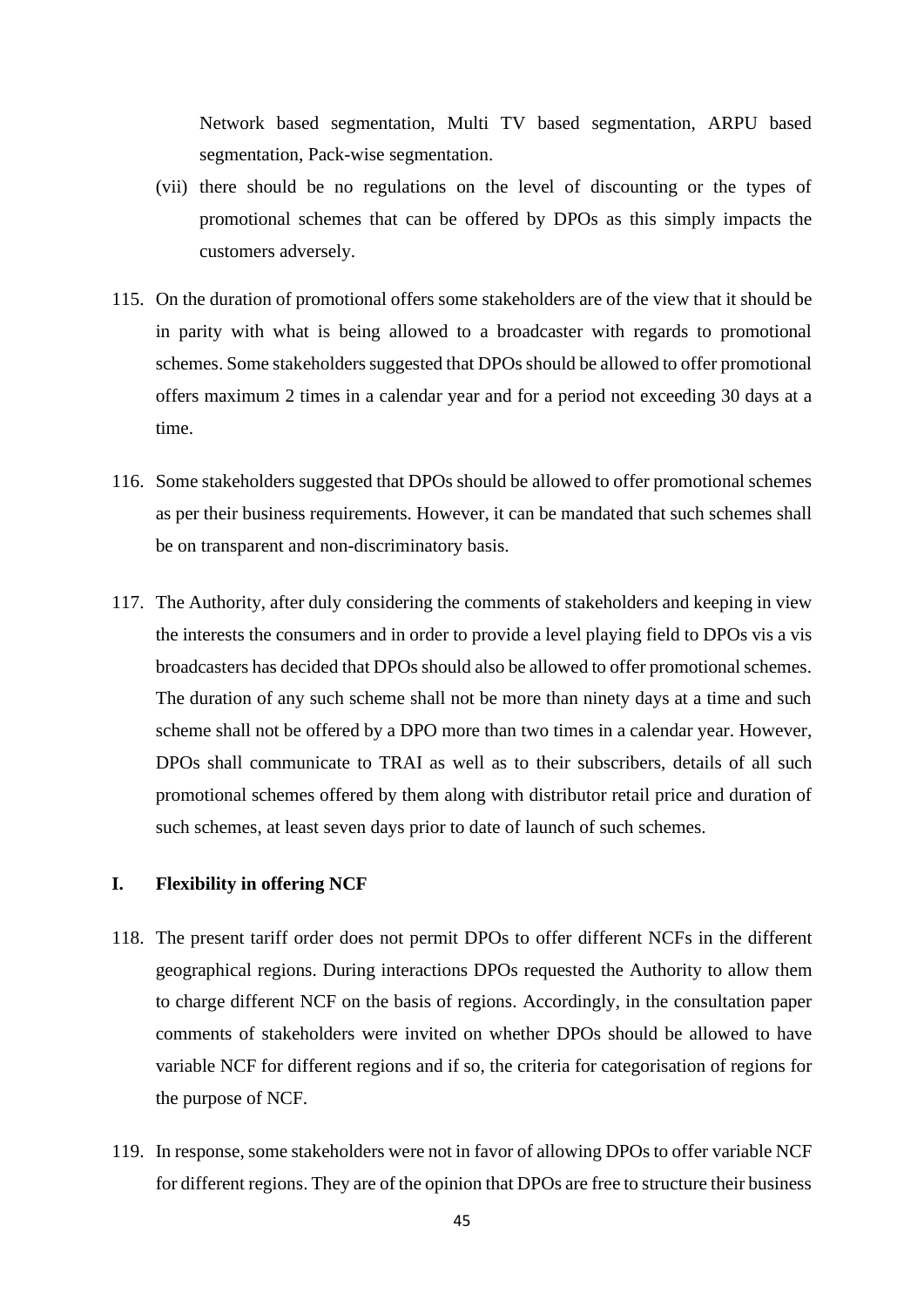at their convenience within the ceiling prescribed in the current regulations. However, any micro-management of flexibility in offering NCF defeats the intent of the regime of uniform pricing. It will result in different prices in different markets and will only cause more extortion from consumers. Some stakeholders are of the view that the cost of carrying of channels in all locations is same hence variable NCF for different locations should not be allowed to DPOs. A few stakeholders are of the view that offering of variable NCF for different regions by DPOs will adversely impact LCOs and DPOs ability to stay in the industry with serious feasibility issues.

- 120. Some stakeholders were of the opinion that DPOs should be allowed to offer variable NCF for different regions. Some of these stakeholders suggested that the criteria for categorization of regions for the purpose of NCF may be based on population of various cities/towns/villages which are being served by a DPO along with criteria like urban, rural, plains or hilly terrains. Some stakeholders suggested that the variants of NCF can be designed based on many criteria's including but not limited to regions, ARPU, category of customers, DAS area wise or any other category. Such category /classification can be formulated by the DPOs based on the needs of the customers.
- 121. Few stakeholders suggested that NCF and its composition should be left entirely to the discretion of DPOs and the local LCOs who are best placed to understand choice and requirements of their consumers and will accordingly formulate their NCF composition.
- 122. One stakeholder suggested that the target market should be the criteria for having variable NCF. Another stakeholder suggested that the regions may be classified as urban, suburban and rural. It was also suggested that for urban areas NCF for 100 channels may be fixed at Rs. 130/-, for sub-urban areas it should be Rs. 150/- and Rs. 170/- for rural consumers. One stakeholder has suggested that NCF for 100 channels should be limited to 150/- in metros and 130/- in rest of India.
- 123. The Authority analyzed the comments of the stakeholders and is of the view that DPOs should be given flexibility of declaring varying NCF for different regions/areas. The Authority also noted that offering of different NCF for different markets will not distort the whole scheme if it is offered in non-discriminatory manner to all the subscribers. Accordingly, the Authority has decided that the DPOs should be permitted to declare different NCF for different regions/areas, such as State, district, town within its service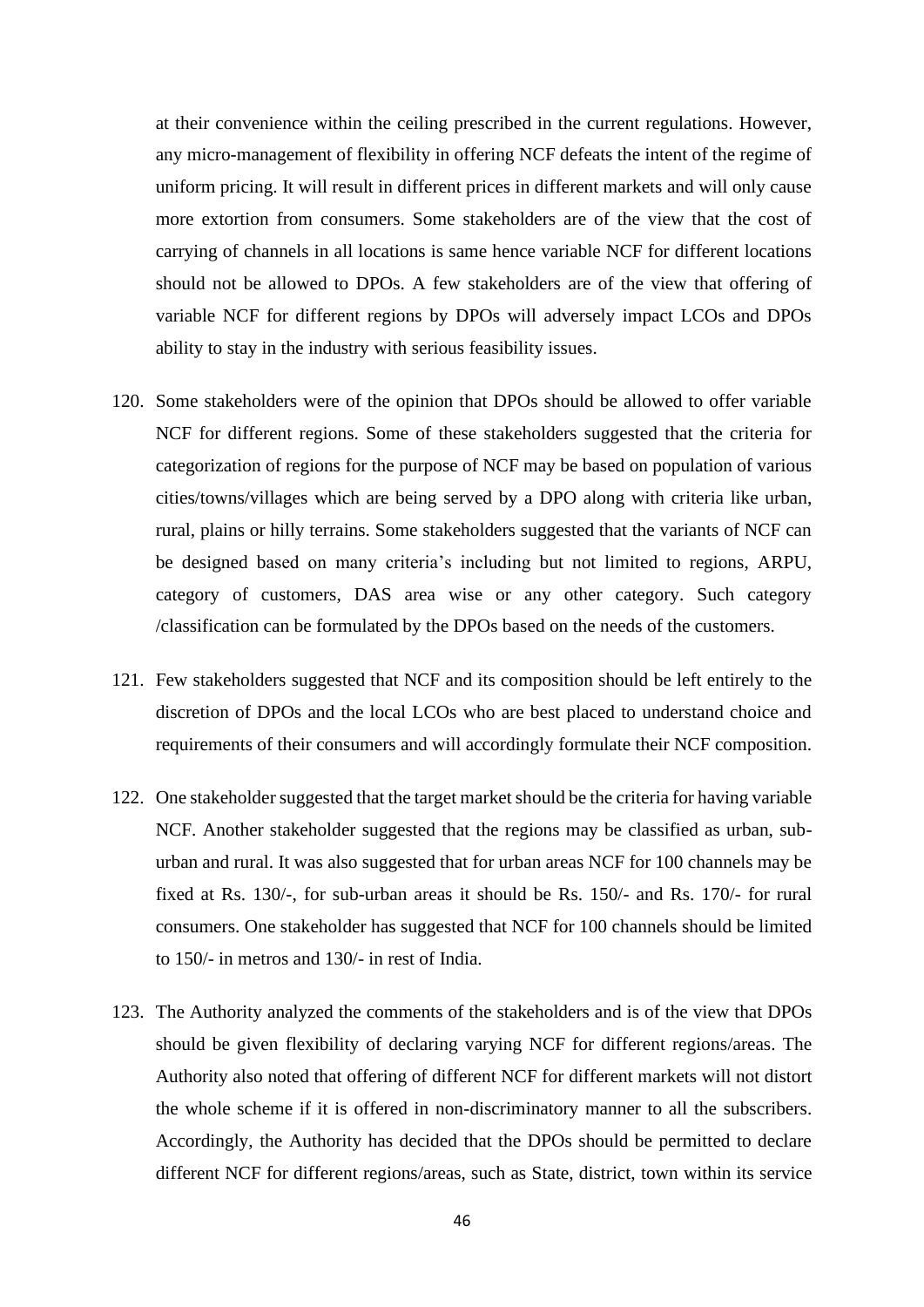area. However, NCF for each region/areas shall be reported to the Authority from time to time.

124. The Authority noted that it is clearly mentioned in the para 81 of the EM of Tariff Order 2017 that the NCF will be agnostic to the type of the channel carried over the network and it cannot vary based on the channels subscribed by a subscriber. The Authority reiterates that NCF should be agnostic to the type of the channels carried over the network. Giving flexibility of offering different NCF based on channel/bouquet chosen will compromise the basic principle of new regulatory framework. Therefore, DPOs are not allowed to vary NCF on the basis of channels/bouquets selected by the subscribers.

# **J. Placement of channels in EPG**

125. The issue of placement of channels in EPG was also part of the instant consultation paper. Stakeholders have provided their comments/ counter-comments on this issue as well. However, this matter is covered by the Interconnection Regulations 2017 and the QoS Regulations 2017 and decision of the Authority on this issue will be conveyed separately through the amendments to the respective regulations.

#### **K. Other issues**

126. In October 2019 some broadcasters offered promotional schemes reducing MRP of some a-la-carte channels as per provisions of Tariff Order 2017. However, some DPOs represented to TRAI that broadcasters did not give any intimation to them regarding reduction in MRP of some a-la-carte channels under promotional schemes. It was also intimated by DPOs that they got information about promotional schemes offered by broadcasters only through media reports and as a result they could not pass on the benefits of promotional schemes to their subscribers from the date of declaration of promotional offers. Accordingly, the Authority has decided that broadcasters shall report to TRAI as well as to all the DPOs, with whom they have entered into interconnection agreements, details of all the promotional schemes offered by them along with respective MRP and duration of such schemes at least fifteen days prior to date of launch of such schemes.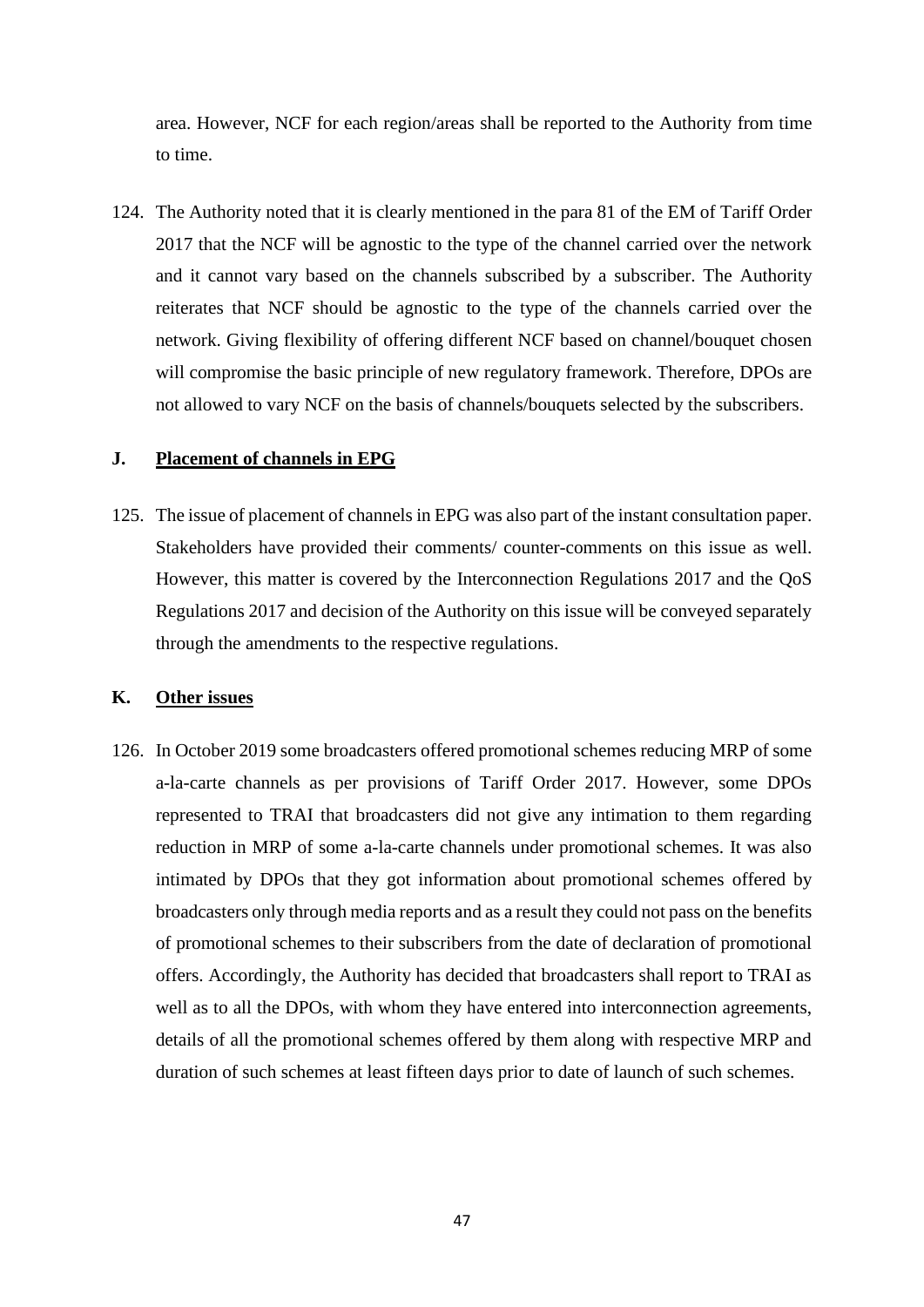## **L. Summary**

- 127. With the notification of this Tariff Order, the consultation process initiated on  $16<sup>th</sup>$  August 2019 stands concluded. The new regulatory framework has been in place for almost one year. The Authority believes in providing a stable and consistent regulatory framework while allowing fair play of market forces for the benefit of all stakeholders. Therefore, the initiation of this consultation process was perceived as an unusual step by stakeholders who are familiar with the functioning of the Authority. Some of the stakeholders have even expressed their reservation and called it a premature exercise that is likely to have adverse consequences on the Sector. The Authority had made it clear that the consultation process is in no way intended to disrupt or destabilize the existing framework but has been initiated to sort out certain issues that were brought out to its notice by the stakeholders. These issues were of urgent nature, affecting consumers at large, the most vulnerable set of stakeholders. Ignoring the interests of consumers is not in the interest of the Industry as well.
- 128. As may be seen from the amendments carried out through this tariff order, the consultation process has left the basic contours of the new regime untouched and the Broadcasters/DPOs will continue to enjoy the flexibility in carrying out their businesses. The outcome of this exercise has been limited to certain consumer friendly measures, required to ensure that the objectives of the existing framework are fulfilled. A quick summary of these new measures mandated by the Authority are summarized below:
	- (i) Provision of a time tested and industry accepted method to ensure that there is a reasonable relationship between the a-la-carte prices of pay channels and bouquet prices, declared by broadcasters. While forming the bouquets, the broadcasters have to comply with the following twin conditions:
		- (a) the sum of the a-la-carte rates of the pay channels (MRP) forming part of a bouquet shall in no case exceed one and half times the rate of the bouquet of which such pay channels are a part; and
		- (b) the a-la-carte rates of each pay channel (MRP), forming part of a bouquet, shall in no case exceed three times the average rate of a pay channel of the bouquet of which such pay channel is a part.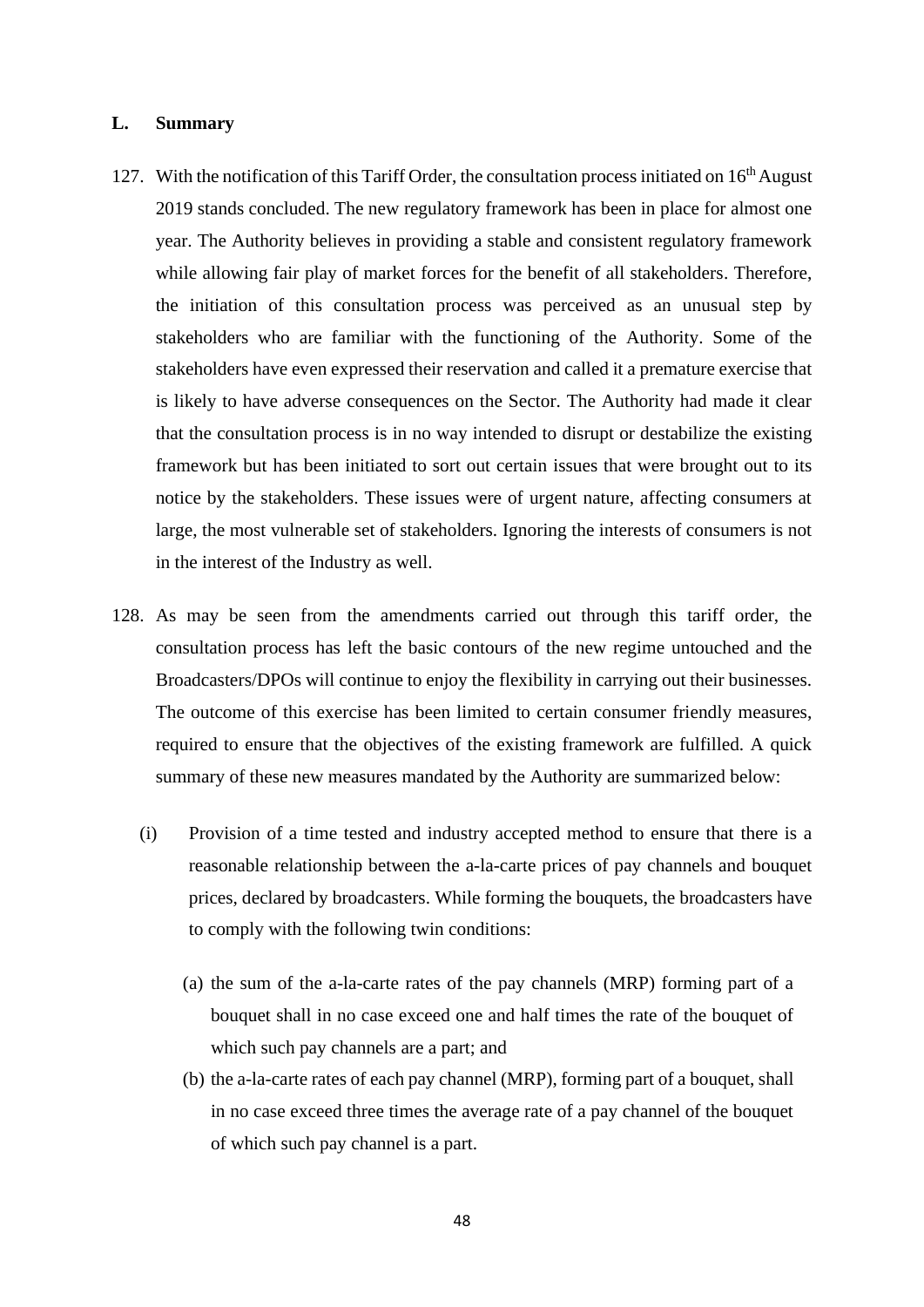- (ii) MRP of a channel should not be more than the MRP of any bouquet containing that channel in order to bring further reasonableness in the bouquet formation and pricing
- (iii) Reduction of ceiling price of pay channel for inclusion in bouquet from Rs. 19/- to Rs. 12/- so as ensure fair packaging of bouquets, without altering the flexibility of broadcasters to price their channels.
- (iv) Reasonable restrictions on number of bouquets offered by broadcasters Number of bouquets of pay channels not to be more than number of pay channels offered by a broadcaster.
- (v) Increasing the number of SD channels that can be provided within the NCF of Rs. 130/- per month from 100 to 200 and capping the NCF for more than 200 SD channels at Rs. 160/- per month.
- (vi) Flexibility to DPOs to declare different NCFs for different geographical regions/areas within its service area
- (vii) Flexibility to DPOs to offer promotional schemes at par with Broadcasters.
- (viii) Flexibility to DPOs to offer discounts on NCF and Distributor Retail Prices (DRP) on long term subscriptions with duration of 6 months and above.
- (ix) Provision of discounts on NCFs for multi TV homes. DPOs shall not charge more than 40% of declared NCF per additional TV for 2nd TV connection and onwards in a multi TV home.
- (x) DPOs should allow multi TV home subscriber to choose different set of channels for each TV connection.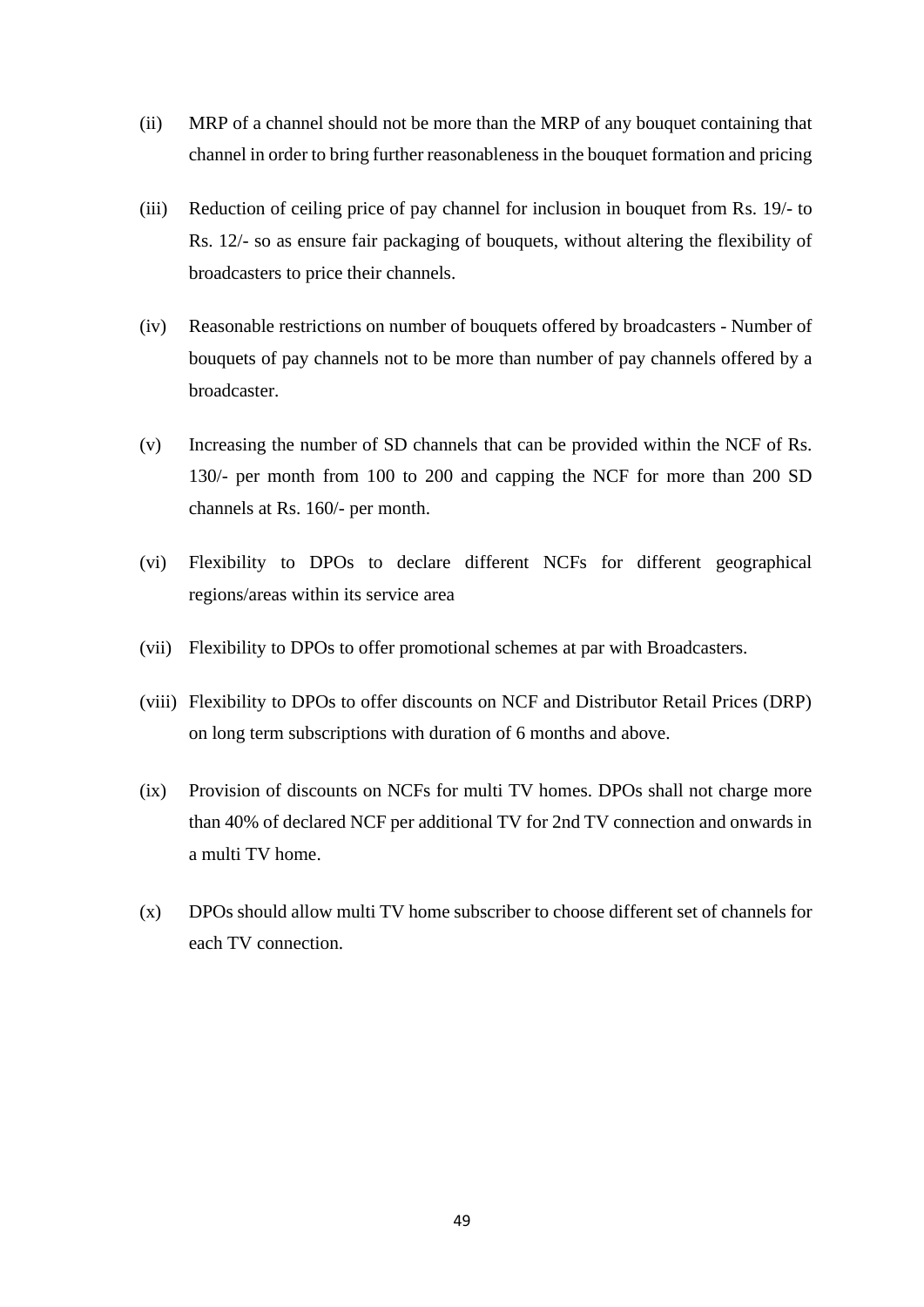# **Annexure I**

# **Bouquet price less than or equal to a channel price within the bouquet**

| <b>Bennett, Coleman &amp; Company Limited (Times Network)</b> |               |                         |       |       |  |  |
|---------------------------------------------------------------|---------------|-------------------------|-------|-------|--|--|
|                                                               |               | <b>Movies Now</b>       | 10.00 |       |  |  |
|                                                               | $\mathcal{L}$ | <b>Romedy Now</b>       | 6.00  | 10.00 |  |  |
| <b>BOUQUET-5</b>                                              | 2             | <b>MNX</b>              | 6.00  |       |  |  |
|                                                               |               | <b>Total Sum of MRP</b> | 22.00 |       |  |  |

| <b>Turner International Pvt Ltd.</b> |                           |                        |                            |                                                                                    |                                                                     |  |
|--------------------------------------|---------------------------|------------------------|----------------------------|------------------------------------------------------------------------------------|---------------------------------------------------------------------|--|
| S.<br>No.                            | <b>Bouquet Name</b>       | <b>S.NO.</b>           | <b>Channels in Bouquet</b> | A la Carte<br><b>MRP</b> of<br><b>Channel</b><br>(in Rs.)<br>(excluding)<br>taxes) | <b>MRP</b> of<br><b>Bouquet</b><br>(in Rs.)<br>(excluding<br>taxes) |  |
|                                      | 1                         | <b>Cartoon Network</b> | 4.25                       |                                                                                    |                                                                     |  |
| 1                                    | <b>Turner Kids Pack</b>   | $\overline{2}$         | <b>POGO</b>                | 4.25                                                                               | 4.25                                                                |  |
|                                      |                           |                        | <b>Total Sum of MRP</b>    | 8.50                                                                               |                                                                     |  |
|                                      |                           |                        |                            |                                                                                    |                                                                     |  |
|                                      |                           | 1                      | <b>Cartoon Network</b>     | 4.25                                                                               |                                                                     |  |
| $\overline{2}$                       | <b>Turner Family Pack</b> | 2                      | <b>CNN</b> International   | 0.50                                                                               |                                                                     |  |
|                                      |                           | 3                      | <b>HBO</b>                 | 10.00                                                                              | 10.00                                                               |  |
|                                      |                           | 4                      | <b>POGO</b>                | 4.25                                                                               |                                                                     |  |
|                                      |                           | 5                      | <b>WB</b>                  | 1.00                                                                               |                                                                     |  |
|                                      |                           |                        | <b>Total Sum of MRP</b>    | 20.00                                                                              |                                                                     |  |

| <b>Sony Pictures Networks India Private Limited</b> |                                          |              |                            |                                                                        |                                                                        |
|-----------------------------------------------------|------------------------------------------|--------------|----------------------------|------------------------------------------------------------------------|------------------------------------------------------------------------|
| S.No                                                | <b>Bouquet</b><br><b>Name</b>            | <b>S.NO.</b> | <b>Channels in Bouquet</b> | <b>A-la-carte MRP</b><br>of Channel<br>(in Rs)<br>(excluding<br>taxes) | <b>MRP</b> of<br><b>Bouquet</b> (in<br>$Rs.$ )<br>(excluding<br>taxes) |
|                                                     | <b>Happy</b><br><b>India South</b><br>19 |              | Sony YAY!                  | 2.00                                                                   |                                                                        |
|                                                     |                                          | 2            | <b>SONY BBC EARTH</b>      | 4.00                                                                   |                                                                        |
|                                                     |                                          | 3            | <b>SIX</b>                 | 15.00                                                                  | 19.00                                                                  |
|                                                     |                                          | 4            | Ten 1                      | 19.00                                                                  |                                                                        |
|                                                     |                                          |              | <b>Total Sum of MRP</b>    | 40.00                                                                  |                                                                        |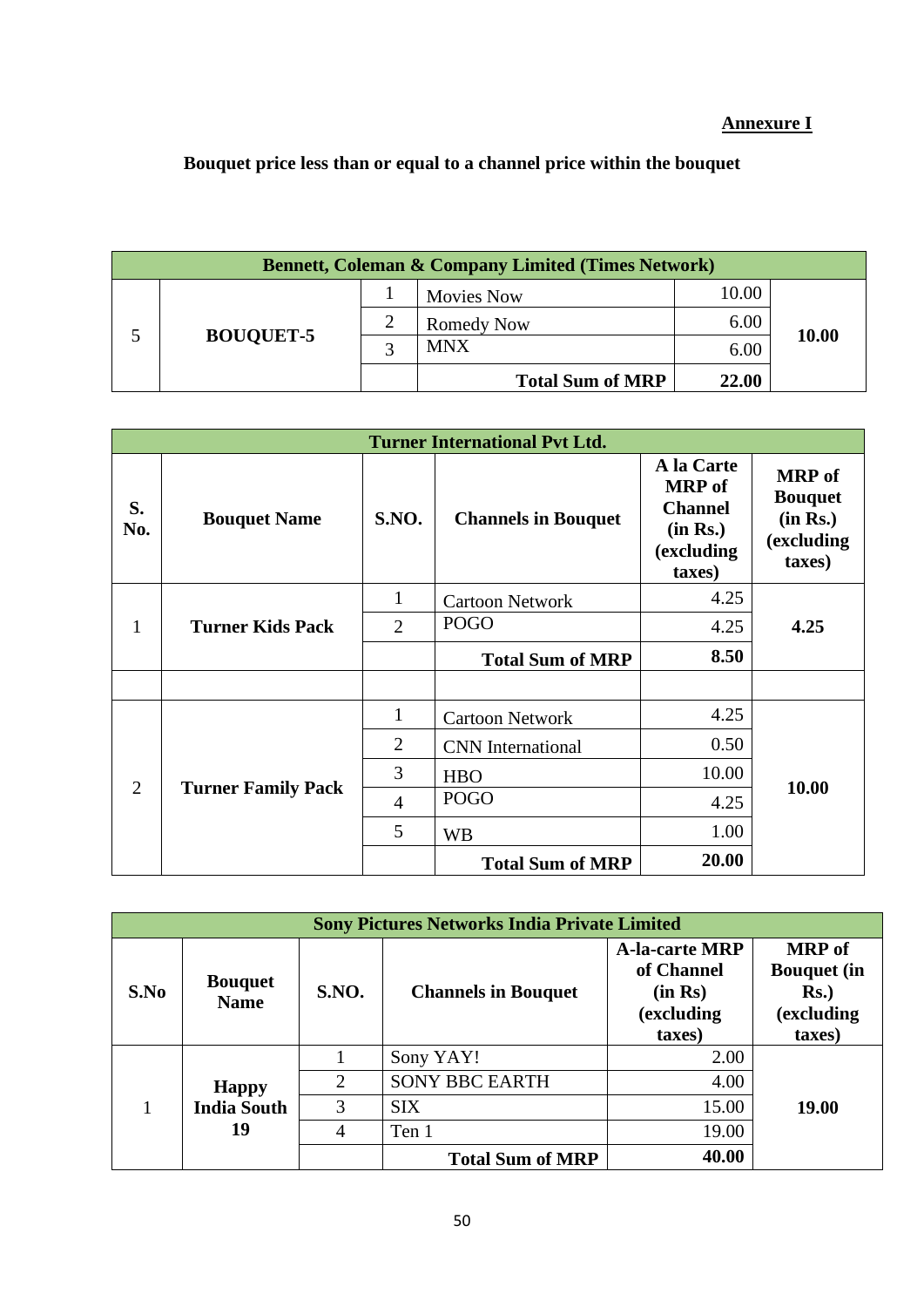|           | <b>Mavis Satcom Limited</b>   |                |                            |                                                                                   |                                                                     |  |  |
|-----------|-------------------------------|----------------|----------------------------|-----------------------------------------------------------------------------------|---------------------------------------------------------------------|--|--|
| S.<br>No. | <b>Bouquet</b><br><b>Name</b> | S.No.          | <b>Channels in Bouquet</b> | A la Carte<br><b>MRP</b> of<br><b>Channel</b><br>(in Rs.)<br>(excluding<br>taxes) | <b>MRP</b> of<br><b>Bouquet</b><br>(in Rs.)<br>(excluding<br>taxes) |  |  |
| 1         | <b>Bouquet</b>                | 1              | Jaya TV HD                 | 6.00                                                                              |                                                                     |  |  |
|           |                               | $\overline{2}$ | Jaya Plus                  | 0.50                                                                              |                                                                     |  |  |
|           |                               | 3              | Jaya Max                   | 2.25                                                                              | 6.00                                                                |  |  |
|           |                               | $\overline{4}$ | J Movies                   | 2.25                                                                              |                                                                     |  |  |
|           |                               |                | <b>Total Sum of MRP</b>    | 11.00                                                                             |                                                                     |  |  |

| <b>New Delhi Television Limited (NDTV)</b> |                                            |                |                            |                                                                                   |                                                                     |  |
|--------------------------------------------|--------------------------------------------|----------------|----------------------------|-----------------------------------------------------------------------------------|---------------------------------------------------------------------|--|
| S. No.                                     | <b>Bouquet</b><br><b>Name</b>              | S.No.          | <b>Channels in Bouquet</b> | A la Carte<br><b>MRP</b> of<br><b>Channel</b><br>(in Rs.)<br>(excluding<br>taxes) | <b>MRP</b> of<br><b>Bouquet</b><br>(in Rs.)<br>(excluding<br>taxes) |  |
| 1                                          |                                            | 1              | <b>NDTV 24*7</b>           | 3.00                                                                              |                                                                     |  |
|                                            | <b>NDTV</b><br><b>North</b><br><b>INFO</b> | $\overline{2}$ | NDTV India                 | 1.00                                                                              | 3.00                                                                |  |
|                                            |                                            | 3              | <b>NDTV</b> Profit         | 1.00                                                                              |                                                                     |  |
|                                            |                                            |                | <b>Total Sum of MRP</b>    | 5.00                                                                              |                                                                     |  |
|                                            |                                            |                |                            |                                                                                   |                                                                     |  |
|                                            | <b>NDTV</b>                                | 1              | <b>NDTV 24*7</b>           | 3.00                                                                              |                                                                     |  |
| $\overline{2}$                             | <b>SOUTH</b><br><b>INFO</b>                | 2              | <b>NDTV</b> Profit         | 1.00                                                                              | 2.50                                                                |  |
|                                            |                                            |                | <b>Total Sum of MRP</b>    | 4.00                                                                              |                                                                     |  |
|                                            |                                            |                |                            |                                                                                   |                                                                     |  |
| 3                                          | <b>NDTV</b><br><b>SOUTH</b><br><b>LIFE</b> | $\mathbf{1}$   | <b>NDTV 24*7</b>           | 3.00                                                                              | 2.75                                                                |  |
|                                            |                                            | $\overline{2}$ | <b>Good Times</b>          | 1.50                                                                              |                                                                     |  |
|                                            |                                            |                | <b>Total Sum of MRP</b>    | 4.50                                                                              |                                                                     |  |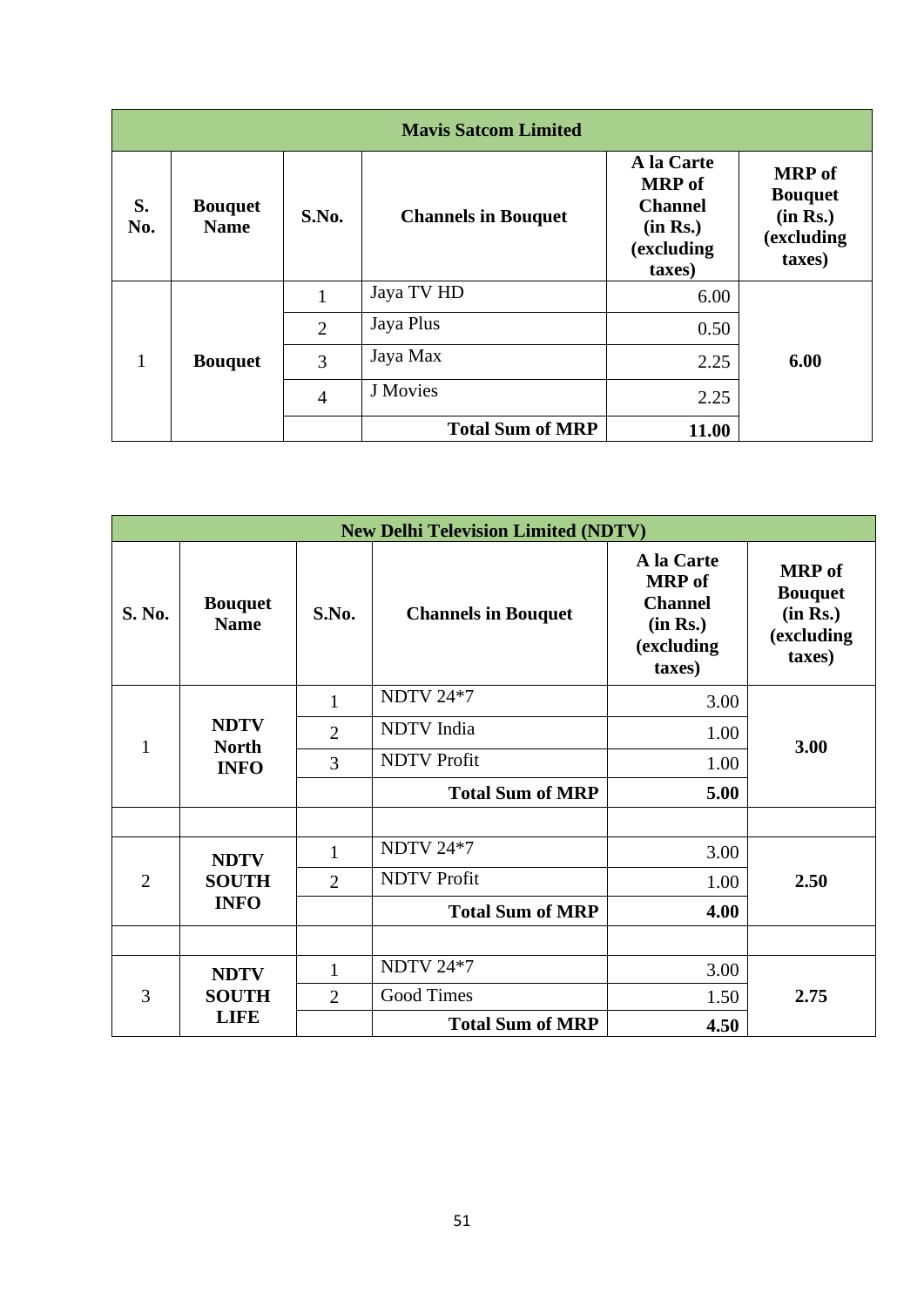|                | <b>TV Today Network Ltd.</b>              |                |                            |                                                                                   |                                                                     |  |  |  |
|----------------|-------------------------------------------|----------------|----------------------------|-----------------------------------------------------------------------------------|---------------------------------------------------------------------|--|--|--|
| S.<br>No.      | <b>Bouquet</b><br><b>Name</b>             | S.No.          | <b>Channels in Bouquet</b> | A la Carte<br><b>MRP</b> of<br><b>Channel</b><br>(in Rs.)<br>(excluding<br>taxes) | <b>MRP</b> of<br><b>Bouquet</b><br>(in Rs.)<br>(excluding<br>taxes) |  |  |  |
|                |                                           | $\mathbf{1}$   | Aaj Tak                    | 0.75                                                                              |                                                                     |  |  |  |
| $\mathbf{1}$   | <b>Hindi News</b><br><b>Bouquet</b>       | $\overline{2}$ | Aaj Tak Tez                | 0.25                                                                              | 0.50                                                                |  |  |  |
|                |                                           |                | <b>Total Sum of MRP</b>    | 1.00                                                                              |                                                                     |  |  |  |
|                |                                           |                |                            |                                                                                   |                                                                     |  |  |  |
| $\overline{2}$ | <b>TVTN News</b><br><b>Bouquet</b>        | 1              | Aaj Tak                    | 0.75                                                                              |                                                                     |  |  |  |
|                |                                           | $\overline{2}$ | Aaj Tak Tez                | 0.25                                                                              | 1.00                                                                |  |  |  |
|                |                                           | 3              | India Today                | 1.00                                                                              |                                                                     |  |  |  |
|                |                                           |                | <b>Total Sum of MRP</b>    | 2.00                                                                              |                                                                     |  |  |  |
|                |                                           |                |                            |                                                                                   |                                                                     |  |  |  |
| 3              | <b>Hindi News</b><br>HD<br><b>Bouquet</b> | $\mathbf{1}$   | <b>AAJ Tak HD</b>          | 1.50                                                                              |                                                                     |  |  |  |
|                |                                           | $\overline{2}$ | Aaj Tak Tez                | 0.25                                                                              | 1.00                                                                |  |  |  |
|                |                                           |                | <b>Total Sum of MRP</b>    | 1.75                                                                              |                                                                     |  |  |  |
|                |                                           |                |                            |                                                                                   |                                                                     |  |  |  |
| $\overline{4}$ |                                           | $\mathbf{1}$   | <b>AAJ Tak HD</b>          | 1.50                                                                              |                                                                     |  |  |  |
|                | <b>TVTN News</b><br>HD                    | $\mathfrak{2}$ | Aaj Tak Tez                | 0.25                                                                              | 1.50                                                                |  |  |  |
|                | <b>Bouquet</b>                            | 3              | India Today                | 1.00                                                                              |                                                                     |  |  |  |
|                |                                           |                | <b>Total Sum of MRP</b>    | 2.75                                                                              |                                                                     |  |  |  |

|      | <b>STAR India Private Limited</b> |       |                            |                                                                                  |                                                                     |  |  |
|------|-----------------------------------|-------|----------------------------|----------------------------------------------------------------------------------|---------------------------------------------------------------------|--|--|
| S.No | <b>Bouquet Name</b>               | S.No. | <b>Channels in Bouquet</b> | A-la-carte<br><b>MRP</b> of<br><b>Channel</b><br>(in Rs)<br>(excluding<br>taxes) | <b>MRP</b> of<br><b>Bouquet</b><br>(in Rs.)<br>(excluding<br>taxes) |  |  |
|      | <b>SVP Lite Hindi</b>             |       | <b>Star Bharat</b>         | 10.00                                                                            |                                                                     |  |  |
|      |                                   | 2     | <b>Star Utsav</b>          | 1.00                                                                             | 9.00                                                                |  |  |
|      |                                   | 3     | Movies OK                  | 1.00                                                                             |                                                                     |  |  |
|      |                                   | 4     | <b>Star Sports First</b>   | 0.10                                                                             |                                                                     |  |  |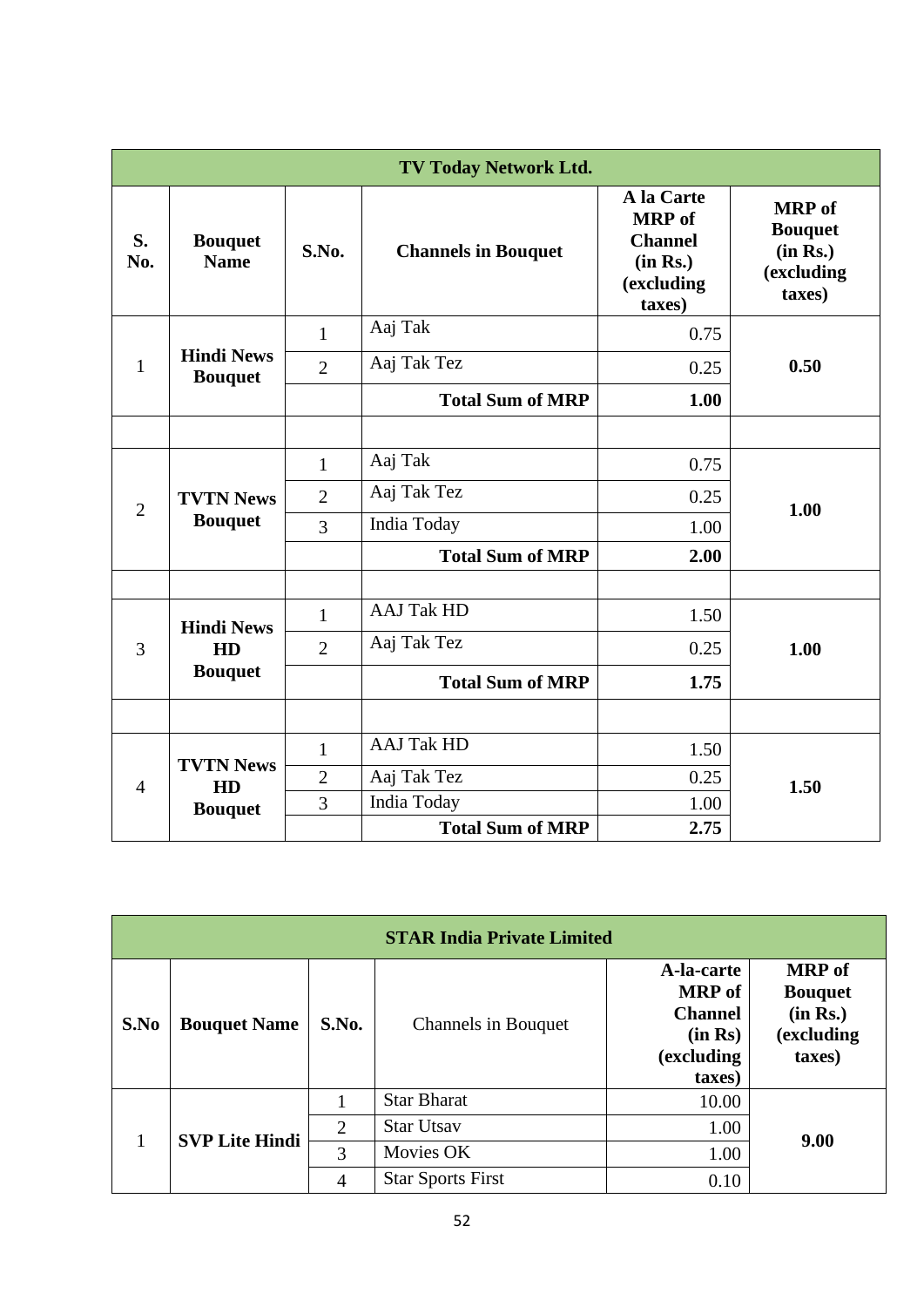|--|

|                |                                                    |                | <b>Zee Entertainment Enterprises Limited</b> |                                                                                  |                                                                     |
|----------------|----------------------------------------------------|----------------|----------------------------------------------|----------------------------------------------------------------------------------|---------------------------------------------------------------------|
| S.No           | <b>Bouquet</b><br><b>Name</b>                      | <b>S.NO.</b>   | <b>Channels in Bouquet</b>                   | A-la-carte<br><b>MRP</b> of<br><b>Channel</b><br>(in Rs)<br>(excluding<br>taxes) | <b>MRP</b> of<br><b>Bouquet</b><br>(in Rs.)<br>(excluding<br>taxes) |
|                |                                                    | $\mathbf{1}$   | Living foodz                                 | 1.00                                                                             |                                                                     |
|                | <b>Zee Prime</b>                                   | $\overline{2}$ | Zee Café                                     | 15.00                                                                            |                                                                     |
| 1              | pack English<br><b>SD</b>                          | 3              | <i>&amp;flix</i>                             | 15.00                                                                            | 15.00                                                               |
|                |                                                    | $\overline{4}$ | <b>WION</b>                                  | 1.00                                                                             |                                                                     |
|                |                                                    |                | <b>Total Sum of MRP</b>                      | 32.00                                                                            |                                                                     |
|                |                                                    |                |                                              |                                                                                  |                                                                     |
|                | <b>Zee Prime</b><br><b>Pack Tamil</b><br><b>SD</b> | 1              | Zee Action                                   | 1.00                                                                             |                                                                     |
|                |                                                    | $\overline{2}$ | <b>Zee News</b>                              | 0.10                                                                             |                                                                     |
|                |                                                    | 3              | Zee Hindustan                                | 0.10                                                                             |                                                                     |
| $\overline{2}$ |                                                    | $\overline{4}$ | Living Foodz                                 | 1.00                                                                             |                                                                     |
|                |                                                    | 5              | Zee ETC                                      | 0.10                                                                             | 10.00                                                               |
|                |                                                    | 6              | <b>WION</b>                                  | 1.00                                                                             |                                                                     |
|                |                                                    | 7              | Zee Tamil                                    | 10.00                                                                            |                                                                     |
|                |                                                    | 8              | Zee Keralam                                  | 0.10                                                                             |                                                                     |
|                |                                                    | 9              | Zee Salaam                                   | 0.10                                                                             |                                                                     |
|                |                                                    |                | <b>Total Sum of MRP</b>                      | 13.50                                                                            |                                                                     |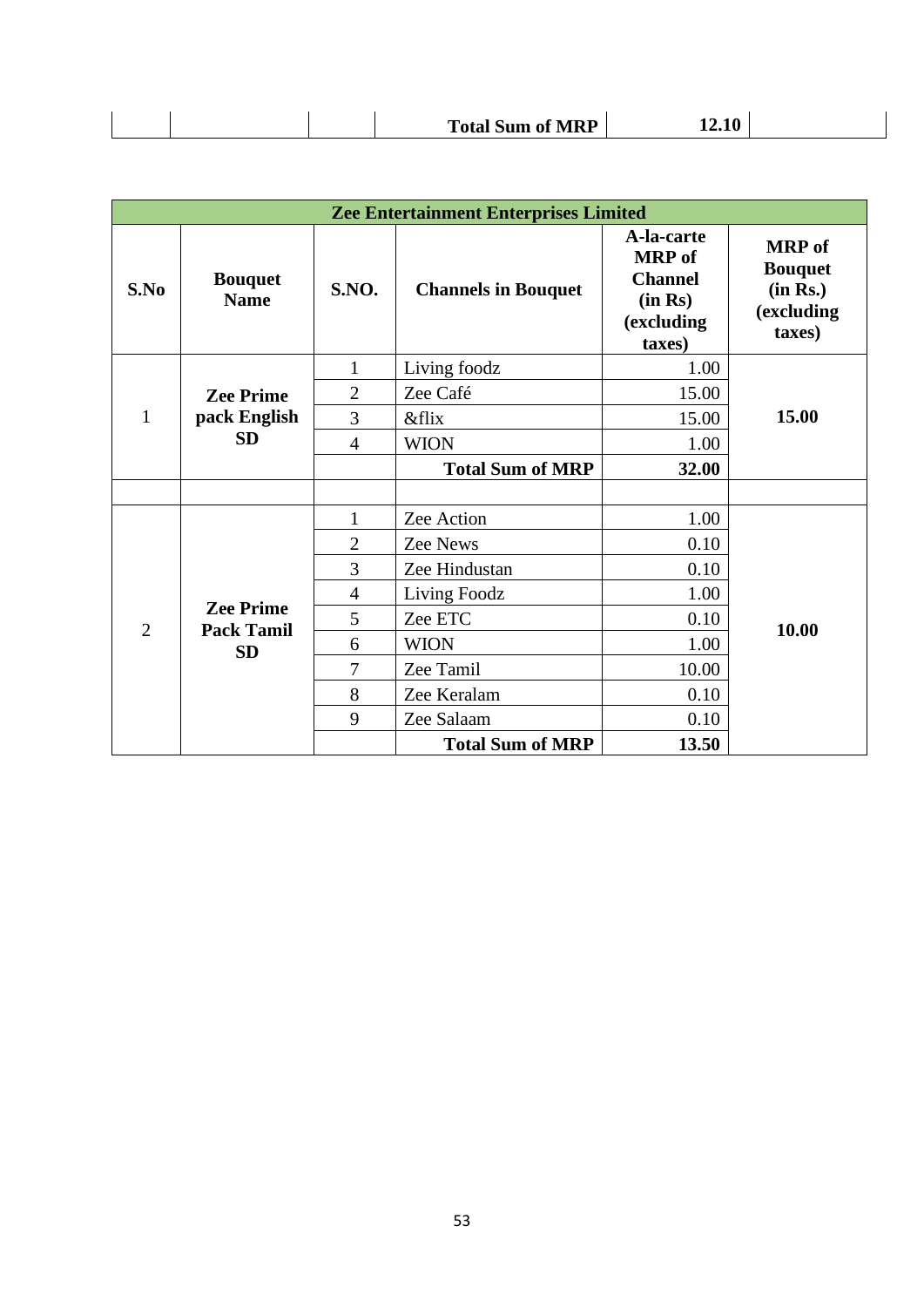# **Annexure II**

# **Comparison of Prices of channels declared by broadcasters in Old framework and New framework**

| S.No           | Name of the                    | Genre      | Wholesale      | Normalised | MRP as              | $\%$     | Declared  |
|----------------|--------------------------------|------------|----------------|------------|---------------------|----------|-----------|
|                | channel                        |            | rates as per   | equivalent | per New             | change   | as SD or  |
|                |                                |            | Old            | wholesale  | Regulator           |          | HD        |
|                |                                |            | Regulatory     | prices     | y                   |          |           |
|                |                                |            | Framework      | $(B =$     | Framewor<br>$\bf k$ |          |           |
|                |                                |            | (in Rs)<br>(A) | $A*1.25$   | (in Rs)             |          |           |
|                |                                |            |                |            | (C)                 |          |           |
| $\mathbf 1$    | Prarthana                      | Devotional | 2.10           | 2.63       | 2.00                | $-23.81$ | <b>SD</b> |
| $\overline{2}$ | Asianet                        | <b>GEC</b> | 5.23           | 6.54       | 19.00               | 190.63   | <b>SD</b> |
| $\overline{3}$ | <b>Asianet HD</b>              | <b>GEC</b> | 25.00          | 31.25      | 19.00               | $-39.20$ | HD        |
| $\overline{4}$ | Star Suvarna                   | <b>GEC</b> | 5.04           | 6.30       | 19.00               | 201.59   | <b>SD</b> |
| 5              | Star Suvarna HD                | <b>GEC</b> | 25             | 31.25      | 19.00               | $-39.20$ | HD        |
| 6              | Vijay HD                       | <b>GEC</b> | 25.00          | 31.25      | 19.00               | $-39.20$ | HD        |
| $\overline{7}$ | <b>ETV HD</b>                  | <b>GEC</b> | 40.00          | 50.00      | 19.00               | $-62.00$ | HD        |
| 8              | <b>ZEE Sarthak</b>             | <b>GEC</b> | 3.99           | 4.99       | 19.00               | 280.95   | <b>SD</b> |
| 9              | <b>SAB</b>                     | <b>GEC</b> | 6.17           | 7.71       | 19.00               | 146.35   | <b>SD</b> |
| 10             | <b>SAB HD</b>                  | <b>GEC</b> | 25.00          | 31.25      | 19.00               | $-39.20$ | HD        |
| 11             | <b>SET HD</b>                  | <b>GEC</b> | 25.00          | 31.25      | 19.00               | $-39.20$ | HD        |
| 12             | <b>SONY</b>                    | <b>GEC</b> | 8.99           | 11.24      | 19.00               | 69.08    | <b>SD</b> |
|                | Entertainment<br>Channel (SET) |            |                |            |                     |          |           |
| 13             | <b>MAAHD</b>                   | <b>GEC</b> | 25.00          | 31.25      | 19.00               | $-39.20$ | HD        |
| 14             | <b>MAA TV</b>                  | <b>GEC</b> | 5.25           | 6.56       | 19.00               | 189.52   | <b>SD</b> |
| 15             | <b>Star Bharat HD</b>          | <b>GEC</b> | 25.00          | 31.25      | 19.00               | $-39.20$ | HD        |
| 16             | Star Jalsha                    | <b>GEC</b> | 5.04           | 6.30       | 19.00               | 201.59   | <b>SD</b> |
| 17             | Star Jalsha HD                 | <b>GEC</b> | 25.00          | 31.25      | 19.00               | $-39.20$ | HD        |
| 18             | <b>Star Plus</b>               | <b>GEC</b> | 7.87           | 9.84       | 19.00               | 93.14    | <b>SD</b> |
| 19             | <b>Star Plus HD</b>            | <b>GEC</b> | 25.00          | 31.25      | 19.00               | $-39.20$ | HD        |
| 20             | Gemini TV                      | <b>GEC</b> | 4.63           | 5.79       | 19.00               | 228.29   | <b>SD</b> |
| 21             | Gemini TV HD                   | <b>GEC</b> | 40.00          | 50.00      | 19.00               | $-62.00$ | HD        |
| 22             | <b>SUNTV</b>                   | <b>GEC</b> | 5.25           | 6.56       | 19.00               | 189.52   | <b>SD</b> |
| 23             | Sun TV HD                      | <b>GEC</b> | 40.00          | 50.00      | 19.00               | $-62.00$ | HD        |
| 24             | Surya TV HD                    | <b>GEC</b> | 20.00          | 25.00      | 19.00               | $-24.00$ | HD        |
| 25             | Udaya TV HD                    | <b>GEC</b> | 20.00          | 25.00      | 19.00               | $-24.00$ | HD        |
| 26             | Colors                         | <b>GEC</b> | 8.99           | 11.24      | 19.00               | 69.08    | <b>SD</b> |
| 27             | Colors HD                      | <b>GEC</b> | 30.00          | 37.50      | 19.00               | $-49.33$ | HD        |
| 28             | Colors Kannada                 | <b>GEC</b> | 4.67           | 5.84       | 19.00               | 225.48   | <b>SD</b> |
| 29             | Colors Kannada<br>HD           | <b>GEC</b> | 25.00          | 31.25      | 19.00               | $-39.20$ | HD        |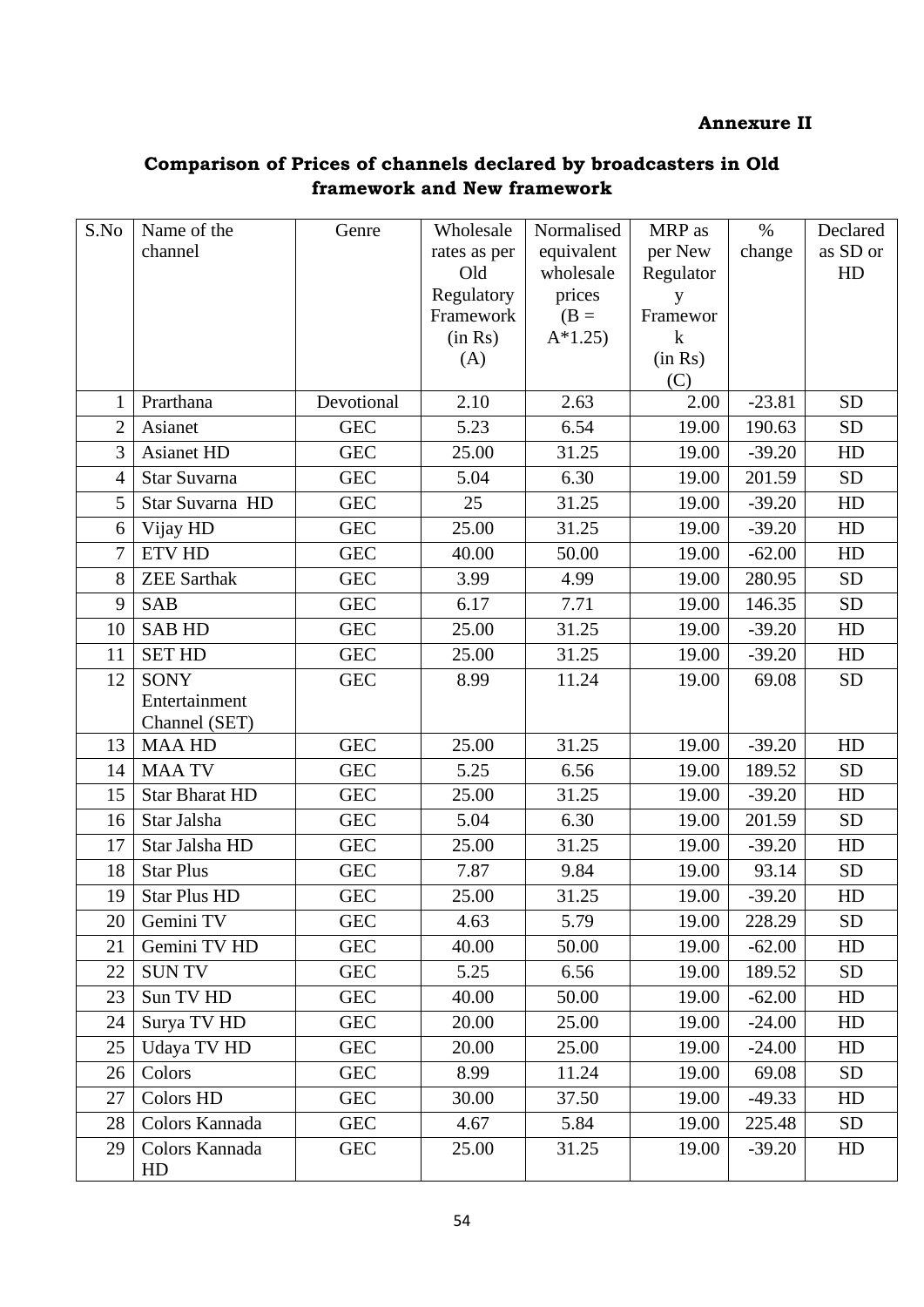| 30 | & TV HD                   | <b>GEC</b> | 30.00 | 37.50 | 19.00 | $-49.33$ | HD         |
|----|---------------------------|------------|-------|-------|-------|----------|------------|
| 31 | Zee Bangla                | <b>GEC</b> | 3.64  | 4.55  | 19.00 | 317.58   | <b>SD</b>  |
| 32 | Zee Bangla HD             | <b>GEC</b> | 30.00 | 37.50 | 19.00 | $-49.33$ | HD         |
| 33 | Zee Café HD               | <b>GEC</b> | 30.00 | 37.50 | 19.00 | $-49.33$ | HD         |
| 34 | Zee Kannada               | <b>GEC</b> | 3.35  | 4.19  | 19.00 | 353.73   | <b>SD</b>  |
| 35 | Zee Kannada HD            | <b>GEC</b> | 30.00 | 37.50 | 19.00 | $-49.33$ | HD         |
| 36 | Zee Marathi               | <b>GEC</b> | 3.60  | 4.50  | 19.00 | 322.22   | <b>SD</b>  |
| 37 | Zee Marathi HD            | <b>GEC</b> | 30.00 | 37.50 | 19.00 | $-49.33$ | HD         |
| 38 | Zee Tamil HD              | <b>GEC</b> | 30.00 | 37.50 | 19.00 | $-49.33$ | HD         |
| 39 | Zee Telugu                | <b>GEC</b> | 4.67  | 5.84  | 19.00 | 225.48   | ${\rm SD}$ |
| 40 | Zee Telugu HD             | <b>GEC</b> | 30.00 | 37.50 | 19.00 | $-49.33$ | HD         |
| 41 | Zee TV                    | <b>GEC</b> | 5.83  | 7.29  | 19.00 | 160.72   | <b>SD</b>  |
| 42 | Zee TV HD                 | <b>GEC</b> | 30.00 | 37.50 | 19.00 | $-49.33$ | HD         |
| 43 | Vijay TV                  | <b>GEC</b> | 1.80  | 2.25  | 17.00 | 655.56   | <b>SD</b>  |
| 44 | <b>ETV</b>                | <b>GEC</b> | 4.49  | 5.61  | 17.00 | 202.90   | <b>SD</b>  |
| 45 | Udaya TV                  | <b>GEC</b> | 5.17  | 6.46  | 17.00 | 163.06   | <b>SD</b>  |
| 46 | Colors Marathi HD         | <b>GEC</b> | 25.00 | 31.25 | 17.00 | $-45.60$ | HD         |
| 47 | Star Pravah HD            | <b>GEC</b> | 25.00 | 31.25 | 15.00 | $-52.00$ | HD         |
| 48 | Zee Café                  | <b>GEC</b> | 3.60  | 4.50  | 15.00 | 233.33   | <b>SD</b>  |
| 49 | Colors Bangla HD          | <b>GEC</b> | 25.00 | 31.25 | 14.00 | $-55.20$ | HD         |
| 50 | Disney                    | <b>GEC</b> | 25.00 | 31.25 | 12.00 | $-61.60$ | HD         |
|    | International             |            |       |       |       |          |            |
| 51 | Surya TV                  | <b>GEC</b> | 5.17  | 6.46  | 12.00 | 85.69    | <b>SD</b>  |
| 52 | $\&$ TV                   | <b>GEC</b> | 9.02  | 11.28 | 12.00 | 6.43     | <b>SD</b>  |
| 53 | Zee Tamil                 | <b>GEC</b> | 5.25  | 6.56  | 12.00 | 82.86    | <b>SD</b>  |
| 54 | Tarang                    | <b>GEC</b> | 4.49  | 5.61  | 10.00 | 78.17    | <b>SD</b>  |
| 55 | <b>Star Bharat</b>        | <b>GEC</b> | 9.21  | 11.51 | 10.00 | $-13.14$ | <b>SD</b>  |
| 56 | Colors Marathi            | <b>GEC</b> | 4.67  | 5.84  | 10.00 | 71.31    | <b>SD</b>  |
| 57 | <b>Star Pravah</b>        | <b>GEC</b> | 5.04  | 6.30  | 9.00  | 42.86    | <b>SD</b>  |
| 58 | Star World HD             | <b>GEC</b> | 20.00 | 25.00 | 9.00  | $-64.00$ | HD         |
| 59 | Star World                | <b>GEC</b> | 25.00 | 31.25 | 9.00  | $-71.20$ | HD         |
| 60 | Premiere<br>SUN Life      | <b>GEC</b> | 5.25  | 6.56  | 9.00  | 37.14    | <b>SD</b>  |
| 61 | <b>Colors Infinity HD</b> | <b>GEC</b> | 25.00 | 31.25 | 9.00  | $-71.20$ | HD         |
| 62 | <b>Comedy Central</b>     | <b>GEC</b> | 20.00 | 25.00 | 9.00  | $-64.00$ |            |
|    | (HD)                      |            |       |       |       |          | HD         |
| 63 | Star World                | <b>GEC</b> | 2.05  | 2.56  | 8.00  | 212.20   | <b>SD</b>  |
| 64 | <b>ETV Plus</b>           | <b>GEC</b> | 4.67  | 5.84  | 7.00  | 19.91    | <b>SD</b>  |
| 65 | <b>AXN HD</b>             | <b>GEC</b> | 25.00 | 31.25 | 7.00  | $-77.60$ | HD         |
| 66 | Colors Bangla             | <b>GEC</b> | 4.67  | 5.84  | 7.00  | 19.91    | <b>SD</b>  |
| 67 | Colors Tamil HD           | <b>GEC</b> | 25    | 31.25 | 7.00  | $-77.60$ | HD         |
| 68 | Jaya TV HD                | <b>GEC</b> | 40.00 | 50.00 | 6.00  | $-88.00$ | HD         |
| 69 | Colors Oriya              | <b>GEC</b> | 4.67  | 5.84  | 6.00  | 2.78     | <b>SD</b>  |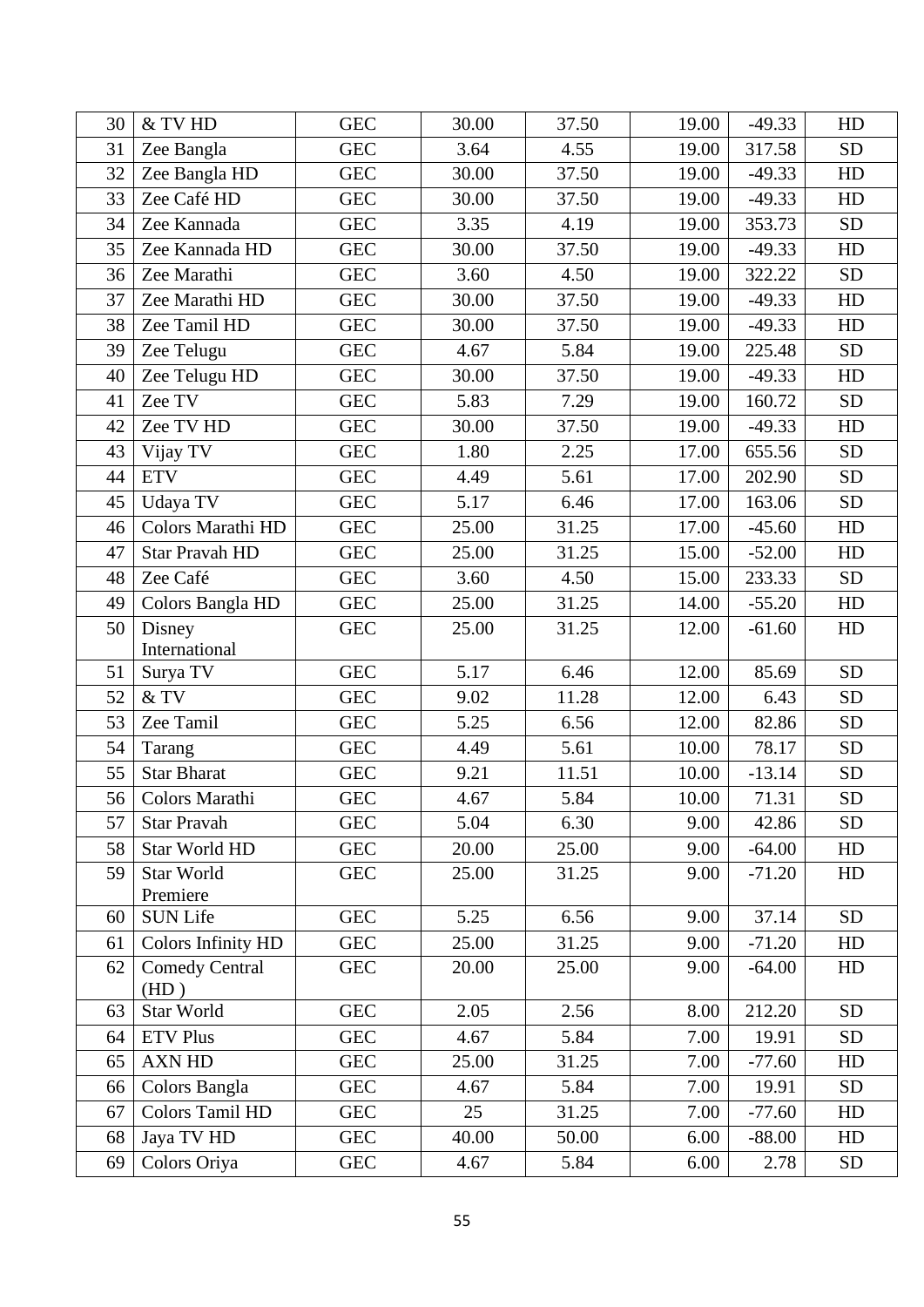| 70  | <b>Asianet Plus</b>             | <b>GEC</b>   | 2.94  | 3.68  | 5.00  | 36.05    | <b>SD</b> |
|-----|---------------------------------|--------------|-------|-------|-------|----------|-----------|
| 71  | <b>AXN</b>                      | <b>GEC</b>   | 6.52  | 8.15  | 5.00  | $-38.65$ | <b>SD</b> |
| 72  | Gemini Life                     | <b>GEC</b>   | 4.67  | 5.84  | 5.00  | $-14.35$ | <b>SD</b> |
| 73  | Colors Gujarati                 | <b>GEC</b>   | 4.67  | 5.84  | 5.00  | $-14.35$ | <b>SD</b> |
| 74  | Colors Infinity                 | <b>GEC</b>   | 6.52  | 8.15  | 5.00  | $-38.65$ | <b>SD</b> |
| 75  | <b>Comedy Central</b>           | <b>GEC</b>   | 6.51  | 8.14  | 5.00  | $-38.56$ | <b>SD</b> |
| 76  | $\mathbf{AATH}$                 | <b>GEC</b>   | 4.20  | 5.25  | 4.00  | $-23.81$ | SD        |
| 77  | Raj TV                          | <b>GEC</b>   | 4.62  | 5.78  | 3.00  | $-48.05$ | <b>SD</b> |
| 78  | Mega TV                         | <b>GEC</b>   | 2.10  | 2.63  | 3.00  | 14.29    | <b>SD</b> |
| 79  | <b>Colors Super</b>             | <b>GEC</b>   | 5.00  | 6.25  | 3.00  | $-52.00$ | <b>SD</b> |
| 80  | Colors Tamil                    | <b>GEC</b>   | 5.25  | 6.56  | 3.00  | $-54.29$ | <b>SD</b> |
| 81  | Vijay Super                     | <b>GEC</b>   | 5.25  | 6.56  | 2.00  | $-69.52$ | <b>SD</b> |
| 82  | Discovery Jeet HD               | <b>GEC</b>   | 30.00 | 37.50 | 2.00  | $-94.67$ | HD        |
| 83  | ETV Abhiruchi                   | <b>GEC</b>   | 4.67  | 5.84  | 2.00  | $-65.74$ | <b>SD</b> |
| 84  | Discovery Jeet                  | <b>GEC</b>   | 8.98  | 11.23 | 1.00  | $-91.09$ | <b>SD</b> |
| 85  | <b>ETV</b> Life                 | <b>GEC</b>   | 4.20  | 5.25  | 1.00  | $-80.95$ | <b>SD</b> |
| 86  | <b>UTV</b> Bindass              | <b>GEC</b>   | 4.20  | 5.25  | 1.00  | $-80.95$ | <b>SD</b> |
| 87  | Mega 24                         | ${\rm GEC}$  | 2.10  | 2.63  | 1.00  | $-61.90$ | <b>SD</b> |
| 88  | <b>PAL</b>                      | <b>GEC</b>   | 9.21  | 11.51 | 1.00  | $-91.31$ | <b>SD</b> |
| 89  | Zee Yuva                        | ${\rm GEC}$  | 5.04  | 6.30  | 1.00  | $-84.13$ | <b>SD</b> |
| 90  | Zoom                            | ${\rm GEC}$  | 3.51  | 4.39  | 0.50  | $-88.60$ | <b>SD</b> |
| 91  | Vissa TV                        | <b>GEC</b>   | 1.96  | 2.45  | 0.50  | $-79.59$ | <b>SD</b> |
| 92  | Living Foodz HD                 | Infotainment | 4.00  | 5.00  | 10.00 | 100.00   | HD        |
| 93  | <b>SONY BBC</b><br><b>EARTH</b> | Infotainment | 25.00 | 31.25 | 10.00 | $-68.00$ | HD        |
| 94  | National<br>Geographic          | Infotainment | 16.00 | 20.00 | 10.00 | $-50.00$ | HD        |
| 95  | Histroy TV 18 HD                | Infotainment | 20.00 | 25.00 | 7.00  | $-72.00$ | HD        |
| 96  | Discovery HD<br>World           | Infotainment | 21.00 | 26.25 | 6.00  | $-77.14$ | HD        |
| 97  | Nat Geo Wild HD                 | Infotainment | 30.00 | 37.50 | 5.00  | $-86.67$ | HD        |
| 98  | Discovery Channel               | Infotainment | 6.74  | 8.43  | 4.00  | $-52.52$ | <b>SD</b> |
| 99  | Discovery Channel<br>$-$ Tamil  | Infotainment | 6.74  | 8.43  | 4.00  | $-52.52$ | <b>SD</b> |
| 100 | <b>SONY BBC</b><br><b>EARTH</b> | Infotainment | 6.72  | 8.40  | 4.00  | $-52.38$ | <b>SD</b> |
| 101 | The History<br>Channel          | Infotainment | 6.72  | 8.40  | 3.00  | $-64.29$ | <b>SD</b> |
| 102 | <b>Animal Planet</b><br>World   | Infotainment | 24.15 | 30.19 | 3.00  | $-90.06$ | HD        |
| 103 | TLC HD world                    | Infotainment | 24.15 | 30.19 | 3.00  | $-90.06$ | HD        |
| 104 | <b>Animal Planet</b>            | Infotainment | 2.25  | 2.81  | 2.00  | $-28.89$ | <b>SD</b> |
| 105 | <b>TLC</b>                      | Infotainment | 4.04  | 5.05  | 2.00  | $-60.40$ | <b>SD</b> |
| 106 | <b>EPIC TV</b>                  | Infotainment | 20.00 | 25.00 | 2.00  | $-92.00$ | <b>SD</b> |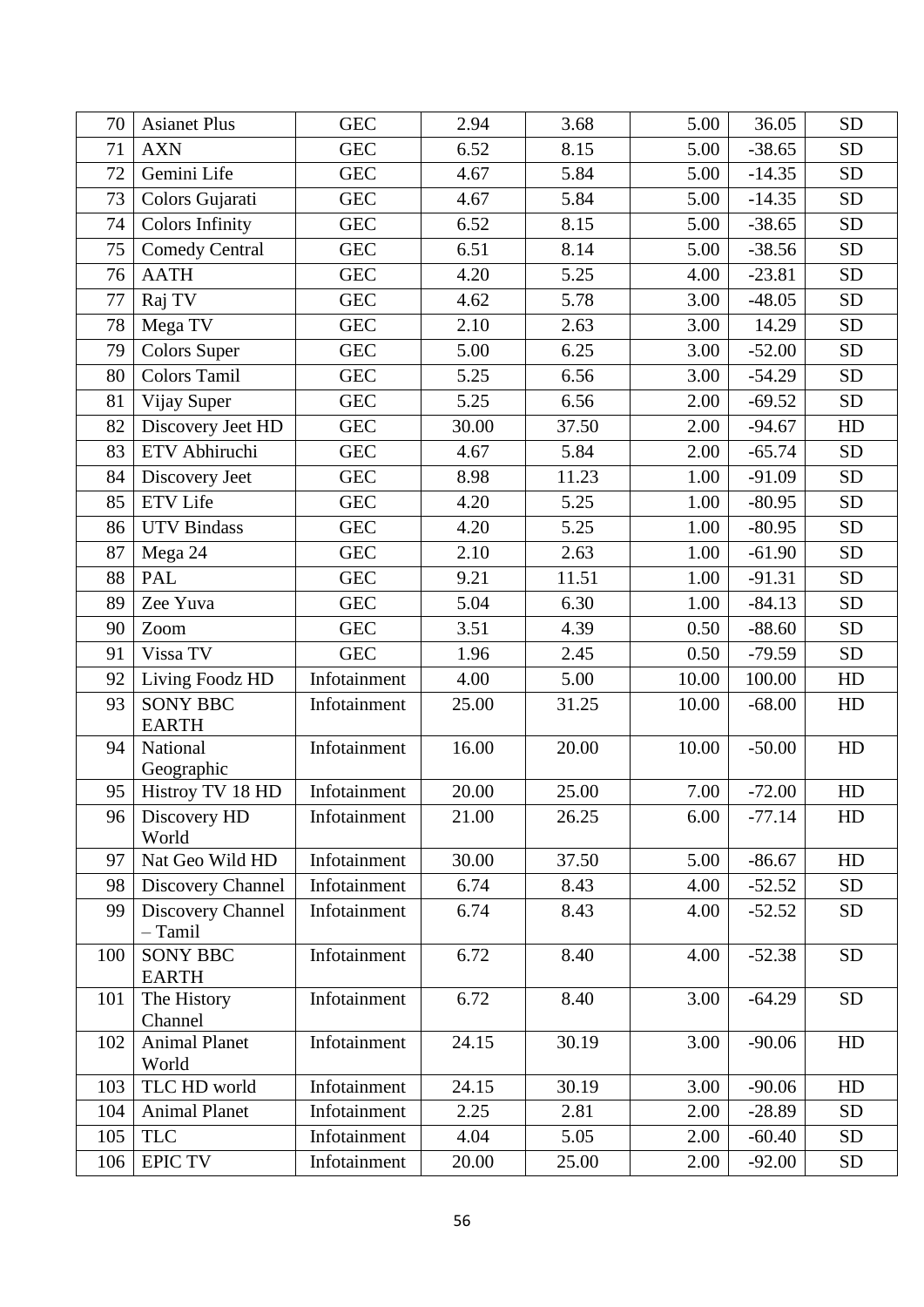| 107 | National<br>Geographic          | Infotainment  | 2.58  | 3.23  | 2.00  | $-37.98$ | <b>SD</b> |
|-----|---------------------------------|---------------|-------|-------|-------|----------|-----------|
|     | Channel (NGC)                   |               |       |       |       |          |           |
| 108 | <b>FY1 TV18</b>                 | Infotainment  | 30.00 | 37.50 | 1.00  | $-97.33$ | HD        |
| 109 | <b>Discovery Science</b>        | Infotainment  | 5.04  | 6.30  | 1.00  | $-84.13$ | <b>SD</b> |
| 110 | Discovery Turbo                 | Infotainment  | 4.20  | 5.25  | 1.00  | $-80.95$ | <b>SD</b> |
| 111 | Nat Geo Wild                    | Infotainment  | 6.72  | 8.40  | 1.00  | $-88.10$ | <b>SD</b> |
| 112 | Food Food TV                    | Infotainment  | 7.56  | 9.45  | 1.00  | $-89.42$ | <b>SD</b> |
| 113 | Living Foodz                    | Infotainment  | 6.72  | 8.40  | 1.00  | $-88.10$ | <b>SD</b> |
| 114 | Living Zen                      | Infotainment  | 6.72  | 8.40  | 0.10  | $-98.81$ | <b>SD</b> |
| 115 | NICKS HD+                       | Kids          | 25.00 | 31.25 | 10.00 | $-68.00$ | HD        |
| 116 | The Disney<br>Channel           | Kids          | 4.00  | 5.00  | 8.00  | 60.00    | <b>SD</b> |
| 117 | Hungama TV                      | Kids          | 3.51  | 4.39  | 6.00  | 36.75    | <b>SD</b> |
| 118 | Chintu TV                       | Kids          | 5.62  | 7.03  | 6.00  | $-14.59$ | <b>SD</b> |
| 119 | Chutti TV                       | Kids          | 5.62  | 7.03  | 6.00  | $-14.59$ | <b>SD</b> |
| 120 | <b>NICK</b>                     | Kids          | 2.70  | 3.38  | 6.00  | 77.78    | <b>SD</b> |
| 121 | Kochu TV                        | Kids          | 5.62  | 7.03  | 5.00  | $-28.83$ | <b>SD</b> |
| 122 | <b>Cartoon Network</b><br>$HD+$ | Kids          | 25.00 | 31.25 | 5.00  | $-84.00$ | HD        |
| 123 | <b>Cartoon Network</b>          | Kids          | 5.62  | 7.03  | 4.25  | $-39.50$ | <b>SD</b> |
| 124 | <b>POGO</b>                     | Kids          | 5.62  | 7.03  | 4.25  | $-39.50$ | <b>SD</b> |
| 125 | Disney Junior                   | Kids          | 5.62  | 7.03  | 4.00  | $-43.06$ | <b>SD</b> |
| 126 | Marvel HQ                       | Kids          | 4.00  | 5.00  | 4.00  | $-20.00$ | <b>SD</b> |
| 127 | Kushi TV                        | Kids          | 5.62  | 7.03  | 4.00  | $-43.06$ | <b>SD</b> |
| 128 | Discovery Kids<br>Channel       | Kids          | 5.56  | 6.95  | 3.00  | $-56.83$ | <b>SD</b> |
| 129 | Sony YAY!                       | Kids          | 5.62  | 7.03  | 2.00  | $-71.53$ | <b>SD</b> |
| 130 | SONIC                           | Kids          | 5.46  | 6.83  | 2.00  | $-70.70$ | <b>SD</b> |
| 131 | <b>Baby TV HD</b>               | Kids          | 30.00 | 37.50 | 1.00  | $-97.33$ | HD        |
| 132 | NICK JR                         | Kids          | 5.62  | 7.03  | 1.00  | $-85.77$ | <b>SD</b> |
| 133 | <b>Travel XP HD</b>             | Lifestyle     | 40.00 | 50.00 | 9.00  | $-82.00$ | HD        |
| 134 | <b>Travel XP Tamil</b>          | Lifestyle     | 3.75  | 4.69  | 1.50  | $-68.00$ | <b>SD</b> |
| 135 | Good Times                      | Lifestyle     | 4.04  | 5.05  | 1.50  | $-70.30$ | <b>SD</b> |
| 136 | Fox Life                        | Lifestyle     | 1.98  | 2.48  | 1.00  | $-59.60$ | <b>SD</b> |
| 137 | Fox Life HD                     | Lifestyle     | 30.00 | 37.50 | 1.00  | $-97.33$ | HD        |
| 138 | Topper TV                       | Miscellaneous | 60.00 | 75.00 | 59.32 | $-20.91$ | <b>SD</b> |
| 139 | Jalsha Movies HD                | Movies        | 25.00 | 31.25 | 19.00 | $-39.20$ | HD        |
| 140 | <b>MAA Movies HD</b>            | Movies        | 25.00 | 31.25 | 19.00 | $-39.20$ | HD        |
| 141 | <b>Star Movies HD</b>           | Movies        | 25.00 | 31.25 | 19.00 | $-39.20$ | HD        |
| 142 | Gemini Movies<br>HD             | Movies        | 25.00 | 31.25 | 19.00 | $-39.20$ | HD        |
| 143 | <b>KTV</b>                      | Movies        | 6.75  | 8.44  | 19.00 | 125.19   | <b>SD</b> |
| 144 | KTV HD                          | Movies        | 40.00 | 50.00 | 19.00 | $-62.00$ | HD        |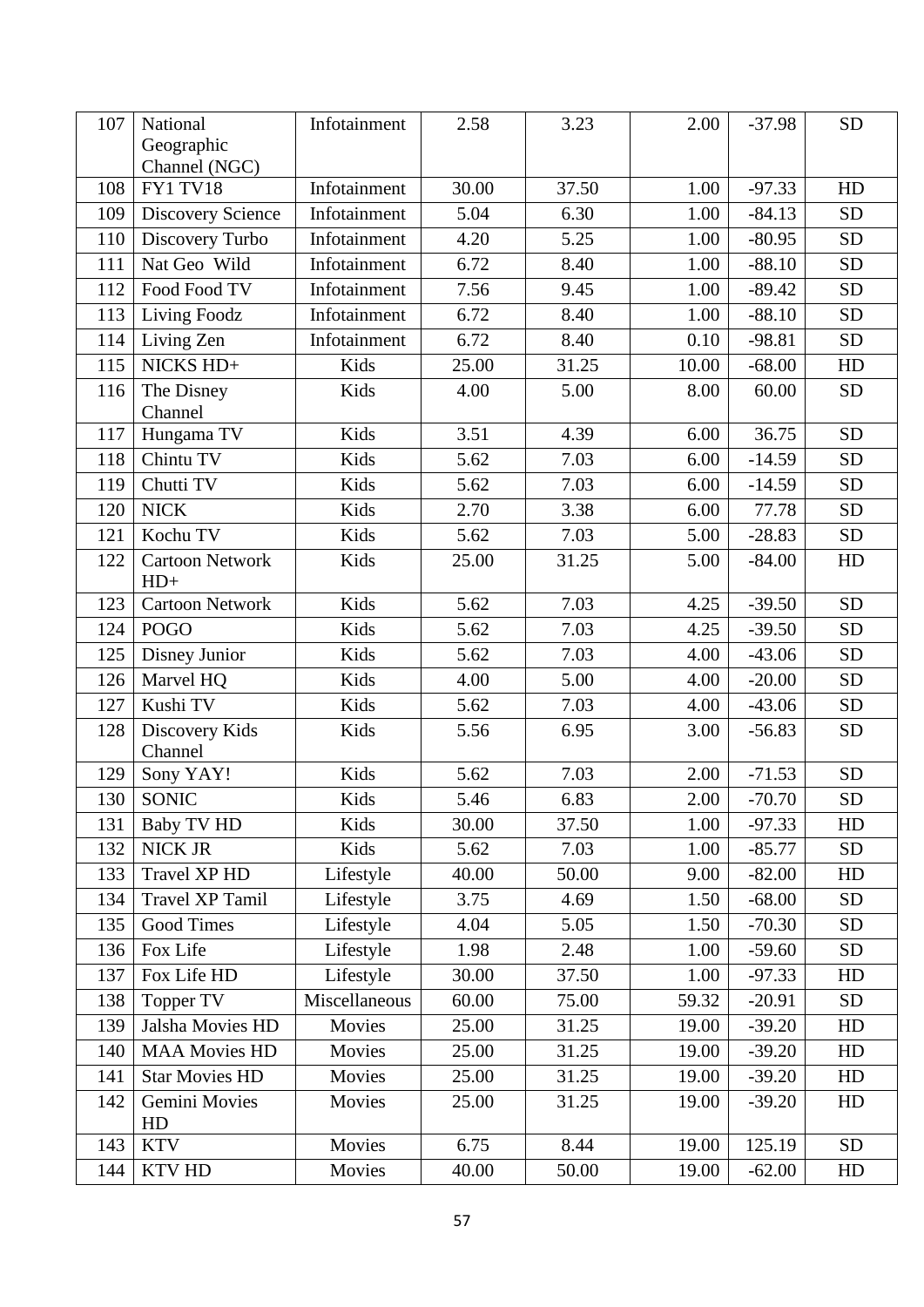| 145 | & Pictures HD                   | Movies | 30.00  | 37.50  | 19.00 | $-49.33$ | HD         |
|-----|---------------------------------|--------|--------|--------|-------|----------|------------|
| 146 | &Prive HD                       | Movies | 30.00  | 37.50  | 19.00 | $-49.33$ | HD         |
| 147 | Zee Cinema HD                   | Movies | 30.00  | 37.50  | 19.00 | $-49.33$ | HD         |
| 148 | <b>MAX HD</b>                   | Movies | 25.00  | 31.25  | 17.00 | $-45.60$ | HD         |
| 149 | Gemini Movies                   | Movies | 7.64   | 9.55   | 17.00 | 78.01    | <b>SD</b>  |
| 150 | <b>Udaya Movies</b>             | Movies | 6.47   | 8.09   | 16.00 | 97.84    | <b>SD</b>  |
| 151 | Zee Cinemalu HD                 | Movies | 30.00  | 37.50  | 16.00 | $-57.33$ | HD         |
| 152 | <b>Asianet Movies</b>           | Movies | 7.46   | 9.33   | 15.00 | 60.86    | <b>SD</b>  |
| 153 | PIX HD                          | Movies | 25.00  | 31.25  | 15.00 | $-52.00$ | HD         |
| 154 | <b>SET MAX</b>                  | Movies | 7.64   | 9.55   | 15.00 | 57.07    | ${\rm SD}$ |
| 155 | Zee Cinema                      | Movies | 5.83   | 7.29   | 15.00 | 105.83   | <b>SD</b>  |
| 156 | Movies Now HD                   | Movies | 149.00 | 186.25 | 12.00 | $-93.56$ | HD         |
| 157 | <b>Star Movies</b>              | Movies | 7.42   | 9.28   | 12.00 | 29.38    | <b>SD</b>  |
| 158 | HBO HD                          | Movies | 35.00  | 43.75  | 12.00 | $-72.57$ | HD         |
| 159 | <b>Surya Movies</b>             | Movies | 7.64   | 9.55   | 11.00 | 15.18    | <b>SD</b>  |
| 160 | $MN +$                          | Movies | 149.00 | 186.25 | 10.00 | $-94.63$ | HD         |
| 161 | <b>PIX</b>                      | Movies | 5.39   | 6.74   | 10.00 | 48.42    | <b>SD</b>  |
| 162 | <b>MAA Movies</b>               | Movies | 7.77   | 9.71   | 10.00 | 2.96     | <b>SD</b>  |
| 163 | <b>Star Gold HD</b>             | Movies | 25.00  | 31.25  | 10.00 | $-68.00$ | HD         |
| 164 | <b>Star Gold Select</b><br>HD   | Movies | 25.00  | 31.25  | 10.00 | $-68.00$ | HD         |
| 165 | <b>Star Movies Select</b><br>HD | Movies | 25.00  | 31.25  | 10.00 | $-68.00$ | HD         |
| 166 | <b>HBO</b>                      | Movies | 7.01   | 8.76   | 10.00 | 14.12    | <b>SD</b>  |
| 167 | Zee Cinemalu                    | Movies | 7.64   | 9.55   | 10.00 | 4.71     | <b>SD</b>  |
| 168 | <b>Movies Now</b>               | Movies | 10.42  | 13.03  | 10.00 | $-23.22$ | <b>SD</b>  |
| 169 | <b>MNX HD</b>                   | Movies | 30.00  | 37.50  | 9.00  | $-76.00$ | HD         |
| 170 | Romedy Now HD                   | Movies | 30.00  | 37.50  | 9.00  | $-76.00$ | HD         |
| 171 | Adithya TV                      | Movies | 7.64   | 9.55   | 9.00  | $-5.76$  | <b>SD</b>  |
| 172 | Star Gold                       | Movies | 7.42   | 9.28   | 8.00  | $-13.75$ | <b>SD</b>  |
| 173 | <b>Star Gold Select</b>         | Movies | 7.77   | 9.71   | 7.00  | $-27.93$ | <b>SD</b>  |
| 174 | <b>MNX</b>                      | Movies | 7.42   | 9.28   | 6.00  | $-35.31$ | <b>SD</b>  |
| 175 | <b>Romedy Now</b>               | Movies | 7.42   | 9.28   | 6.00  | $-35.31$ | <b>SD</b>  |
| 176 | ETV Cinema                      | Movies | 7.77   | 9.71   | 6.00  | $-38.22$ | <b>SD</b>  |
| 177 | Jalsha Movies                   | Movies | 7.77   | 9.71   | 6.00  | $-38.22$ | <b>SD</b>  |
| 178 | <b>Udaya Comedy</b>             | Movies | 6.75   | 8.44   | 6.00  | $-28.89$ | <b>SD</b>  |
| 179 | & Picture                       | Movies | 7.56   | 9.45   | 6.00  | $-36.51$ | <b>SD</b>  |
| 180 | Suvarna Plus                    | Movies | 5.25   | 6.56   | 5.00  | $-23.81$ | <b>SD</b>  |
| 181 | Gemini Comedy                   | Movies | 2.38   | 2.98   | 5.00  | 68.07    | <b>SD</b>  |
| 182 | Alankar                         | Movies | 5.04   | 6.30   | 4.00  | $-36.51$ | <b>SD</b>  |
| 183 | Surya Comedy                    | Movies | 4.50   | 5.63   | 4.00  | $-28.89$ | <b>SD</b>  |
| 184 | <b>Colors Cineplex</b>          | Movies | 7.64   | 9.55   | 3.00  | $-68.59$ | <b>SD</b>  |
| 185 | J Movies                        | Movies | 2.52   | 3.15   | 2.25  | $-28.57$ | SD         |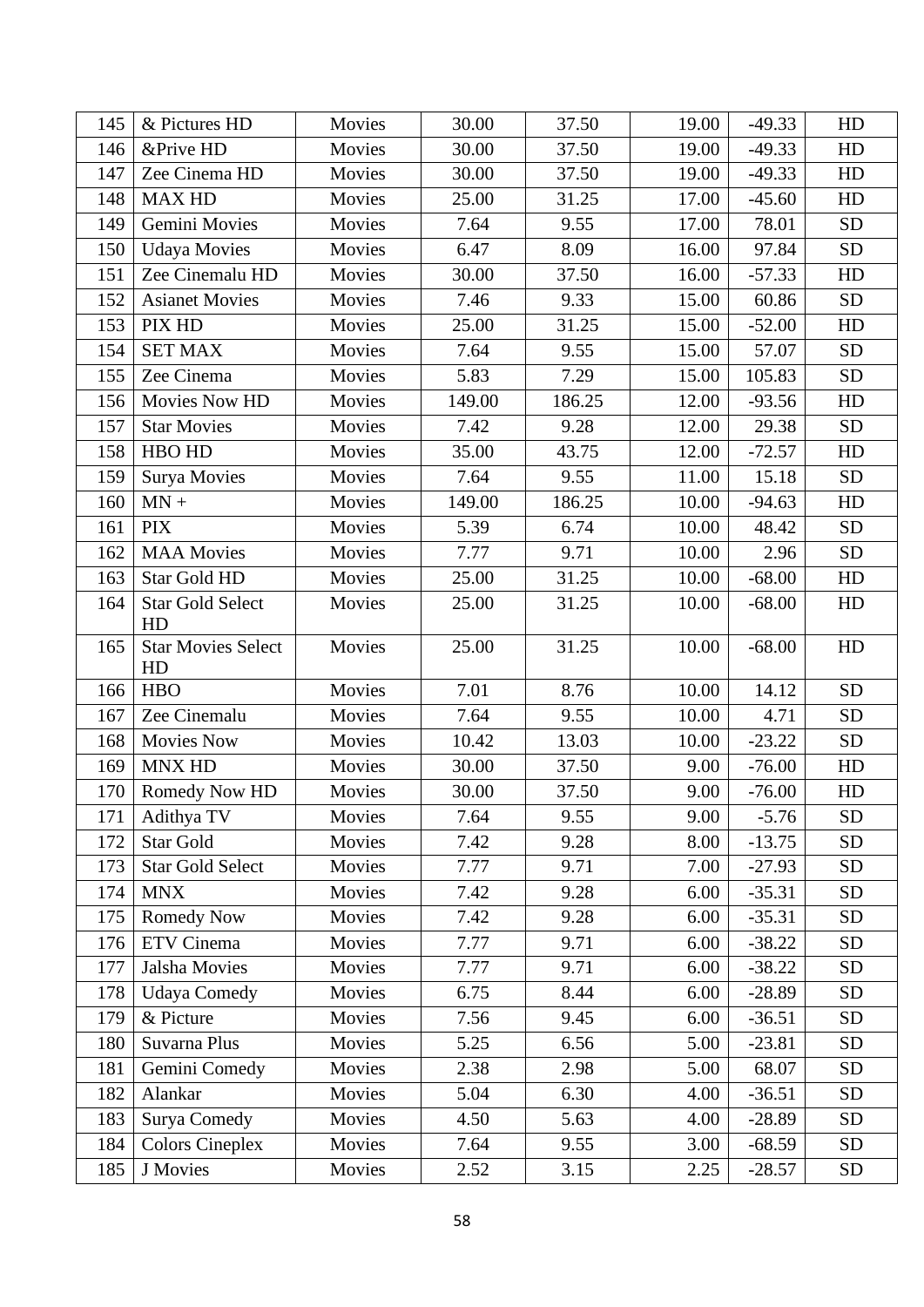| 186 | <b>UTV Movies</b>      | Movies      | 6.30  | 7.88  | 2.00  | $-74.60$           | <b>SD</b> |
|-----|------------------------|-------------|-------|-------|-------|--------------------|-----------|
| 187 | <b>UTV</b> Action      | Movies      | 4.20  | 5.25  | 2.00  | $-61.90$           | <b>SD</b> |
| 188 | <b>MAA Gold</b>        | Movies      | 5.25  | 6.56  | 2.00  | $-69.52$           | <b>SD</b> |
| 189 | Zee Bollywood          | Movies      | 1.35  | 1.69  | 2.00  | 18.52              | <b>SD</b> |
| 190 | Zee Bangla<br>Cinema   | Movies      | 6.80  | 8.50  | 2.00  | $-76.47$           | <b>SD</b> |
| 191 | Zee Talkies            | Movies      | 6.96  | 8.70  | 2.00  | $-77.01$           | <b>SD</b> |
| 192 | Raj Digital Plus       | Movies      | 3.24  | 4.05  | 1.50  | $-62.96$           | <b>SD</b> |
| 193 | MAX <sub>2</sub>       | Movies      | 7.64  | 9.55  | 1.00  | $-89.53$           | <b>SD</b> |
| 194 | Movies OK              | Movies      | 7.14  | 8.93  | 1.00  | $-88.80$           | <b>SD</b> |
| 195 | <b>WB</b>              | Movies      | 2.77  | 3.46  | 1.00  | $-71.12$           | SD        |
| 196 | Zee Action             | Movies      | 4.49  | 5.61  | 1.00  | $-82.18$           | <b>SD</b> |
| 197 | Zee Talkies HD         | Movies      | 30.00 | 37.50 | 19.00 | $-49.33$           | HD        |
| 198 | Gemini Music HD        | Music       | 20.00 | 25.00 | 19.00 | $-24.00$           | HD        |
| 199 | Sun Music HD           | Music       | 25.00 | 31.25 | 19.00 | $-39.20$           | HD        |
| 200 | Sun Music              | Music       | 3.15  | 3.94  | 6.00  | 52.38              | <b>SD</b> |
| 201 | Udaya Music            | Music       | 3.15  | 3.94  | 6.00  | 52.38              | <b>SD</b> |
| 202 | $MTV HD+$              | Music       | 25    | 31.25 | 5.00  | $-84.00$           | HD        |
| 203 | Gemini Music           | Music       | 3.15  | 3.94  | 4.00  | 1.59               | <b>SD</b> |
| 204 | Surya Music            | Music       | 3.15  | 3.94  | 4.00  | 1.59               | <b>SD</b> |
| 205 | <b>MTV</b>             | Music       | 3.15  | 3.94  | 3.00  | $-23.81$           | <b>SD</b> |
| 206 | Jaya Max               | Music       | 2.52  | 3.15  | 2.25  | $-28.57$           | <b>SD</b> |
| 207 | <b>Tarang Music</b>    | Music       | 2.10  | 2.63  | 2.00  | $-23.81$           | <b>SD</b> |
| 208 | Mega Musiq             | Music       | 2.10  | 2.63  | 2.00  | $-23.81$           | <b>SD</b> |
| 209 | VH <sub>1</sub>        | Music       | 20.00 | 25.00 | 2.00  | $-92.00$           | HD        |
| 210 | Raj Musix              | Music       | 2.10  | 2.63  | 1.00  | $-61.90$           | <b>SD</b> |
| 211 | <b>MIX</b>             | Music       | 3.15  | 3.94  | 1.00  | $-74.60$           | <b>SD</b> |
| 212 | <b>MAA Music</b>       | Music       | 3.15  | 3.94  | 1.00  | $-74.60$           | <b>SD</b> |
| 213 | <b>MTV Beats HD</b>    | Music       | 25    | 31.25 | 1.00  | $-96.80$           | HD        |
| 214 | VH <sub>1</sub>        | Music       | 1.35  | 1.69  | 1.00  | $-40.74$           | <b>SD</b> |
| 215 | Raj Musix<br>Kannada   | Music       | 2.31  | 2.89  | 0.25  | $-91.34$           | <b>SD</b> |
| 216 | <b>MTV</b> Beats       | Music       | 3.15  | 3.94  | 0.10  | $-97.46$           | <b>SD</b> |
| 217 | Zing                   | Music       | 2.25  | 2.81  | 0.10  | $-96.44$           | <b>SD</b> |
| 218 | <b>JAN TV PLUS</b>     | <b>News</b> | 1.00  | 1.25  | 50.00 | 3900.0<br>$\theta$ | <b>SD</b> |
| 219 | <b>Times Now World</b> | <b>News</b> | 15.00 | 18.75 | 5.00  | $-73.33$           | HD        |
| 220 | <b>CNBC TV 18</b>      | <b>News</b> | 3.82  | 4.78  | 4.00  | $-16.23$           | <b>SD</b> |
| 221 | ET NOW                 | <b>News</b> | 3.57  | 4.46  | 3.00  | $-32.77$           | <b>SD</b> |
| 222 | <b>Times Now</b>       | <b>News</b> | 3.82  | 4.78  | 3.00  | $-37.17$           | <b>SD</b> |
| 223 | <b>NDTV 24*7</b>       | <b>News</b> | 3.82  | 4.78  | 3.00  | $-37.17$           | <b>SD</b> |
| 224 | <b>Mirror Now</b>      | <b>News</b> | 3.57  | 4.46  | 2.00  | $-55.18$           | <b>SD</b> |
| 225 | <b>BBC World News</b>  | <b>News</b> | 2.25  | 2.81  | 1.00  | $-64.44$           | <b>SD</b> |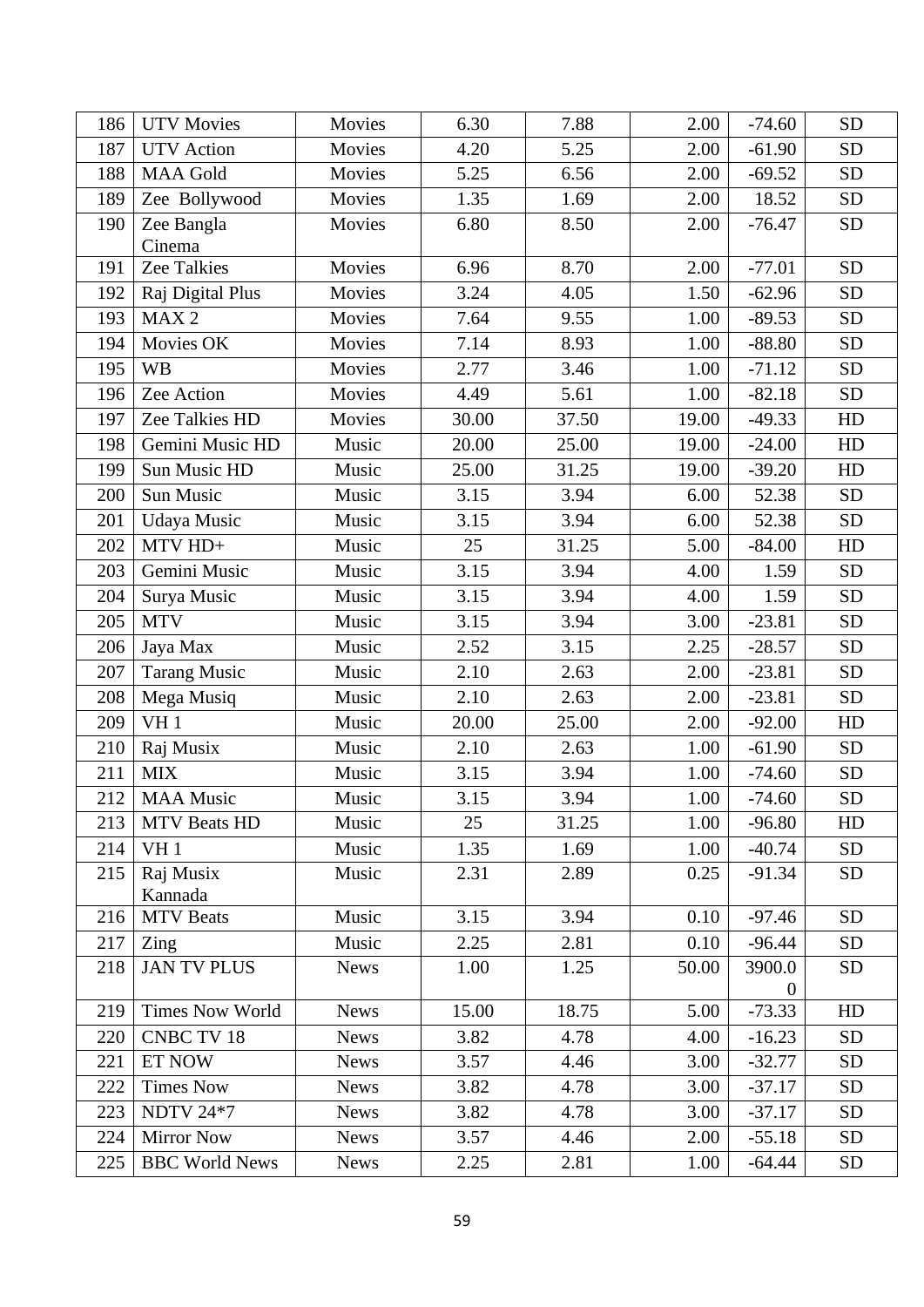| 226 | ETV - Telangana            | <b>News</b> | 2.52  | 3.15  | 1.00 | $-68.25$ | <b>SD</b> |
|-----|----------------------------|-------------|-------|-------|------|----------|-----------|
| 227 | <b>ETV</b> Andhra          | <b>News</b> | 2.52  | 3.15  | 1.00 | $-68.25$ | <b>SD</b> |
|     | Pradesh                    |             |       |       |      |          |           |
| 228 | <b>NDTV Profit</b>         | <b>News</b> | 2.70  | 3.38  | 1.00 | $-70.37$ | <b>SD</b> |
| 229 | <b>Sun News</b>            | <b>News</b> | 0.62  | 0.78  | 1.00 | 29.03    | <b>SD</b> |
| 230 | <b>CNBC</b> Awaaz          | <b>News</b> | 2.02  | 2.53  | 1.00 | $-60.40$ | <b>SD</b> |
| 231 | <b>CNBC</b> Bajaar         | <b>News</b> | 3.82  | 4.78  | 1.00 | $-79.06$ | <b>SD</b> |
| 232 | <b>CNBC TV 18</b>          | <b>News</b> | 15.00 | 18.75 | 1.00 | $-94.67$ | HD        |
|     | Prime                      |             |       |       |      |          |           |
| 233 | India Today                | <b>News</b> | 1.35  | 1.69  | 1.00 | $-40.74$ | <b>SD</b> |
| 234 | <b>WION</b>                | <b>News</b> | 3.86  | 4.83  | 1.00 | $-79.27$ | <b>SD</b> |
| 235 | AajTak                     | <b>News</b> | 3.15  | 3.94  | 0.75 | $-80.95$ | <b>SD</b> |
| 236 | Jaya Plus                  | <b>News</b> | 1.68  | 2.10  | 0.50 | $-76.19$ | <b>SD</b> |
| 237 | <b>CNN</b> International   | <b>News</b> | 0.67  | 0.84  | 0.50 | $-40.30$ | <b>SD</b> |
| 238 | CNN News 18                | <b>News</b> | 2.25  | 2.81  | 0.50 | $-82.22$ | <b>SD</b> |
| 239 | Raj News                   | <b>News</b> | 1.68  | 2.10  | 0.25 | $-88.10$ | <b>SD</b> |
| 240 | AajTakTez                  | <b>News</b> | 0.90  | 1.13  | 0.25 | $-77.78$ | <b>SD</b> |
| 241 | News 18 Lokmat             | <b>News</b> | 3.30  | 4.13  | 0.10 | $-97.58$ | <b>SD</b> |
| 242 | News 18 Bangla             | <b>News</b> | 3.82  | 4.78  | 0.10 | $-97.91$ | <b>SD</b> |
| 243 | News 18 Bihar<br>Jharkhand | <b>News</b> | 4.67  | 5.84  | 0.10 | $-98.29$ | <b>SD</b> |
| 244 | News 18 Gujarati           | <b>News</b> | 3.82  | 4.78  | 0.10 | $-97.91$ | <b>SD</b> |
| 245 | News 18 Kannada            | <b>News</b> | 3.82  | 4.78  | 0.10 | $-97.91$ | <b>SD</b> |
| 246 | News 18 Madhya             | <b>News</b> | 4.67  | 5.84  | 0.10 | $-98.29$ | <b>SD</b> |
|     | Pradesh /                  |             |       |       |      |          |           |
|     | Chattisgarh                |             |       |       |      |          |           |
| 247 | News 18 Odia               | <b>News</b> | 3.86  | 4.83  | 0.10 | $-97.93$ | <b>SD</b> |
| 248 | News 18 Punjab /           | <b>News</b> | 3.82  | 4.78  | 0.10 | $-97.91$ | <b>SD</b> |
|     | Haryana /<br>Himanchal     |             |       |       |      |          |           |
|     | Pradesh                    |             |       |       |      |          |           |
| 249 | News 18 Rajasthan          | <b>News</b> | 4.67  | 5.84  | 0.10 | $-98.29$ | <b>SD</b> |
| 250 | News 18 Urdu               | <b>News</b> | 4.67  | 5.84  | 0.10 | $-98.29$ | <b>SD</b> |
| 251 | News 18 Uttar              | <b>News</b> | 4.67  | 5.84  | 0.10 | $-98.29$ | <b>SD</b> |
|     | Pradesh/                   |             |       |       |      |          |           |
|     | Uttaranchal                |             |       |       |      |          |           |
| 252 | Gemini News                | <b>News</b> | 3.37  | 4.21  | 0.10 | $-97.63$ | <b>SD</b> |
| 253 | <b>Udaya News</b>          | <b>News</b> | 3.03  | 3.79  | 0.10 | $-97.36$ | <b>SD</b> |
| 254 | Zee 24 Kalak               | <b>News</b> | 3.82  | 4.78  | 0.10 | $-97.91$ | <b>SD</b> |
| 255 | Zee 24 Taas                | <b>News</b> | 3.82  | 4.78  | 0.10 | $-97.91$ | <b>SD</b> |
| 256 | Zee Business               | <b>News</b> | 2.16  | 2.70  | 0.10 | $-96.30$ | <b>SD</b> |
| 257 | Zee Madhya                 | <b>News</b> | 3.82  | 4.78  | 0.10 | $-97.91$ | <b>SD</b> |
|     | Pradesh                    |             |       |       |      |          |           |
|     | Chattisgarh                |             |       |       |      |          |           |
| 258 | Zee Odisha                 | <b>News</b> | 4.67  | 5.84  | 0.10 | $-98.29$ | <b>SD</b> |